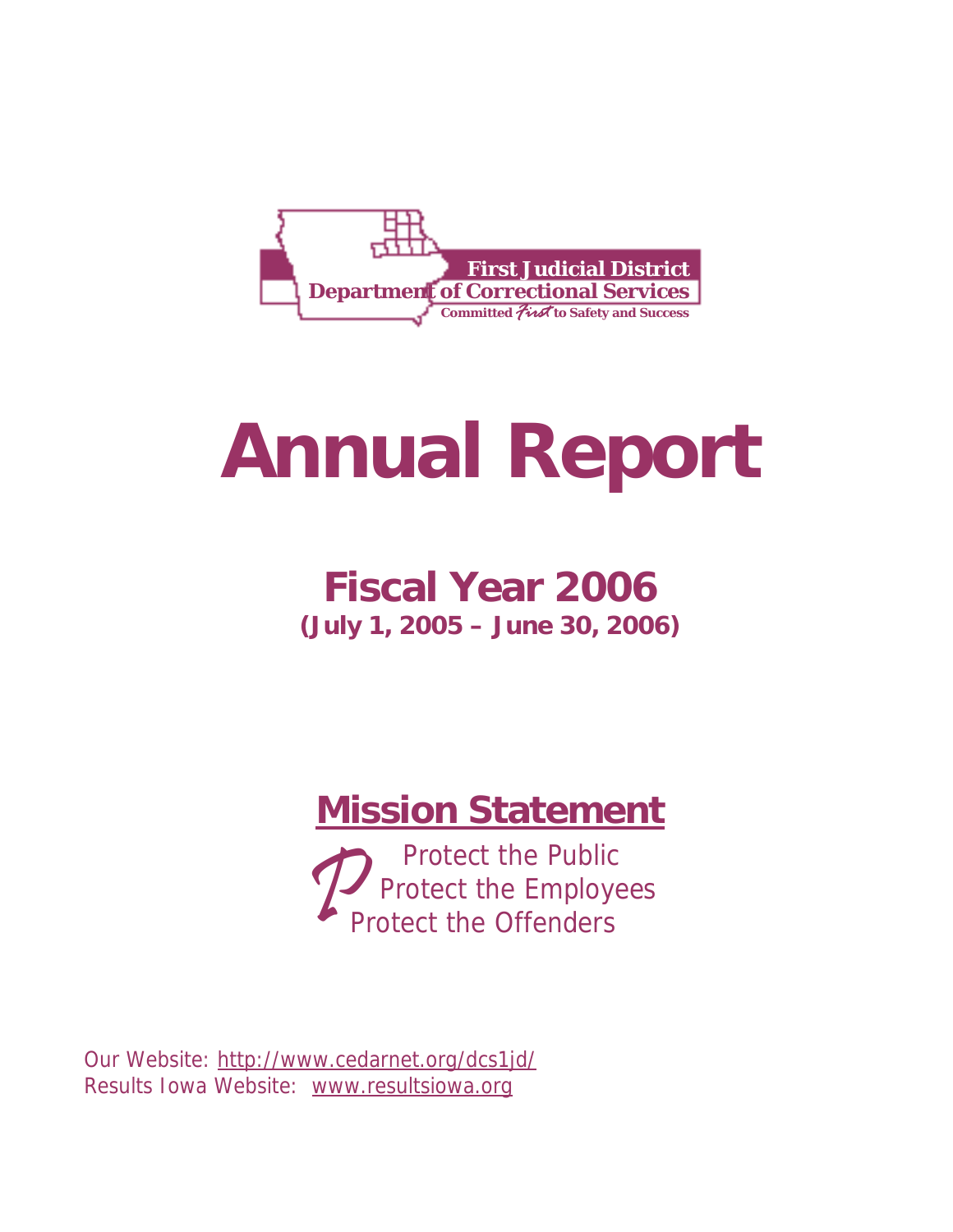# Message from the Director

This annual report is prepared pursuant to the Code of Iowa and provides information about the First Judicial District Department of Correctional Services' organizational composition, financial reports, correctional programming, supervision, and strategic planning. I acknowledge all staff throughout the district for their contributions to the department's mission and goals, carried out in an exemplary manner and thank them for their continued dedication.



During FY'06, the department completed a major revision to the policy and procedure manual, addressed workload issues in an effort to improve supervision outcomes for high risk offenders, implemented mandated electronic monitoring for all sex offenders under supervision, and began a Drug Court.

The department is committed to evidence-based practices, policies, and decisionmaking. We strive to be victim-sensitive and embrace the restorative justice philosophy. We are dedicated to a balanced approach to risk management and risk reduction in order to promote immediate and long-term public safety. We are accountable to the public and are committed to engaging in two-way communication with community agencies and members. The daily services provided by staff of the First District are outstanding and help enhance community safety.

I want to thank the Board of Directors, Advisory Committees, and the Department of Corrections for their on-going support, input, and assistance in working toward our vision. I am proud to be part of the Iowa Correctional System, which is viewed as a national leader.

Karen E. Herkelman

Karen E. Herkelman District Director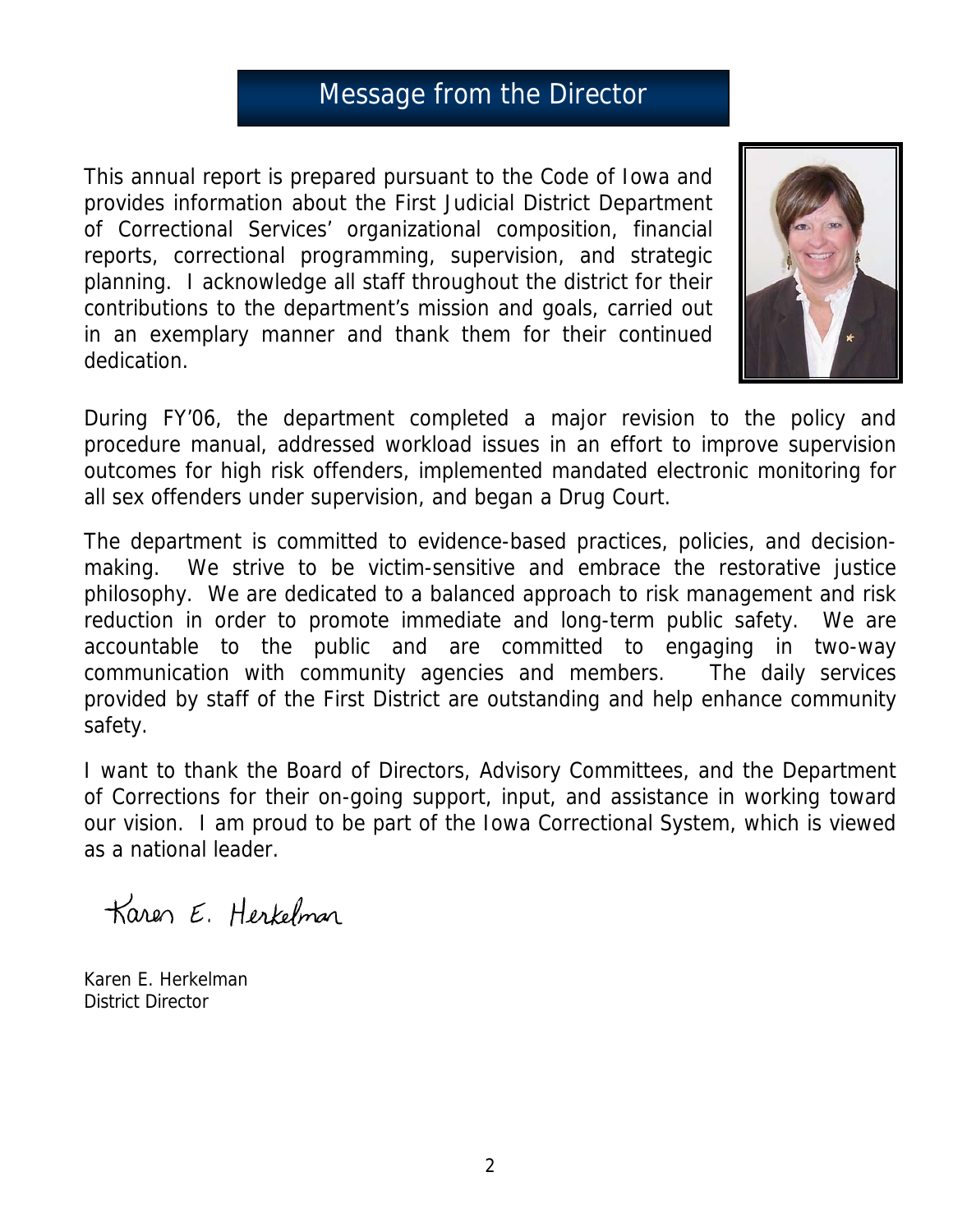# In Memory



**David Berry** started working for the department as a Probation/Parole Supervisor in the Dubuque Office on October 6, 2000. Dave's responsibilities included supervision of the sex offender treatment program, Batterer's Education Program, and Violator Aftercare.

Due to Dave's involvement in the department's programming, he was re-classified to a Clinical Services Manager in 2003. Among other accomplishments, Dave was instrumental in developing offender feedback forms, conducting quality assurance reviews on department programs, and implementing a Motivational Enhancement Group, which is being replicated district-wide. He also helped lead the department's efforts to implement evidence based practices, policies, and principles.

Dave died in his home on January 31, 2006. He is greatly missed by many.

# Special Recognitions



**Connie Scarbrough** began her employment with the department on March 3, 1980 as a Part-time Facility Technician. On June 22, 1980, she was promoted to a Probation Officer. In 1991, she transferred to the Waterloo Residential Correctional Facility, supervising the OWI Program. Connie transferred to write Pre-sentence Investigations in 1998 and she retired on September 29, 2005. Connie

was a dedicated employee and we thank her for the 25 years of service to the department and community.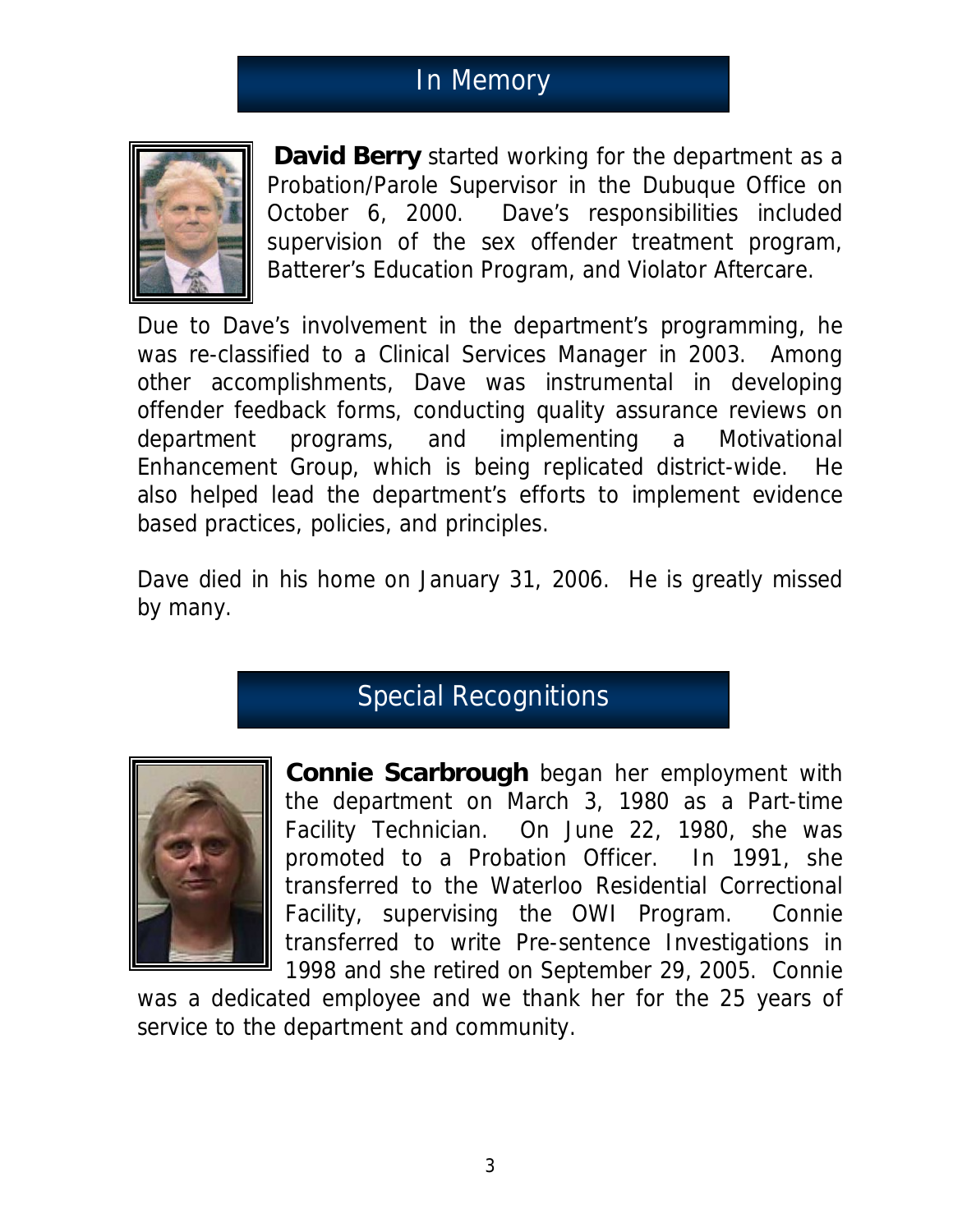# Special Recognitions



**Cheryl Cook** began working as a part-time Pre-trial Interviewer from December 10, 1974 to August 31, 1975, when she returned to school. She was again hired on February 8, 1976 as a Part-time Pre-trial Interviewer. On July 25, 1976, Cheryl became a full-time Probation/Parole Officer and in 1983 transferred to the Waterloo Residential Correctional Facility as a Counselor. On August 1, 1986, Cheryl was promoted to a Probation/Parole Supervisor where she served until she

retired on October 20, 2005. Even as a supervisor, Cheryl always took the time to talk to offenders in an effort to promote positive change. Cheryl contributed to the department's mission for almost 30 years and she continues to work in behalf of offenders through her continued involvement in community efforts.



 **Jody Seegers** began working for the department as an Administrative Assistant on February 9, 1990. She was responsible for a wide range of personnel and administrative duties. As a statewide offender network was developed, Jody became more involved in data reporting. On July 5, 2002, she was re-classified to an Information Technology Specialist. Jody provided the department with essential data reports and led the

statewide data warehouse project. Her work helped move corrections statewide forward in the area of outcome reporting. Jody retired on March 23, 2006 and we wish her well.



**Gene Vine** started working for the state as a Parole Officer on October 15, 1976. He became an employee of the Department of Correctional Services in 1977. Gene served as a Probation/Parole Officer in the Oelwein Office for 30 years and was dedicated to the department's mission and goals. With his experience, he became a leader and mentor to new staff and took on

additional office responsibilities. He is also an active member of the community, serving as the Mayor of Oelwein for many years. Gene retired on June 29, 2006. His years of service are greatly appreciated and we hope his retirement is enjoyable.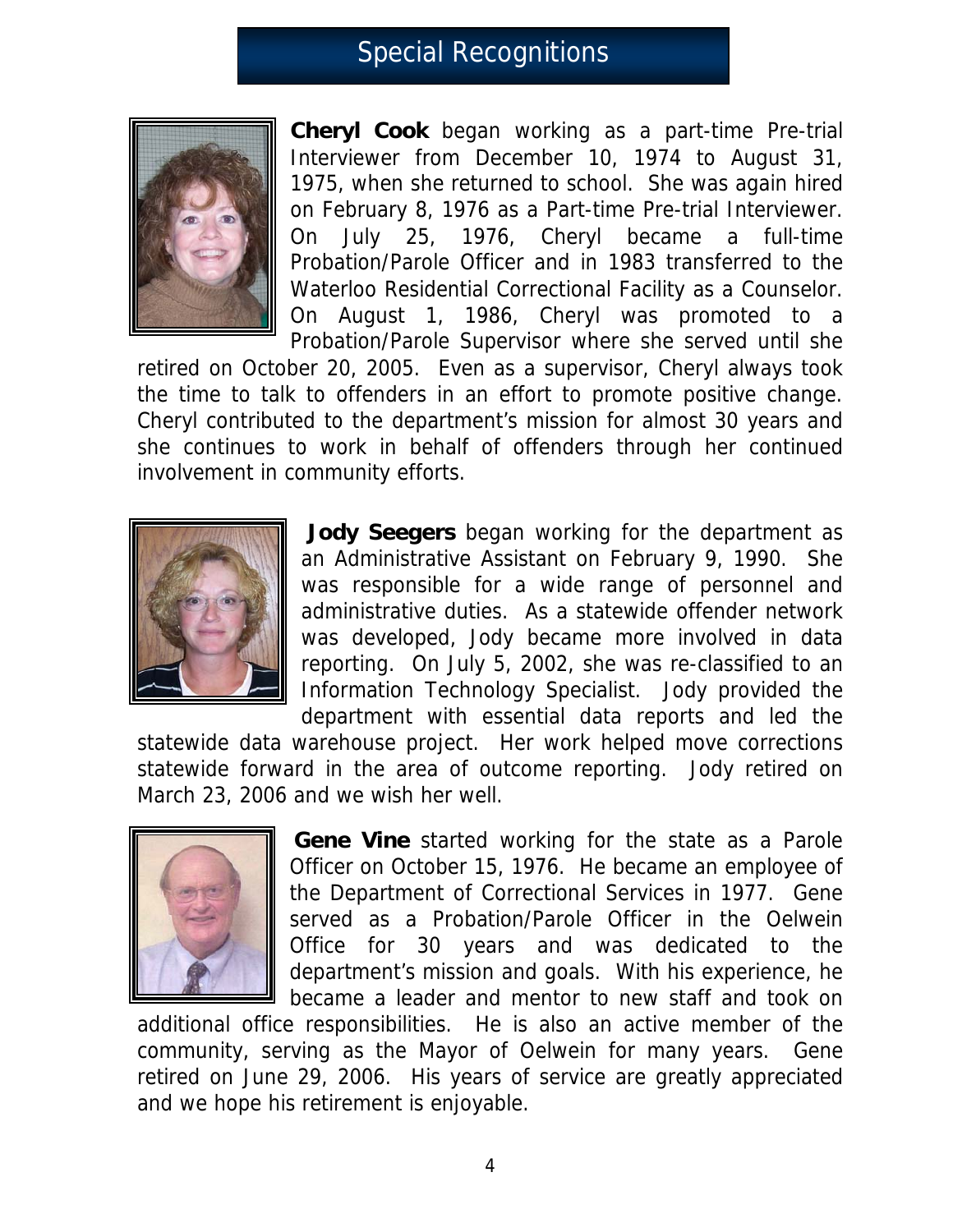# Table of Contents

| Our Vision<br>Department Overview |  |                                                                                      |  |
|-----------------------------------|--|--------------------------------------------------------------------------------------|--|
| <b>Quick Facts</b>                |  |                                                                                      |  |
| <b>First District Offices</b>     |  |                                                                                      |  |
| <b>Staff Directory</b>            |  |                                                                                      |  |
| Table of Organization             |  |                                                                                      |  |
|                                   |  | Board of Directors, Executive and Advisory Committees--------------------------14-15 |  |
| <b>Financial Reports</b>          |  |                                                                                      |  |
|                                   |  |                                                                                      |  |
| Programming                       |  |                                                                                      |  |
|                                   |  |                                                                                      |  |
|                                   |  |                                                                                      |  |
|                                   |  | <b>Substance Abuse Programs</b>                                                      |  |
|                                   |  | Treatment Alternatives to Street Crimes (TASC) -------------------- 21               |  |
|                                   |  |                                                                                      |  |
|                                   |  |                                                                                      |  |
|                                   |  |                                                                                      |  |
|                                   |  | <b>Mental Health Programs</b>                                                        |  |
|                                   |  |                                                                                      |  |
|                                   |  |                                                                                      |  |
|                                   |  |                                                                                      |  |
|                                   |  |                                                                                      |  |
|                                   |  |                                                                                      |  |
|                                   |  |                                                                                      |  |
|                                   |  |                                                                                      |  |
|                                   |  | Victim-Offender Intervention Services ---------------------------------- 28          |  |
|                                   |  |                                                                                      |  |
|                                   |  |                                                                                      |  |
|                                   |  |                                                                                      |  |
|                                   |  |                                                                                      |  |
|                                   |  |                                                                                      |  |
|                                   |  |                                                                                      |  |
| <b>Field Services</b>             |  |                                                                                      |  |
| Continuum                         |  |                                                                                      |  |
| Probation                         |  |                                                                                      |  |
| Parole                            |  |                                                                                      |  |
| Pre-Trial                         |  |                                                                                      |  |
|                                   |  |                                                                                      |  |
|                                   |  |                                                                                      |  |
|                                   |  |                                                                                      |  |
|                                   |  |                                                                                      |  |
|                                   |  |                                                                                      |  |
|                                   |  |                                                                                      |  |
| <b>Residential Facilities</b>     |  |                                                                                      |  |
| Dubuque                           |  |                                                                                      |  |
| Waterloo                          |  |                                                                                      |  |
| <b>West Union</b>                 |  |                                                                                      |  |
| <b>Strategic Plans</b>            |  |                                                                                      |  |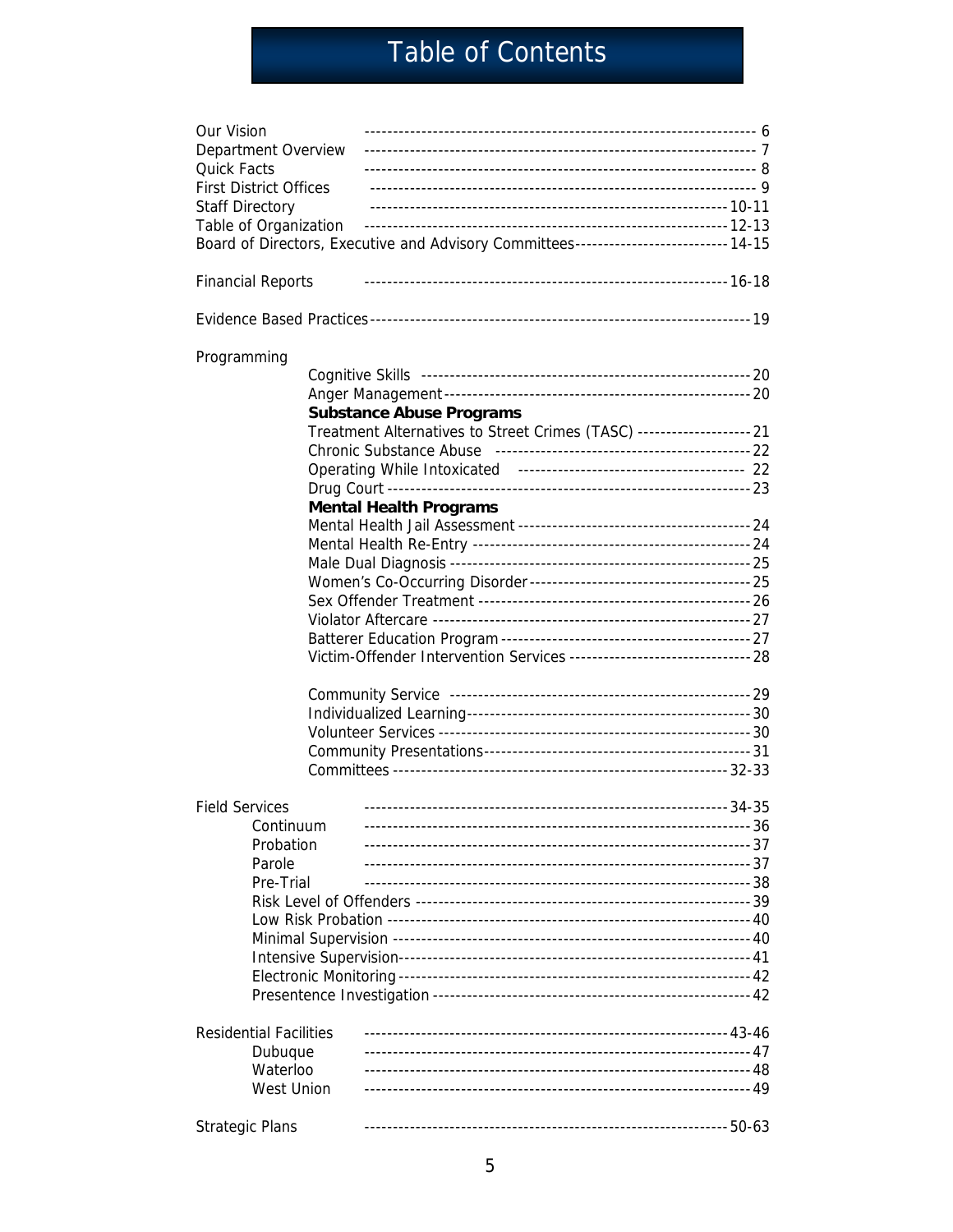# Our Vision

We will be recognized as a national leader in providing a fully integrated corrections system. As the nation's leader, we will provide the most sophisticated and strongly supported continuum of community programs and services. **1st District programs will be used as model programs and replicated throughout other correctional jurisdictions.**



Drug Court Team Members



Evidence Based Practices Core Group Meeting

**work.** 

We will be seen as an organization that delivers research-driven correctional programs of the highest quality while utilizing the most effective communication and technology resources to provide "best

practices" management. **1st District staff will be proficient and employ "what works" practices throughout their** 

We will be known as an organization that is driven by a strong value system that recognizes the intrinsic worth of all human beings, respects and recognizes the needs of victims, and holds the belief that offenders can change their lives**. Restorative Justice practices/philosophies will be integrated into 1st District policies and programs and every offender is given a fair opportunity to change their behavior.** 

We will be known for our staff development and training programs that engender the strong ethics, diversity, and professional nature of our Department. **1<sup>st</sup> District leadership and staff development programs will be seen as the finest and all staff will grow professionally and be empowered to work independently.** 

We will be known for keeping operational costs low, while providing high-quality programs in a safe environment. **1st District programs will reflect positive outcomes and prove to be cost effective.** 

We will be seen as a highly credible Corrections Department that focuses on its mission, and takes care of its people. **The 1st District will be known as a cohesive team focused on solutions, dedicated to quality service, exemplary programs and a fully accredited organization.**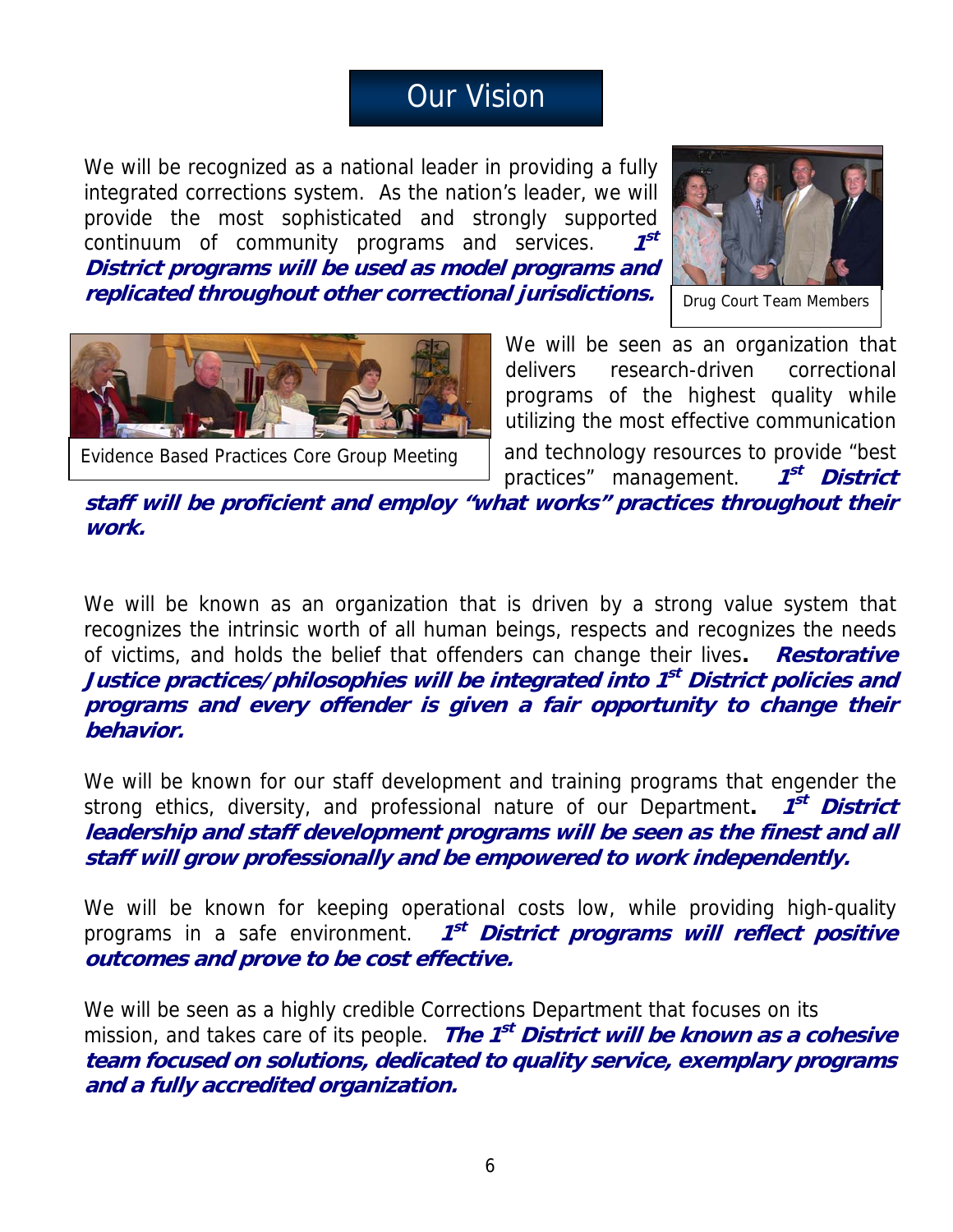# Department Overview

The First Judicial District Department of Correctional Services is an agency established under Iowa Code Chapter 905 to provide correctional services throughout the eleven counties of Northeast Iowa, comprising the First Judicial District.

In October of 1973, the first efforts at establishing community-based corrections in the First Judicial District revolved around a Waterloo based agency established to provide correctional services in Black Hawk, Grundy, and Buchanan Counties, named the "Tri-County Department of Court Services."

In late 1974, a similar office was established in Oelwein to provide correctional services in Fayette, Chickasaw, Clayton, Howard, Winneshiek, and Allamakee Counties.

In November of 1976, the two agencies were merged into one to provide most of the basic preinstitutional services in nine of the eleven counties of the district and a limited level of service in Dubuque and Delaware Counties. In 1977, all eleven counties merged into one agency called, "The First Judicial District Department of Correctional Services."

Early efforts to establish a residential facility/probation office in the Waterloo-Cedar Falls area finally paid off in late 1976 with the establishment of a residential facility in the old Ellis Hotel building in downtown Waterloo. A second residential facility was leased in 1978 in Dubuque at an old house on Garfield Street. In November of 1981, Waterloo probation staff separated from the residential setting and moved from the Ellis Hotel to the current Waterloo Probation/Parole office at 527 E.  $5<sup>th</sup>$  Street. In 1984, a 36-bed facility was built in Dubuque on Elm Street; and in 1985, the Waterloo Residential Facility moved from the condemned Ellis Hotel to a newly constructed 56-bed facility at 310 East 6<sup>th</sup> Street.

On July 1, 1984, the State Department of Corrections turned over the administration of all community-based correctional services to the eight judicial districts, bringing on Parole, Compact Services, and Work Release for those inmates released from prison. The Work Release Facility in Waterloo had been in operation since November of 1971. In March of 1991 an addition was completed to the Waterloo Residential Facility to house Work Release and Administrative Offices. In this transition Work Release expanded from a 20-bed facility to a 64-bed multi-program facility.

In 1992, a 32-bed multi-program correctional facility was completed in West Union. In 1995, an 8-bed expansion was built creating a 40-bed co-correctional facility. In May of 1999, the Dubuque Field Services Offices moved to a new location at 745 Main Street. In early 2001, a 44 bed expansion of the Dubuque Residential Facility was completed bringing the total design capacity to 80 beds. In June of 2004, the Oelwein Field Services Office moved to 1584 South Frederick Street in Oelwein. In April of 2005, the Decorah Field Services Office moved to 1014 South Mill Street in Decorah.

The First Judicial District Department of Correctional Services provides a comprehensive program of community correctional services, including: Pre-Trial Services, Presentence Investigations, Probation Supervision, Residential Correctional Facilities, Work Release, Parole, Compact Services and Special Programs.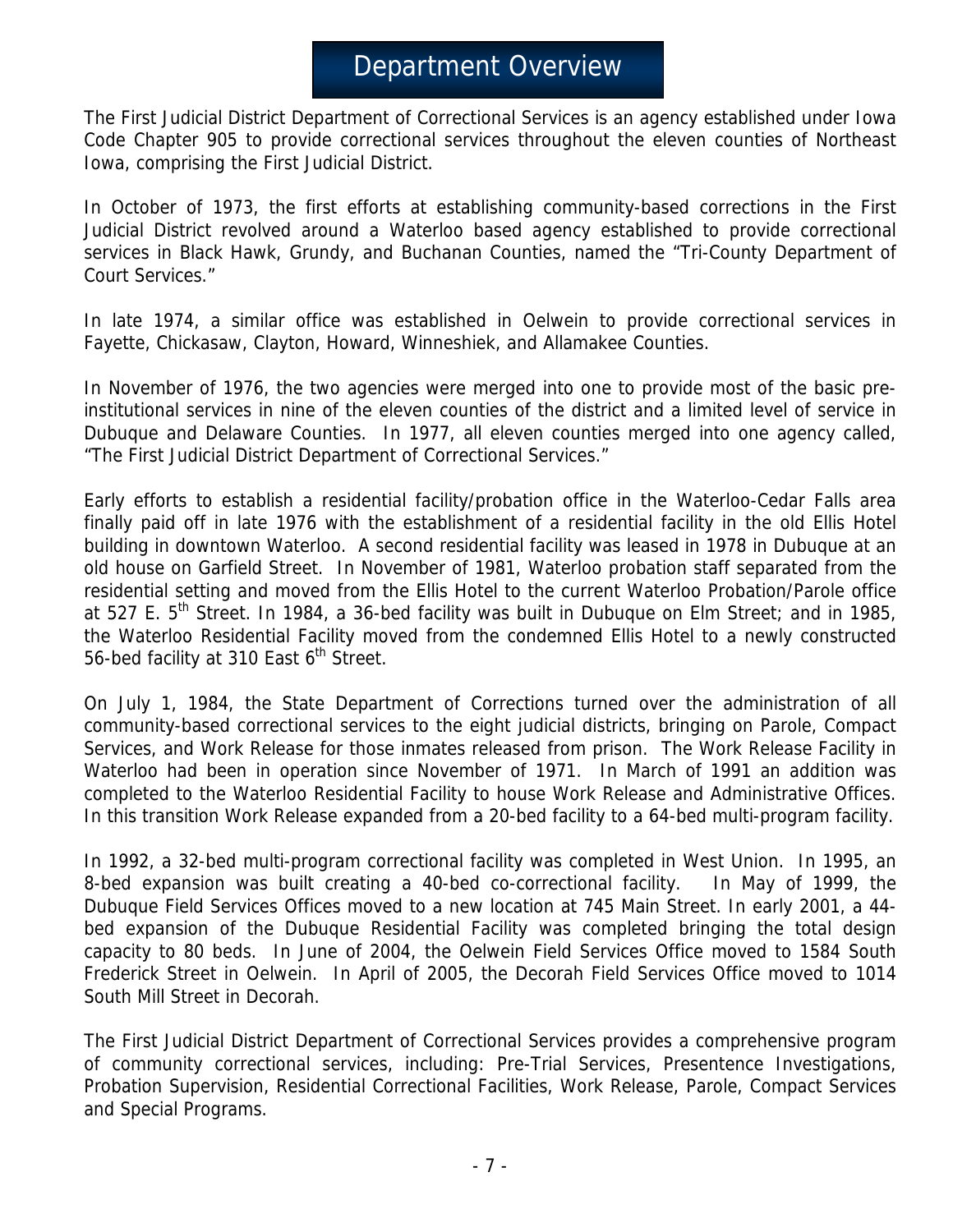# $1<sup>st</sup>$  District  $\sim$  Quick Facts as of June 30, 2006

### **About Employees~**

Number of Employees: 193

### **About 1st District Facilities~**

### **Capacity**

| 150 |
|-----|
| 80  |
| 48  |
| 278 |
|     |

### **About Offenders~**

Number of Offenders: on 6/30/05: 4,870 on 6/30/06: 5,243

### **8% increase**

### **The Demographics**

Male 74.9% Female 25.1%

| <b>Age Group</b>     |        |
|----------------------|--------|
| Under 18             | $.2\%$ |
| 18 to 20             | 9.6%   |
| 21 to 30             | 42.1%  |
| 31 to 40             | 22.1%  |
| 41 to 50             | 19.3%  |
| 51 to 60             | 5.5%   |
| 61 or Older          | 1.2%   |
| Not Recorded in ICON | $1\%$  |

| <b>Race/Ethnic Origin</b> |        |
|---------------------------|--------|
| American Indian Or Alaska | .3%    |
| Native/Non-Hispanic       |        |
| Asian or Pacific          | .2%    |
| Islander/Non-Hispanic     |        |
| Black/Non-Hispanic        | 21.2%  |
| Black/Unknown             | $.1\%$ |
| White/Hispanic            | 2.5%   |
| White/Non-Hispanic        | 74.4%  |
| White/Unknown             | .9%    |
| Not Recorded in ICON      |        |

| <b>Employment Status</b> |       |
|--------------------------|-------|
| <b>Disabled</b>          | 5.2%  |
| Unemployed               | 19.7% |
| Employed                 | 64.5% |
| Not Recorded in ICON     | 10.6% |

## **The Community Service Worked**

- **1,330** offenders performed
	- **42,949** hours of community service

## **The Offenses**

| <b>Offense Type</b> |       |
|---------------------|-------|
| Violent             | 14.4% |
| Property            | 24.2% |
| Drug                | 26.7% |
| Public Order        | 33.1% |
| <b>Other</b>        | 1.5%  |

### **Closures**

|                 |                                            |       | All |
|-----------------|--------------------------------------------|-------|-----|
|                 | <b>Field Service Residential Offenders</b> |       |     |
| <b>Closures</b> | % of Total  % of Total % of Total          |       |     |
| Successful      | 78.8%                                      | 73.1% | 78% |
| Unsuccessful    | 15.2%                                      | 25.2% | 17% |
| Administrative* | 4.4%                                       | 1.7%  | 4%  |
| Intermediate    |                                            |       |     |
| Sanction        | 1.5%                                       | 0.0%  |     |

**\* Administrative: i.e. Death, Transfer to another District** 

9**Intermediate Sanction: i.e. placed in Violator Program, moved from field to facility**

## **The Substance Abuse**

Of the high risk offenders assessed, **89.6%** of the District's population active on June 30, 2006, reported having alcohol and/or drug problems currently and/or in the past.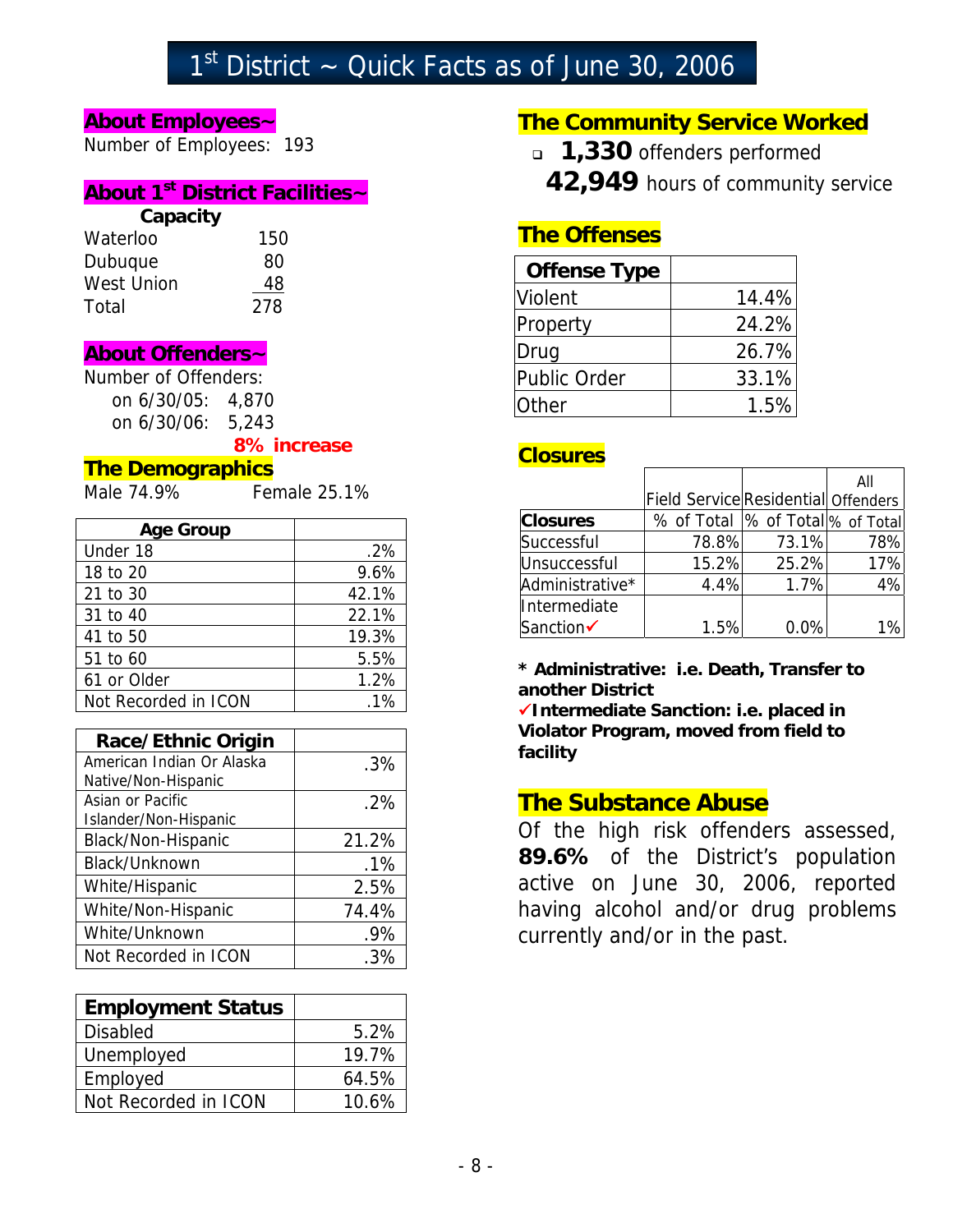# **FIRST DISTRICT OFFICES**

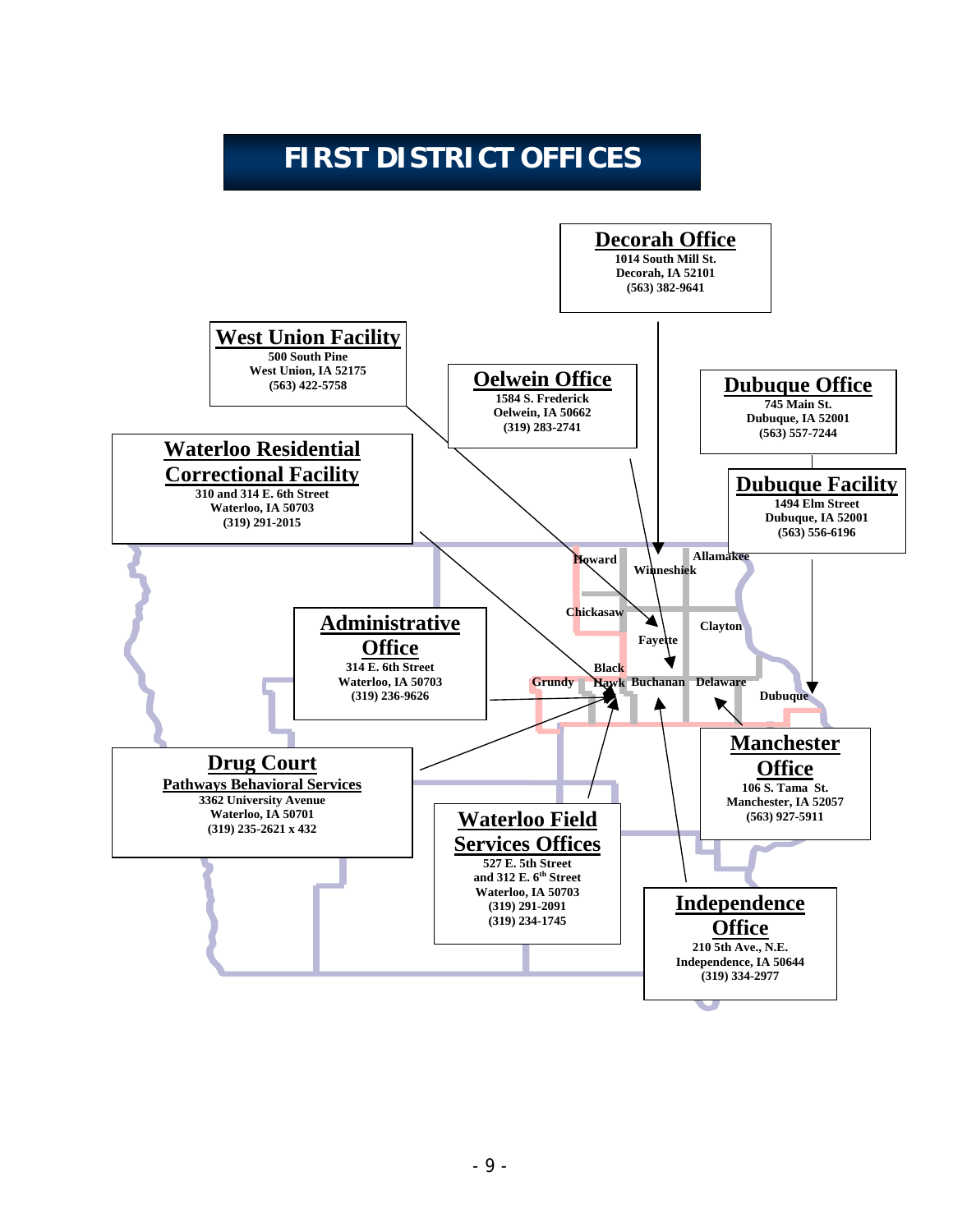## **FIRST DISTRICT STAFF DIRECTORY as of June 30, 2006**

# Administration 314 East 6th Street, P.O. Box 4030 Waterloo, IA 50704-4030<br>
(319) 236-9626<br>
Karen Herkelman, District Director

Cindy Studnicka, Division Manager Donna Wede, Administrative Officer Howard Haus, Systems Administrator Carolyn LeBahn, Systems Administrator Janet Harms, Administrative Assistant Jane Jansen, Executive Secretary Missy Schneider, Accounting Technician

# Decorah Probation/Parole 1014 South Mill Street, P.O. Box 404 Decorah, IA 52101-0404<br>(563) 382-9641<br>Judy Herman, Probation/Parole Officer III

Jane Duehr, Probation/Parole Officer III Dave Creery, Probation/Parole Officer II Michele Manning Houlihan, Probation/Parole Officer II Sherryl Paul, Substance Abuse Liaison Max Humpal, Secretary

# Dubuque Probation/Parole 745 Main Street Dubuque, IA 52001<br>(563) 557-7244<br>Doug Dykstra, Probation/Parole Supervisor II

Kyle Stewart, Probation/Parole Supervisor II Mark Blatz, Probation/Parole Officer III Roxanne Patton, Probation/Parole Officer III Rae Ann Kennedy, Community Treatment Coordinator Jessica Clark, Probation/Parole Officer II Karen Kascel, Probation/Parole Officer II Lynn Giles, Probation/Parole Officer II Mark Esser, Probation/Parole Officer II Claudette Carter-Thomas, Probation/Parole Officer II Traci Suarez, Probation/Parole Officer II Terry Hudson, Probation/Parole Officer II Lauri Waldbillig, Probation/Parole Officer II Joan Zitelman, Educational Instructor Alice Connor-Hoerner, Secretary Mary Taylor, Secretary Mel Ries, Secretary

# Dubuque Residential 1494 Elm Street **Dubuque, IA 52001<br>(563) 556-6196**<br>B. Eric Johnson, Residential Manager

Wendy Lyons, Probation/Parole Supervisor II Dennis DeBerg, Residential Supervisor John Miller, Probation/Parole Officer III Dave Eisbach, Probation/Parole Officer II Monty Sheckles, Probation/Parole Officer II Jack Dye, Probation/Parole Officer II Lisa Hoftender, Probation/Parole Officer II Paul Kloft, Probation/Parole Officer II Jackie Bradley, Residential Officer Gael Huinker, Residential Officer Katie Schumacher, Residential Officer Ross Janes, Residential Officer Stacy Firzlaff, Residential Officer Amelia Wilson, Residential Officer

Karen Reddick, Food Service Leader Wayne Streif, Residential Officer Wes Schilling, Residential Officer Mindy Kopp, Residential Officer Ranee Boettner, Residential Officer Ron Kracke, Residential Officer Lloyd Herman, Residential Officer Mike Zurcher, Residential Officer Mark Shaw, Building Maintenance Coordinator Jackie Delaney, Secretary Cindy Schmitt, Secretary Debbie Wessels, Food Services Coordinator Eric Suiter, Cook Janice McLaughlin, Cook

# Independence Probation/Parole 210 5th Avenue, N.E., P.O. Box 68 Independence, IA 50644~0068<br>
(319) 334~2977<br>
Damian Teymer, Probation/Parole Officer II

# Manchester Probation/Parole 106 South Tama Street, P.O. Box 1 **Manchester, IA 52057-0001**<br> **(563) 927-5911**<br>
Viv Doyle, Probation/Parole Officer II

# Oelwein Probation/Parole 1584 South Frederick Ave. **Oelwein, IA 50662**<br> **(319) 283-2741**<br>
Mike Ryan, Probation/Parole Supervisor II

Gene Vine, Probation/Parole Officer II Stacy McHone, Probation/Parole Officer II Robert Capelle, Probation/Parole Officer II Dean Milius, Probation/Parole Officer II Seth Bonnette, Probation/Parole Officer II Kathy Flaucher, Secretary Gail Ehlers, Secretary

# Pathways Behavioral Services 3362 University Ave. Waterloo, IA 50701<br>
(319) 235~6571<br>
Bob Ames, Probation/Parole Officer III

# Waterloo Probation/Parole 527 East 5th Street, P.O. Box 2596

(319) 291~2091<br>William Martinez, Probation/Parole Supervisor II Scott Dolan, Probation/Parole Supervisor II Pat Weber, Probation/Parole Officer III Julie Weber, Probation/Parole Officer II Johnny Hill, Probation/Parole Officer II Greg Tovar, Probation/Parole Officer II Janis Wren, Probation/Parole Officer II Dan Blaylock, Probation/Parole Officer II Roxann Scheffert, Probation/Parole Officer II Mike Yates, Probation/Parole Officer II Kristi Hein, Probation/Parole Officer II Tracy Victoria, Probation/Parole Officer II Rob Wymore, Probation/Parole Officer II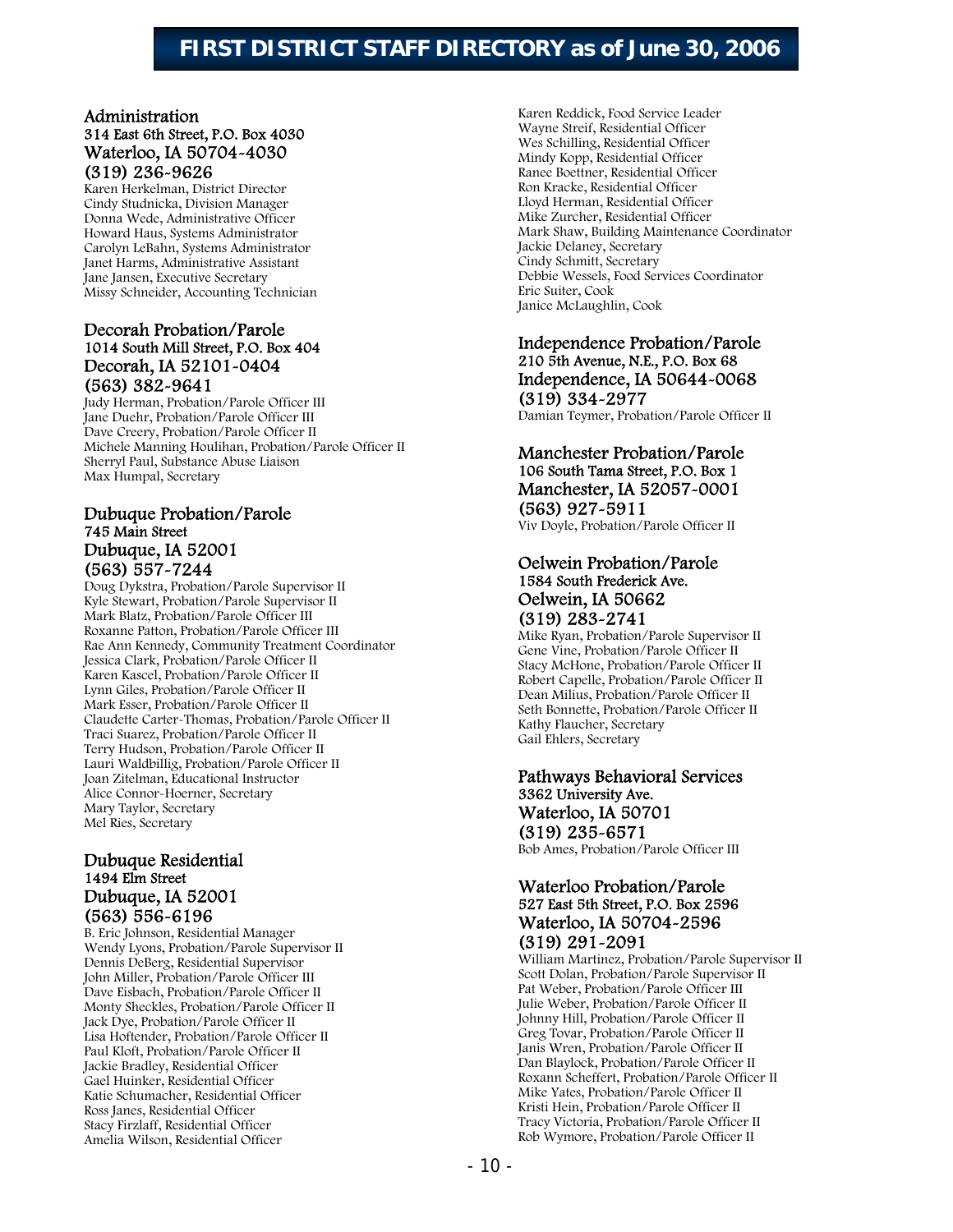Doug Dietz, Probation/Parole Officer II Tim Gillam, Probation/Parole Officer II Crystal Corlett, Probation/Parole Officer II Jeff Young, Probation/Parole Officer II Jennifer Wymore, Probation/Parole Officer II Gayle Clark, Probation/Parole Officer II Janice Hewitt, Probation/Parole Officer II Alison Baker, Probation/Parole Officer II Dwayne Price, Probation/Parole Officer II Pam Todd, Probation/Parole Officer II Don Gardner, Probation/Parole Officer II B.J. Wilcox, Probation/Parole Officer II Brian Baker, Probation/Parole Officer II Roger Oberhauser, Probation/Parole Officer II Gina Wester, Clerical Supervisor Mara Keninger, Secretary Janet Butz, Secretary Raja Seda, Secretary Lori Fox, Secretary Kari Gardner, Secretary Sharon Keith, Maintenance Technician

# Waterloo Probation/Parole (312) 312 East 6th Street, P.O. Box 4030 Waterloo, IA 50704~4030<br>
(319) 234~1745<br>
Mike Schreck, Probation/Parole Supervisor II

Rick Dolleslager, Polygrapher Jeff Grell, Probation/Parole Officer III Sara Carter, Community Treatment Coordinator Sandy Brockney, Probation/Parole Officer III John Harrington, Probation/Parole Officer III Bill Tate, Jr., Probation/Parole Officer III Bob Morck, Probation/Parole Officer III Curt Turner, Probation/Parole Officer III Michelle Shepherd, Probation/Parole Officer III Norm Montgomery, Probation/Parole Officer III Dan Mallin, Probation/Parole Officer III Angie Oberhauser, Probation/Parole Officer II Kathy Gades, Probation/Parole Officer II Mike Roquet, Probation/Parole Officer II Laurie Stapella-Knief, Probation/Parole Officer II Mary Roche, Community Program Monitor Kent Guild, Educational Instructor Dee Krull, Secretary Jean Johnson, Secretary

# Waterloo Residential (310) 310 East 6th Street, P.O. Box 4030 Waterloo, IA 50704~4030<br>
(319) 291~2087<br>
John Clark, Probation/Parole Officer II

Dave Anders, Probation/Parole Officer II Kari Yates, Probation/Parole Officer II Gary Gilles, Sr., Community Work Crew Leader Fred Thomas, Residential Officer Nick McGovern, Residential Officer Diana Lindquist, Residential Officer Dave LeBahn, Residential Officer Chris Clapp, Residential Officer Hope Crimmins, Residential Officer Pat Casey, Residential Officer Carmen Coleman, Residential Officer Michele Hannah, Residential Officer Linda Torres, Residential Officer Randy Petty, Residential Officer Mark Chase, Building Maintenance Coordinator Leo Francisco, Building Maintenance Coordinator Betty Wright, Food Services Coordinator

Jessica Hammel, Food Services Coordinator Sonia Johnson-Jackson, Food Services Coordinator Emanuel Martinez, Cook

# Waterloo Residential (312) 312 East 6th Street, P.O. Box 4030 Waterloo, IA 50704~4030<br>(319) 234~1745<br>Lisa Dolan, Probation/Parole Officer III

Chad Mackie, Probation/Parole Officer II Dawn McFarlane, Probation/Parole Officer II Shawn Chestnut, Probation/Parole Officer II

# Waterloo Residential (314) 314 East 6th Street, P.O. Box 4030 Waterloo, IA 50704~4030<br>
(319) 291~2015<br>
Cheryl Meyer, Assistant District Director

Ken Kolthoff, Division Manager Tam DeMaris, Probation/Parole Supervisor II Denise Cooper, Probation/Parole Supervisor II Al Hoff, Residential Supervisor Dave Campbell, Residential Supervisor Patti Smilanich, Psychologist Cheryl Hannah, Probation/Parole Officer III Ross Todd, Probation/Parole Officer III Robert Henderson, Probation/Parole Officer II Dave Potter, Probation/Parole Officer II Richard Howard, Residential Officer Deb Kuehne, Residential Officer DeDe Helgeson, Residential Officer Brad Gordon, Residential Officer Katie Moore, Residential Officer Jim Farley, Residential Officer Mike Laneville, Residential Officer Luke Aldrich, Residential Officer Mike Schwab, Residential Officer Scott Mickle, Residential Officer Tyler Granberg, Residential Officer Darcy Vine, Residential Officer Sue Danico, Secretary Laurie Thoma, Secretary

# West Union Residential 500 South Pine, P.O. Box 497 West Union, IA 52175-0497 (563) 422-6030 Mark Smith, Residential Manager

Robert Levendusky, Residential Supervisor Jodi Kuennen, Probation/Parole Officer III Pat Taylor, Probation/Parole Officer II Chad Beermann, Probation/Parole Officer II Keith Kovarik, Probation/Parole Officer II Sara Duvel, Residential Officer Ricky Conley, Residential Officer Jim Schiller, Residential Officer Chad Vance, Residential Officer Sherri Miene, Residential Officer Jo Ann Meyer, Residential Officer Mark Oltrogge, Residential Officer Diane Bartels, Food Service Leader Darrell Todd, Residential Officer John Duehr, Residential Officer Emily Cahoon, Residential Officer Tammy Moser, Secretary Rose Clark, Secretary Kathy Dunt, Cook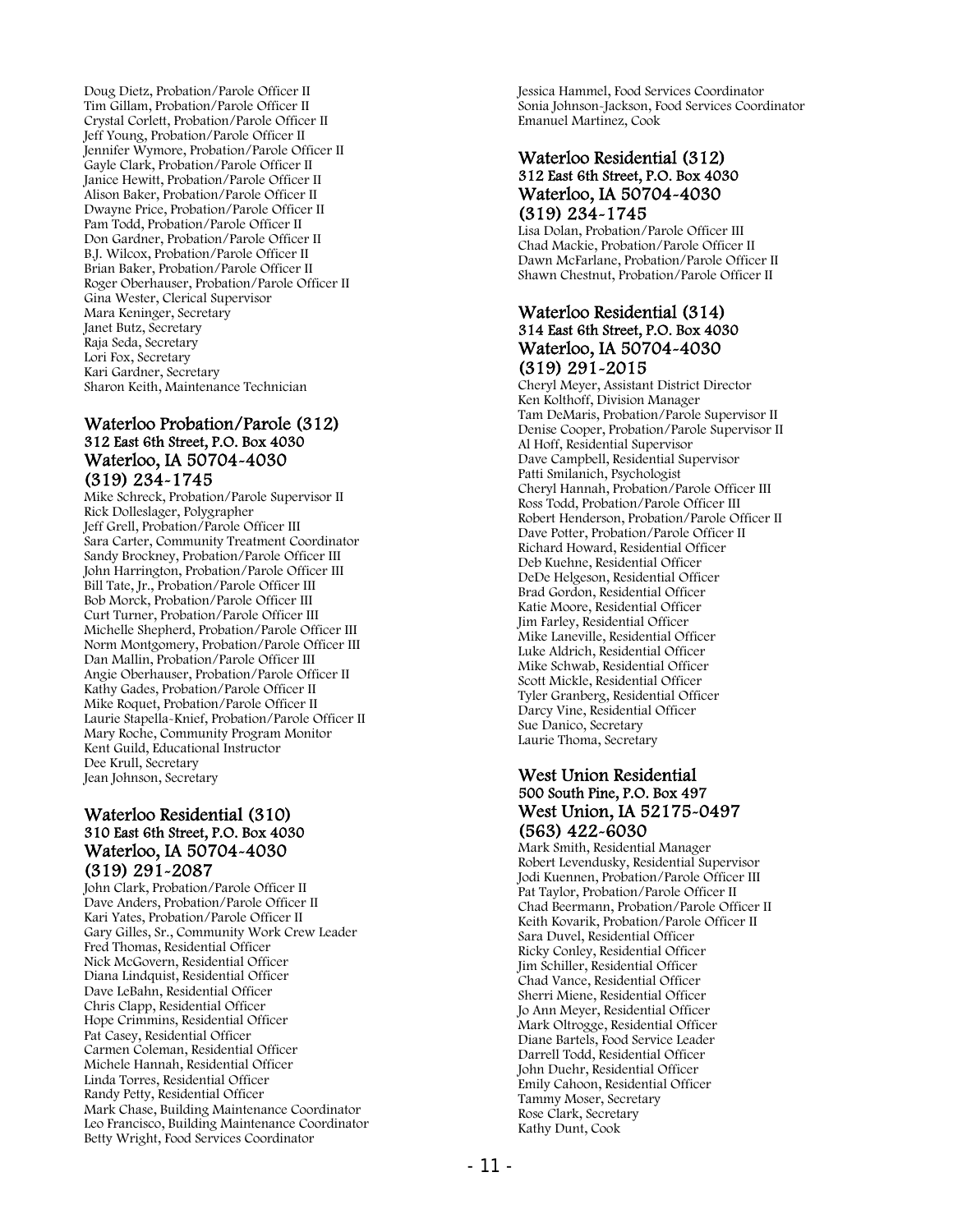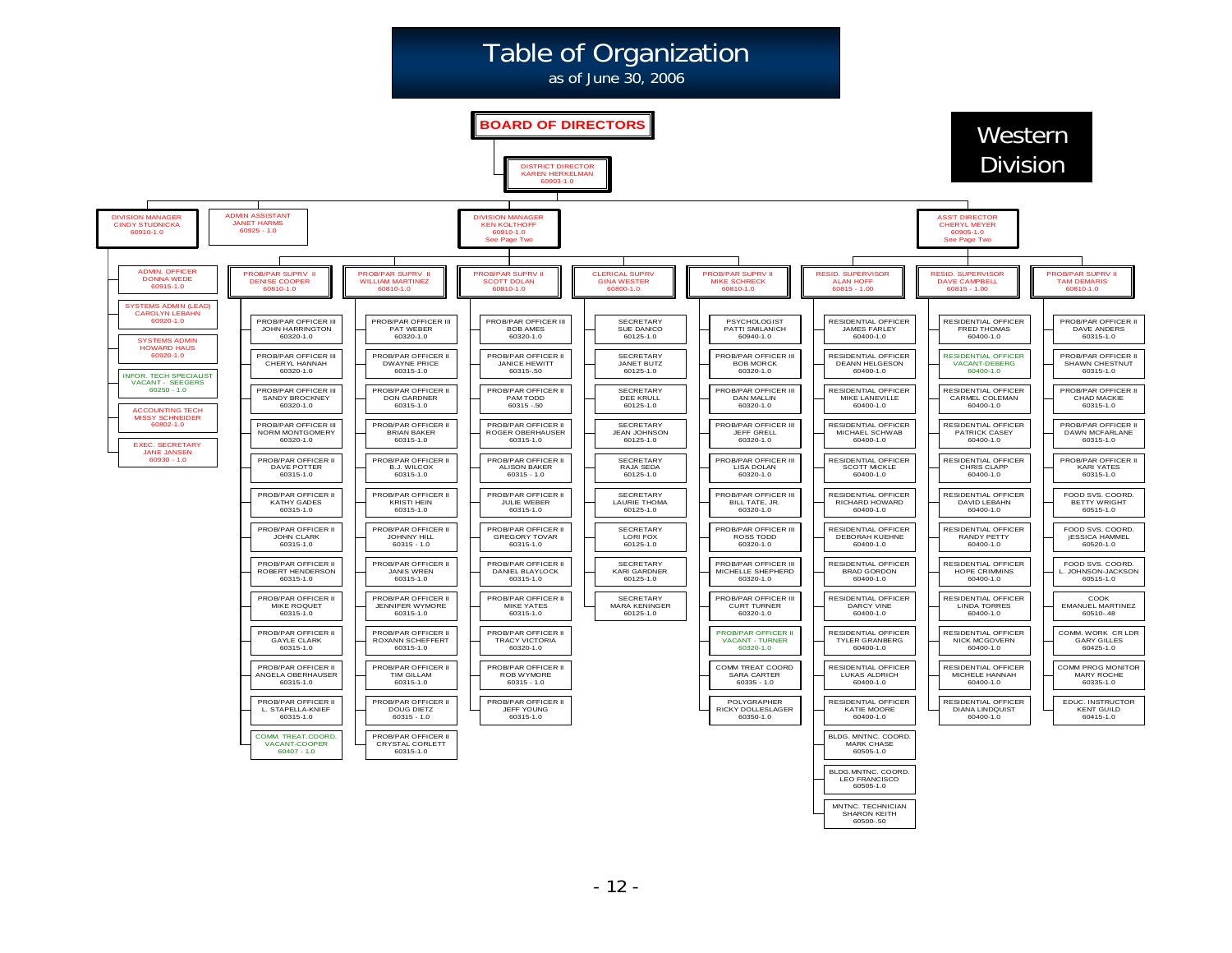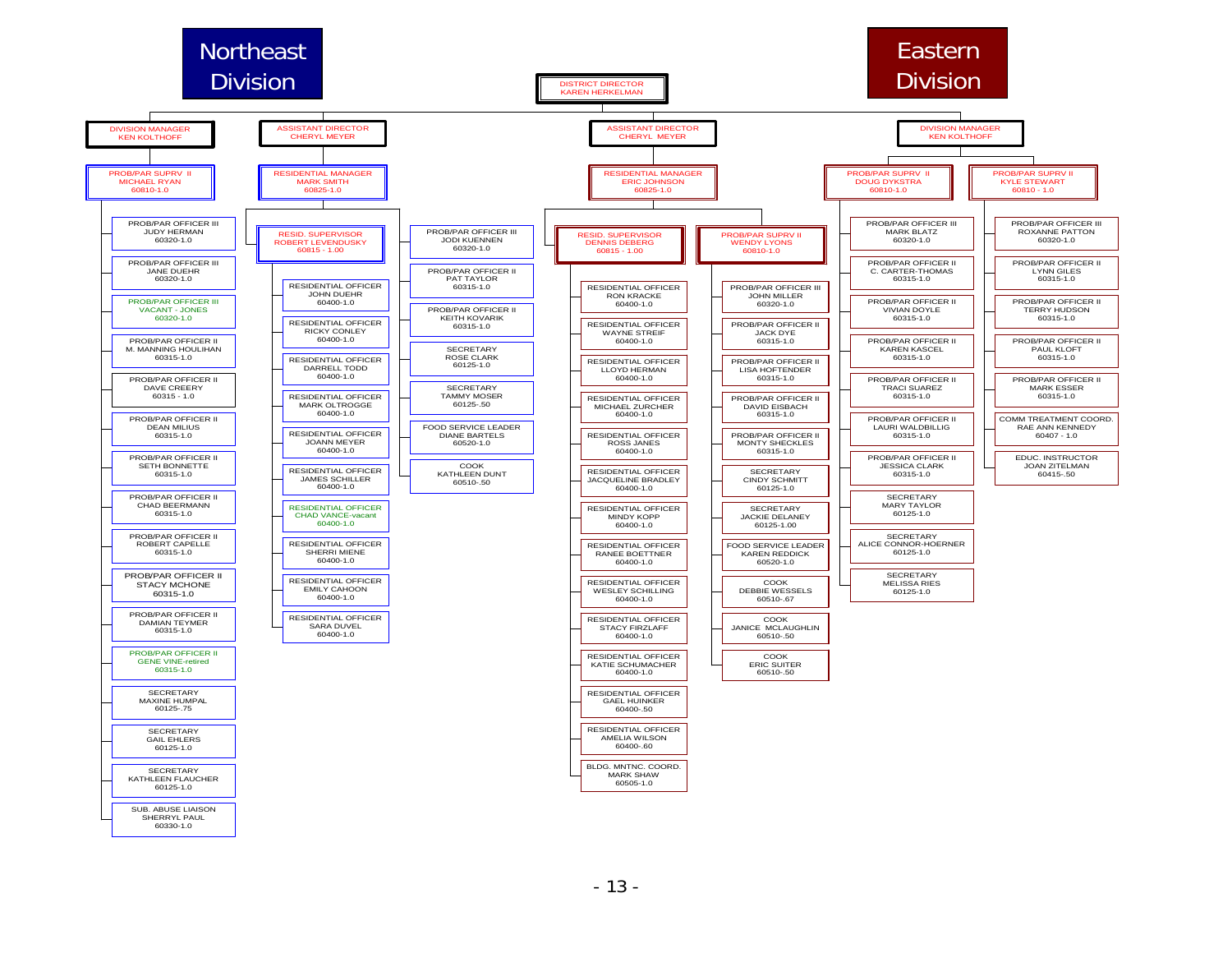# BOARD OF DIRECTORS

### **1st Judicial District Department of Correctional Services Board of Directors (\*Indicates Executive Committee Member)**

| <b>Allamakee County</b>        |           |                                         |                         |                    |
|--------------------------------|-----------|-----------------------------------------|-------------------------|--------------------|
| <b>Vice Chair Member</b>       |           | *Burke, Lennie                          | Waukon, IA 52172        | $(563)$ 497-3353   |
|                                | Alternate | Clark, William                          | Waukon, IA 52172        | $(563) 568 - 2707$ |
| <b>Black Hawk County</b>       |           |                                         |                         |                    |
|                                | Member    | *Mosley, Leon                           | Waterloo, IA 50703      | $(319)$ 236-1031   |
|                                | Alternate | Smith, Robert                           | Waterloo, IA 50703      | $(319)$ 233-3907   |
| <b>Buchanan County</b>         |           |                                         |                         |                    |
|                                | Member    | Donnelly, Leo                           | Independence, IA 50644  | $(319)$ 334-2803   |
|                                | Alternate | Gaffney, Ellen                          | Independence, IA 50644  | $(319)$ 636-2660   |
| <b>Chickasaw County</b>        |           |                                         |                         |                    |
|                                | Member    | *Boge, Arnie                            | New Hampton, IA 50659   | $(641)$ 228-4936   |
|                                | Alternate | Mattke, Sherry                          | New Hampton, IA 50659   | $(563)$ 237-5833   |
| <b>Clayton County</b>          |           |                                         |                         |                    |
|                                | Member    | *Walke, Bob                             | Elkader, IA 52043       | $(563)$ 252-1726   |
|                                | Alternate | Meyer, Neil                             | Elkader, IA 52043       | $(563) 539-4617$   |
| <b>Delaware County</b>         |           |                                         |                         |                    |
| <b>Chair</b>                   | Member    | *Koeneke, Steve                         | Manchester, IA 52057    | $(563)$ 925-2527   |
|                                | Alternate | Helmrichs, Shirley                      | Manchester, IA 52057    | (563) 927-5937     |
| <b>Dubuque County</b>          |           |                                         |                         |                    |
|                                | Member    | Smith, Donna                            | Dubuque, IA 52001       | $(563) 582 - 4280$ |
|                                | Alternate | Manternach, Eric                        | Dubuque, IA 52001       | (563) 852-3915     |
| <b>Fayette County</b>          |           |                                         |                         |                    |
|                                | Member    | Bunn, John                              | West Union, IA 52175    | $(563) 578-8641$   |
|                                | Alternate | Kennedy, Mike                           | West Union, IA 52175    | $(319)$ 283-3386   |
| <b>Grundy County</b>           |           |                                         |                         |                    |
|                                | Member    | Bakker, Chuck                           | Grundy Center, IA 50638 | $(319)$ 989-2627   |
|                                | Alternate | Smith, Barbara                          | Grundy Center, IA 50638 | (319) 824-3703     |
| <b>Howard County</b>           |           |                                         |                         |                    |
|                                | Member    | Fenske, Dale                            | Cresco, IA 52136        | $(563) 569 - 8459$ |
|                                | Alternate | Wilhelm, Mary Jo                        | Cresco, IA 52136        | $(563) 547 - 4156$ |
| <b>Winneshiek County</b>       |           |                                         |                         |                    |
|                                | Member    | Hunter, Jr., Gordon                     | Decorah, IA 52101       | $(563)$ 382-4071   |
|                                | Alternate | Askelson, Les                           | Decorah, IA 52101       | $(563)$ 382-3138   |
| <b>First District Judicial</b> |           |                                         |                         |                    |
|                                | Member    | Zager, Bruce                            | Waterloo, IA 50703      | $(319)$ 236-3610   |
|                                | Alternate | Fister, Jon                             | Waterloo, IA 50703      | $(319)$ 236-0236   |
|                                | Member    | Sevcik, Joseph                          | Cedar Falls, IA 50613   | $(319)$ 266-7287   |
|                                | Alternate | Hall, Linda                             | Waterloo, IA 50703      | $(319)$ 233-6163   |
|                                | Member    | *Hellman, Jim                           | Waterloo, IA 50704      | $(319)$ 266-8152   |
|                                | Alternate | Kaufman, Paul                           | Dubuque, IA 52001       | $(563) 583 - 5030$ |
| <b>Eastern Advisory</b>        |           |                                         |                         |                    |
|                                | Member    | Bunting, Cliff                          | Manchester, IA 52175    | $(563)$ 927-3953   |
|                                | Alternate | Clemen, Bob                             | Masonville, IA 50654    | $(563)$ 927-6318   |
| <b>Northeast Advisory</b>      |           |                                         |                         |                    |
|                                | Member    | Hamann, Sandy                           | New Hampton, IA 50659   | $(563)$ 237-6105   |
|                                | Alternate | Vick-Froelich, Deidre Elkader, IA 52043 |                         | $(563)$ 873-3300   |
| <b>Western Advisory</b>        |           |                                         |                         |                    |
|                                | Alternate | Hagge, Harry                            | Cedar Falls, IA 50613   | $(319)$ 266-4530   |
|                                | Member    | *Greenlee, Bob                          | Shell Rock, IA 50670    | $(319) 885 - 6313$ |
|                                |           |                                         |                         |                    |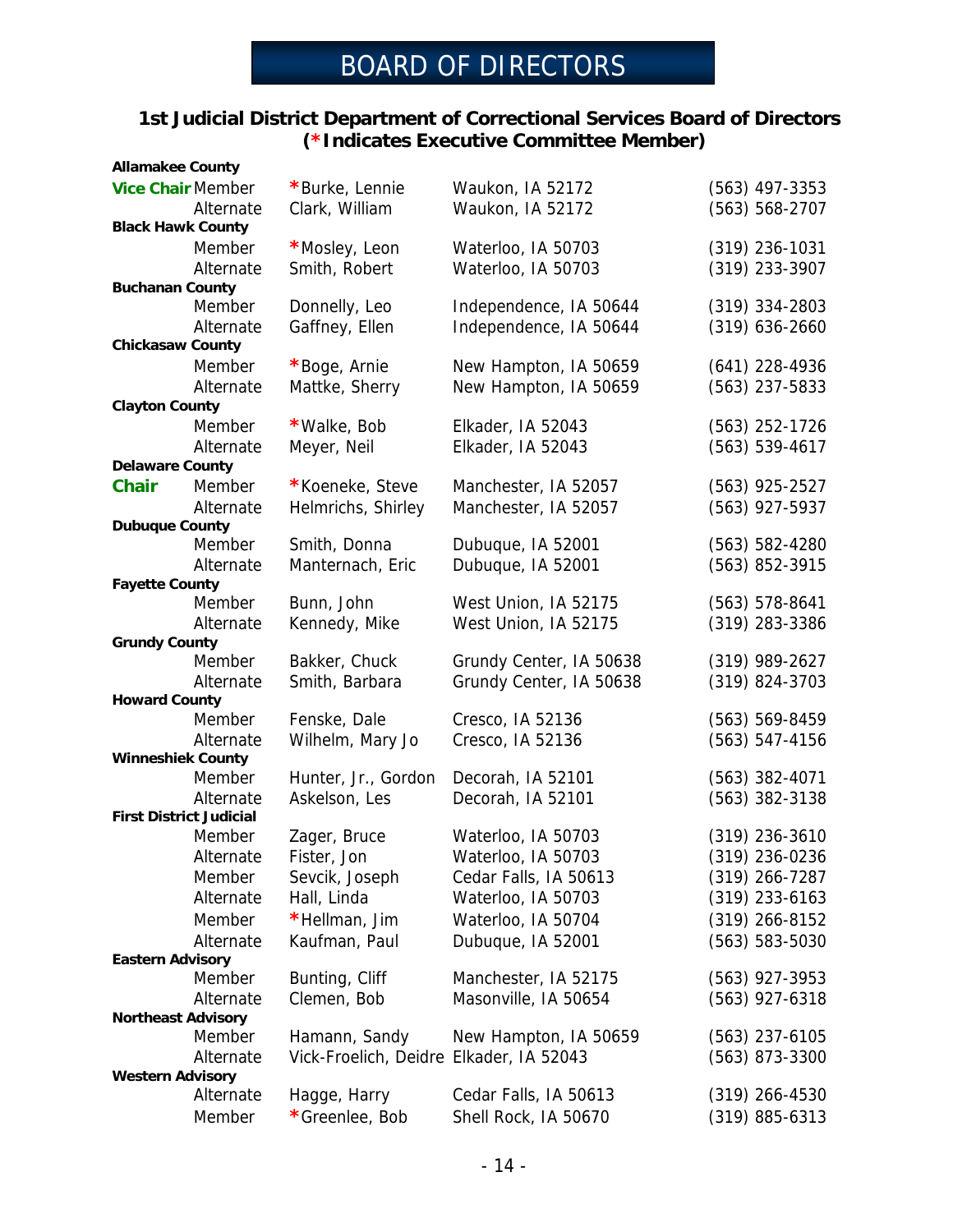# ADVISORY COMMITTEES

## **Eastern**

 Ken Runde 770 Iowa Street, Dubuque, IA 52001 Len Decker 1450 Alta Vista, Box 178, Dubuque, IA 520040178 Diane Thomas 118 West Main, P.O. Box 31, Manchester, IA 52057 Chair Cliff Bunting 1002 New Street, Manchester, IA 52175 Board Representative Bob Clemen 2039 110th Avenue, Masonville, IA 50654 Board Alternate Bridgett Bartlet Maria House 1561 Jackson, Dubuque, IA 52002 Kim Wadding 770 Iowa Street, Dubuque, IA 52001 John LeClere 301 E. Main St., Manchester, IA 52057 Jim Wessel 208 E. Main, Manchester, IA 52057 Doug Stillings 1398 Central Avenue, Dubuque, IA 52001 Beth Conlon 1071 Mount Loretta Ave., Dubuque, IA 52003

## **Northeast**

| Don Nelson           | Box 400, Calmar, IA 52132                 | Chair                       |
|----------------------|-------------------------------------------|-----------------------------|
| Deidre Vick-Froelich | Box 970, Elkader, IA 52043                | <b>Board Alternate</b>      |
| Tom Raulerson        | 2136 Horn Hollow Road, Decorah, IA 52101  |                             |
| Sandy Hamann         | 951 N. Linn Avenue, New Hampton, IA 50659 | <b>Board Representative</b> |
| Dave Zimmer          | 504 Easy Street, West Union, IA 52175     |                             |
| <b>Barb Winters</b>  | 1059 3rd Ave. NW, Waukon, IA 52172        |                             |
| Jacque Hahn          | PO Box 403, Cresco, IA 52136              |                             |
| Tim Main             | 2277 Iowa Ave., Independence, IA 50644    |                             |
| Larry Heckert        | 36 S. Frederick Ave., Oelwein, IA 50662   |                             |

## **Western**

Harry Hagge 4207 Clearview Drive, Cedar Falls, IA 50613 Kevin Wall P.O. Box 1468, Waterloo, IA 50704 Carol Stahl 147 Hope Street, Waterloo, IA 50703 Bob Greenlee PO Box 278, Shell Rock, IA 50670 Vice-Chair, Board Rep. Janet Walden 739 Stephan Ave., Waterloo, IA 50701 Chair, Board Alternate Roosevelt Taylor P.O. Box 2512, Waterloo, IA 50704 Marilyn DeKoster 215 Lillian Lane, Waterloo, IA 50701 Valerie Nehl 531 Commercial Street, Waterloo, IA 50701 Leon Mosley Courthouse, Waterloo, IA 50703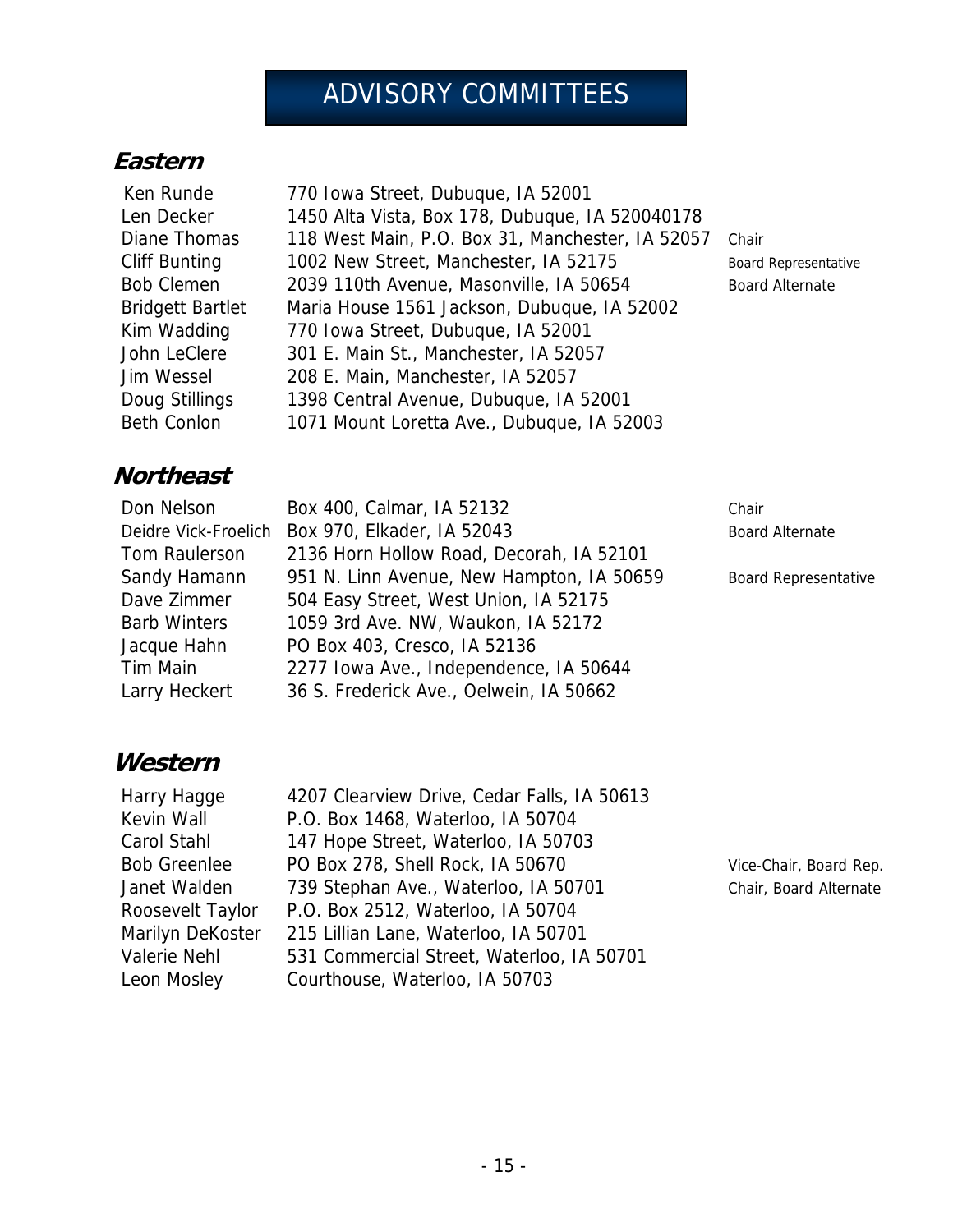# Year End Financial Reports FY '06

| FY '06 TOTAL<br><b>REVENUES</b> |                                                     | <b>FY 2005</b> | <b>FY 2006</b> | % Change               |
|---------------------------------|-----------------------------------------------------|----------------|----------------|------------------------|
|                                 | <b>State</b>                                        | 10,215,157     | 11, 143, 105   | $+9.09%$               |
|                                 | Federal                                             | 706,233        | 869,457        | $+23.12%$              |
|                                 | County                                              | 513,820        | 373,249        | $-24.36%$              |
|                                 | <b>Offender Fees</b><br>(Detailed Below)            | 1,935,256      | 2,000,688      | $+3.39%$               |
|                                 | <b>Batterer Education</b><br><b>Program Support</b> | 99,880         | 77,364         | $-22.55%$              |
|                                 | <b>Other</b><br><b>Funding Source</b>               | 0              | 216,374        | <b>New</b>             |
|                                 | <b>Interest</b>                                     | 2,480          | 9,753          | $+293.27%$             |
|                                 | <b>Other</b>                                        | 15,252         | 17,311         | $+13.50%$              |
|                                 | <b>Previous Fiscal</b><br><b>Year Carryover</b>     | 207            |                | $37,351 + 17,943.97\%$ |
|                                 | <b>TOTAL</b>                                        | 13,488,285     | 14,744,652     | $+9.32%$               |

| <b>Offender Fees</b>    | <b>FY 2005</b> | <b>FY 2006</b>      | % Change |
|-------------------------|----------------|---------------------|----------|
|                         |                |                     |          |
| <b>Residential Rent</b> | 1,152,564      | 1,259,980           | $+9.32%$ |
| <b>Residential Day</b>  |                |                     |          |
| <b>Reporting Fees</b>   | 171,071        | 175,481             | $+2.58%$ |
| Supervision Fees        | 527,894        | 485,293             | $-8.07%$ |
| <b>Program Fees</b>     | 83,727         | 79,934              | $-4.53%$ |
| <b>Totals</b>           |                | 1,935,256 2,000,688 | $+3.39%$ |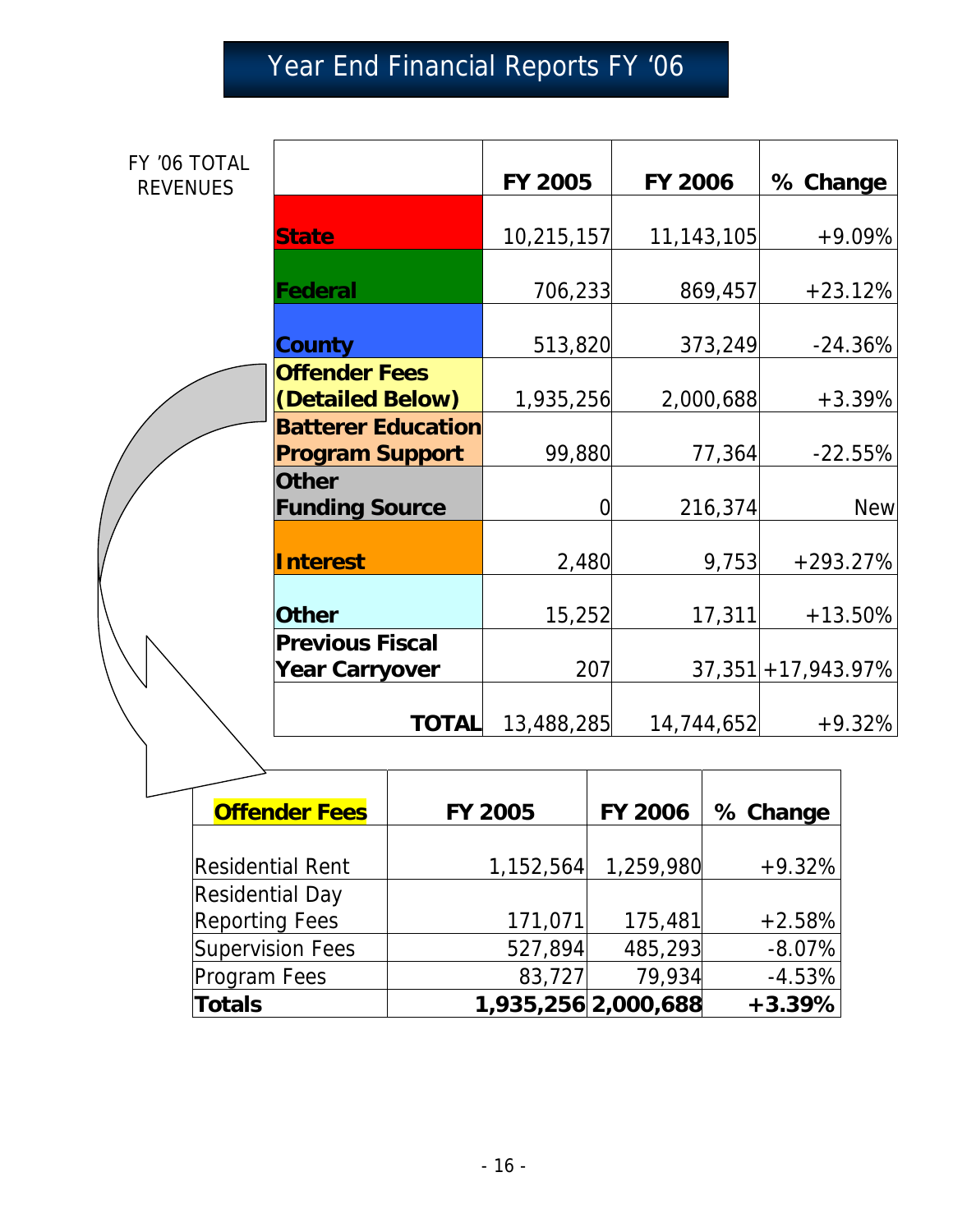# FY '06 Total Expenditures

| <b>Cost Center</b>              | FY 2005    | <b>FY 2006</b> | % Change   |
|---------------------------------|------------|----------------|------------|
| <b>Salaries &amp; Benefits</b>  | 11,984,206 | 12,547,035     | $+4.70%$   |
| <b>Travel &amp; Subsistence</b> | 79,090     | 102,507        | $+29.61%$  |
| <b>Supplies</b>                 | 471,718    | 558,389        | $+18.38%$  |
| <b>Contractual Services</b>     | 760,501    | 869,099        | $+14.28%$  |
| <b>Equipment &amp; Repairs</b>  | 67,083     | 450,801        | $+572.01%$ |
| <b>Debt Reduction &amp;</b>     |            |                |            |
| Insurance.                      | 88,336     | 76,775         | $-13.09%$  |
| TOTAL                           | 13,450,934 | 14,604,606     | $+8.58%$   |

### **FY '06 EXPENDITURES BY MAJOR COST CENTERS**

| <b>Major Cost Center</b>                 | <b>FY 2005</b> | <b>FY 2006</b> | % Change  |
|------------------------------------------|----------------|----------------|-----------|
| <b>Administration **</b>                 | 1,082,400      | 1,112,010      | $+2.74%$  |
| <b>Probation/Parole</b>                  | 4,317,206      | 4,899,450      | $+13.49%$ |
| <b>Residential Services</b>              | 5,842,864      | 6,244,615      | $+6.88%$  |
| <b>Special Projects (detailed below)</b> | 2,208,464      | 2,348,531      | $+6.35%$  |
| <b>TOTAL</b>                             | 13,450,934     | 14,604,606     | $+8.58%$  |

\*\*First District Administration directs, manages, establishes policies and procedures, and oversees all community based district operations including: strategic planning, budgeting, personnel, technology, fiscal management and accountability, offender services, program development, and contracted services.

| <b>FY '06 EXPENDITURES</b><br><b>IN SPECIAL PROJECTS</b> | <b>FY 2005</b> | <b>FY 2006</b> | % Change   |
|----------------------------------------------------------|----------------|----------------|------------|
| <b>Probation/Parole/Pretrial Intensive</b>               | 243,647        | 331,678        | $+36.13%$  |
| <b>TASC</b>                                              | 69,981         | 73,408         | $+4.90%$   |
| <b>Violator Aftercare</b>                                | 160,104        | 167,779        | $+4.80%$   |
| Education                                                | 92,231         | 93,661         | $+1.55%$   |
| <b>Sex Offender Treatment</b>                            | 827,366        | 703,103        | $-17.68%$  |
| <b>Community Work Crew</b>                               | 55,392         | 58,004         | $+4.72%$   |
| <b>Dual Diagnosis</b>                                    | 463,691        | 445,119        | $-4.01%$   |
| <b>Mental Health Transition</b>                          | 173,016        | 169,326        | $-2.14%$   |
| <b>Batterers' Education Program</b>                      | 59,555         | 65,913         | $+10.68%$  |
| <b>Black Hawk Co. Jail Assessment</b>                    | 63,481         | 73,590         | $+15.93%$  |
| <b>Drug Court</b>                                        |                | 110,006        | <b>New</b> |
| <b>Electronic Monitoring</b>                             |                | 56,944         | <b>New</b> |
| <b>TOTAL</b>                                             | 2,208,464      | 2,348,531      | $+6.35%$   |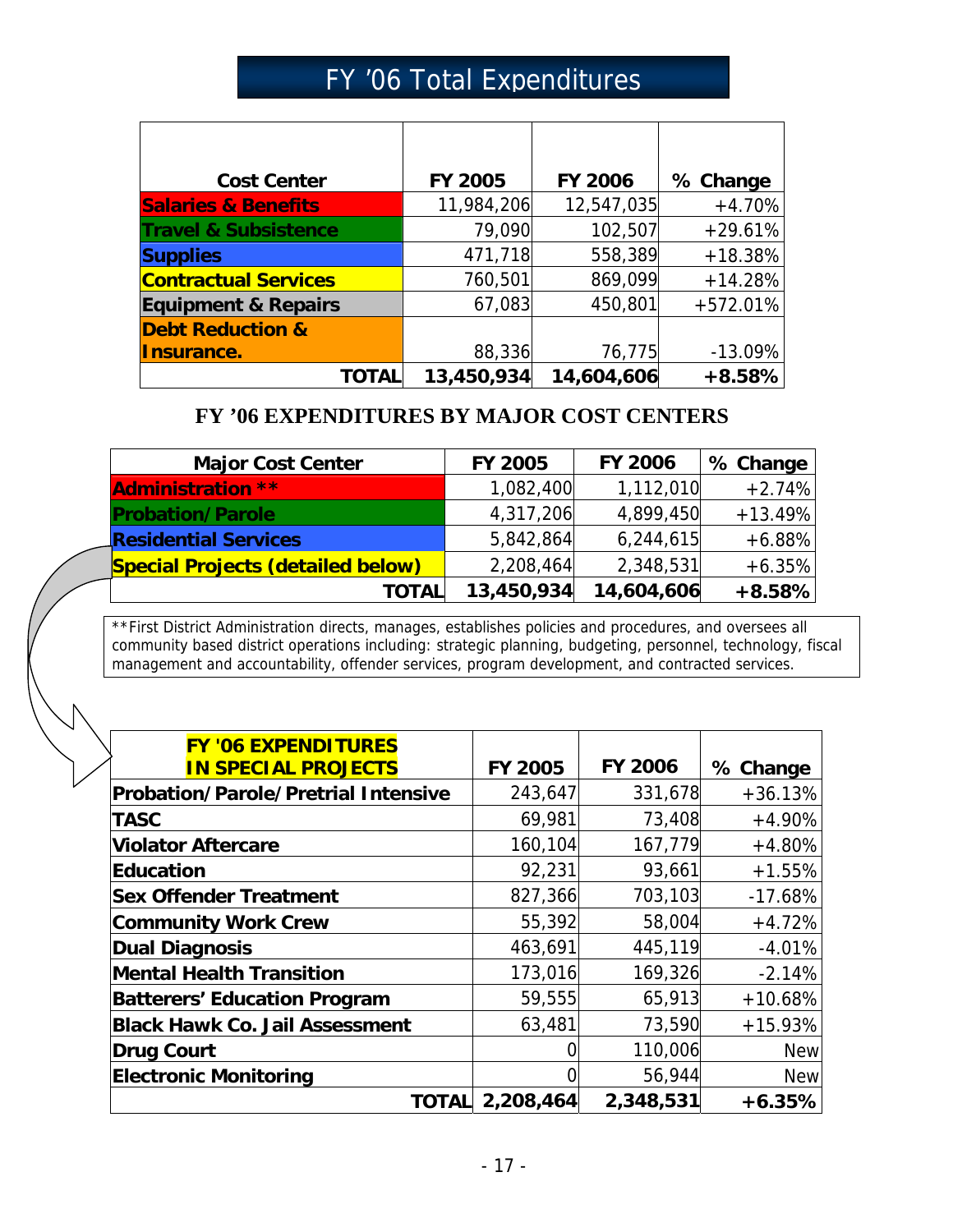# Program Costs

# **AVERAGE DAILY COSTS:**



| \$0.18  |
|---------|
| \$0.38  |
| \$3.59  |
| \$3.36  |
| \$6.49  |
| \$5.61  |
| \$15.29 |
| \$45.54 |
| \$8.76  |
| \$6.38  |
| \$6.42  |
| \$2.45  |
| \$7.66  |
| \$0.55  |
| \$56.50 |
| \$7.24  |
| \$2.23  |
| \$33.96 |
|         |

## **OTHER AVERAGE COSTS:**

| <b>Pre-Trial Interview</b>                             | \$48.01  |
|--------------------------------------------------------|----------|
| <b>Pre-Trial Interview - Intensive</b>                 | \$56.37  |
| <b>Pre-Sentence Investigation - Detailed</b>           | \$383.03 |
| Pre-Sentence Investigation - Informal                  | \$56.86  |
| <b>Jail Assessment Diversion (Per Offender Served)</b> | \$566.09 |
| Job Development/Education (Per Offender Served)        | \$370.20 |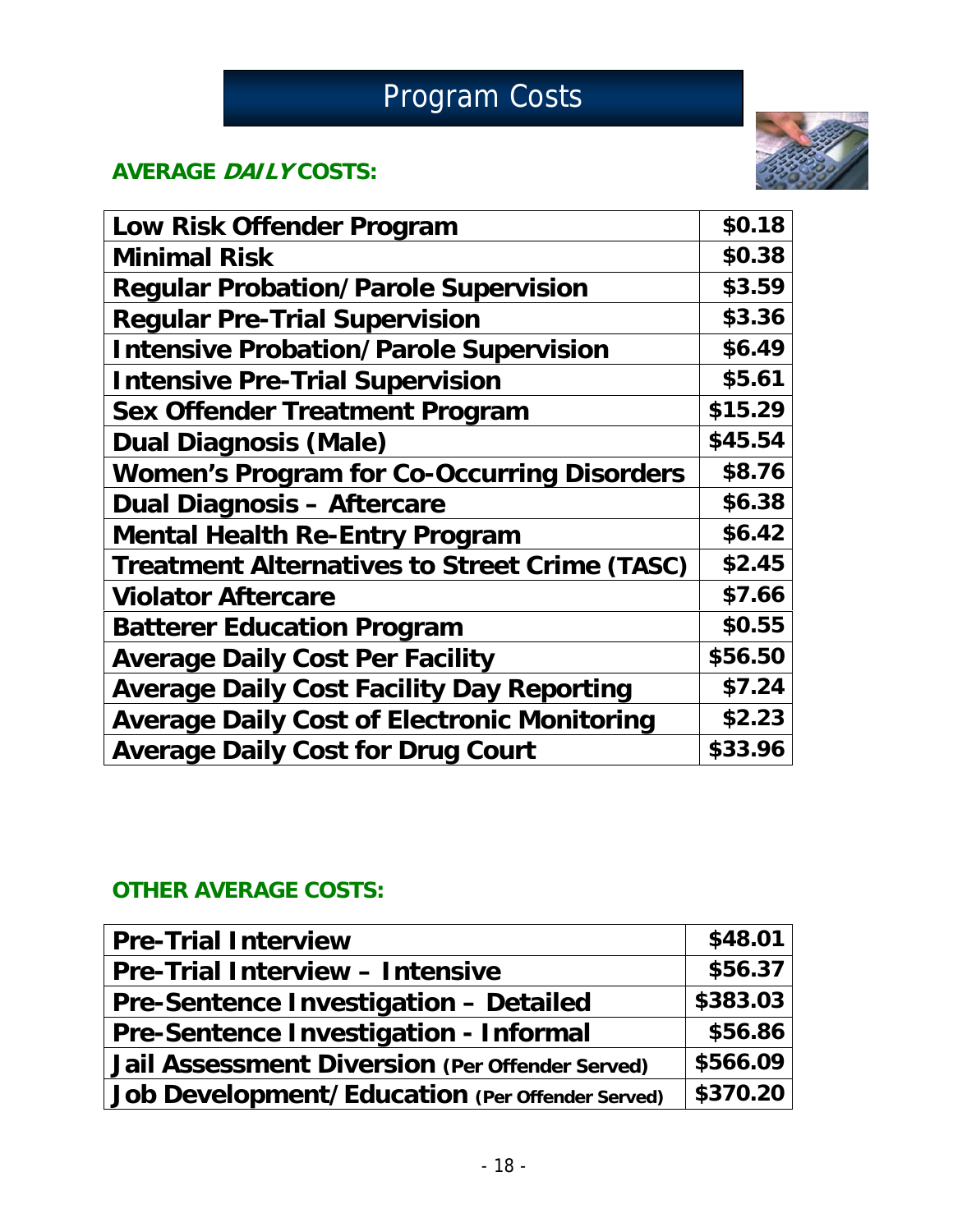# Evidence Based Practices

Evidence-based practice is a significant trend throughout all human services that **emphasizes outcomes. Interventions** within community corrections are considered **effective when they reduce offender risk and subsequent recidivism** and therefore make a positive long-term contribution to **public safety**. The First Judicial District is committed to implementing Evidence-Based Practices by applying the following principles:

- 1) **Assess** offender risk to re-offend and identify needs, using validated instruments
- 2) Enhance intrinsic motivation in offenders using **motivational interviewing skills**
- 3) Target appropriate **interventions**
- 4) Provide **cognitive behavioral programming**
- 5) Increase **positive reinforcement**
- 6) Engage ongoing **community support**
- 7) **Measure** program feedback and **outcomes**
- 8) Build in **quality assurance** systems to monitor the delivery of services

**ONE OUTCOME** is Desired Over Others

It is **MEASURABLE**

Uses **PRACTICAL REALITIES**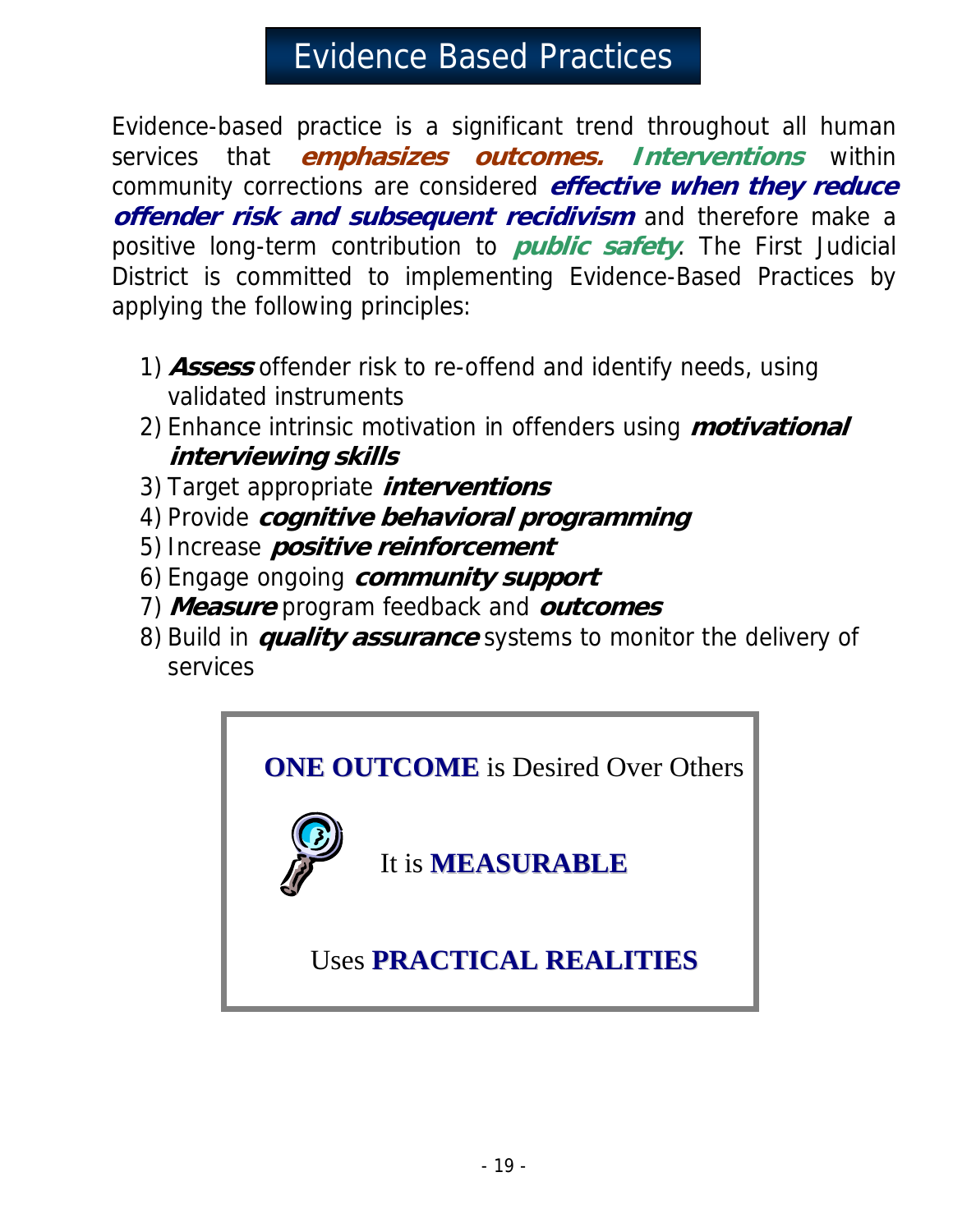# Cognitive Skills and Restructuring

### Available District-wide

Many of the department-operated programs use a cognitive-behavioral approach, which means thoughts, feelings, and behavior are interrelated. Groups dealing specifically with cognitive restructuring and skill building are also provided, using research-based curriculums. These curriculums address:

- Values, Beliefs, and Attitudes
- Connection Between Feelings, Thoughts, and Behaviors
- Logical Thinking
- Reasoning and Decision-making Skills
- Cognitive Distortions
- Taking Responsibility for Choices and Behavior

| Active on 7/1/05                    | 34    |
|-------------------------------------|-------|
| <b>New Admissions</b>               | 236   |
| Closed                              | 226   |
| <b>Successful Completion Rate</b>   | 76.1% |
| <b>Unsuccessful Completion Rate</b> | .09%  |
| Administrative Completion Rate      | 10.2% |
| <b>Intermediate Sanctions</b>       | 12.8% |
| Active on 6/30/06                   | 49    |
| Total served FY06                   | 270   |

# Anger Management

### Available District-wide

Anger management groups offered through the Department consist of weekly cognitive behavioral and skill development sessions to help participants develop an increased ability to manage stress and conflict in their lives. This intervention stresses personal responsibility and accountability on the part of the offender while addressing the real consequences of criminal behavior using cognitive restructuring, behavior redirection and skill development techniques. The objectives for this program include:

- 1. Increasing an understanding of consequences of poor anger control.
- 2. Discovering thinking patterns that increase effective conflict/stress management.
- 3. Learning the difference between effective and ineffective anger management.
- 4. Discovering and practicing basic communication skills.
- 5. Exploring skills and practices that increase positive relationships and healthy stress management.

| Active on 7/1/05                    | 29    |
|-------------------------------------|-------|
| <b>New Admissions</b>               | 116   |
| Closed                              | 122   |
| <b>Successful Completion Rate</b>   | 89.3% |
| <b>Unsuccessful Completion Rate</b> | 0.8%  |
| Administrative Completion Rate      | 1.6%  |
| <b>Intermediate Sanctions</b>       | 8.2%  |
| Active on 6/30/06                   | 23    |
| <b>Total served FY06</b>            | 145   |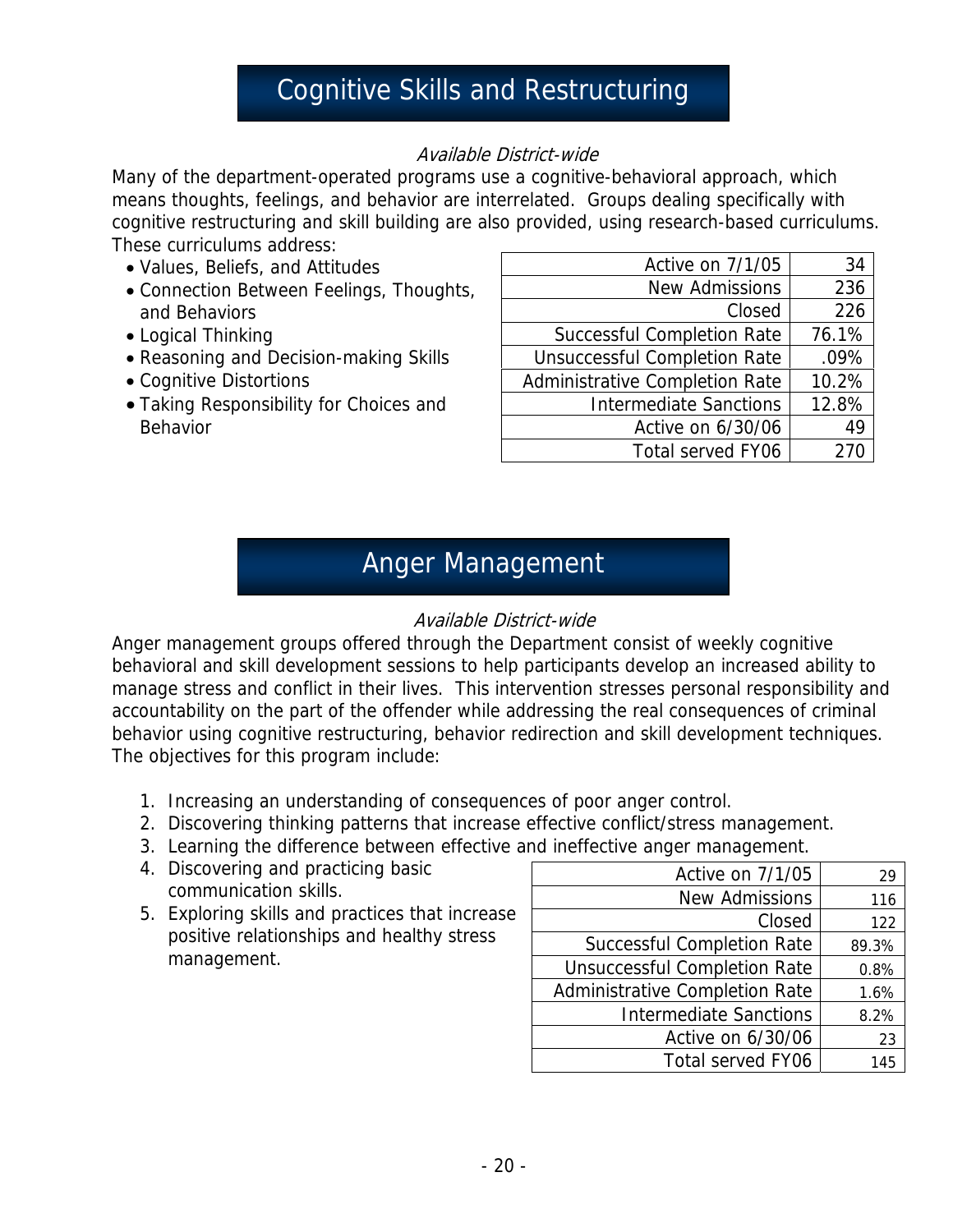- **89.6% of moderate and high risk offenders have substance abuse problems**
- Referrals for evaluation, education, and treatment are made to community resources, including self-help groups, hospitals, local substance abuse agencies, and the faith-based community
- Drug and alcohol use are monitored through urinalysis and breath testing

### **TASC -- Treatment Alternatives to Street Crimes**

Available in the Northeast Iowa Division

TASC serves as the communication bridge between the criminal justice system and the substance abuse treatment providers. The *mission* of TASC is to reduce the criminal/substance abusing behavior of offenders by providing and coordinating correctional and substance abuse services.

GOALS:

~Communication between Substance Abuse & the Justice System ~Identification/intervention of substance abuse & relapse behavior ~Promotion of successful completion of treatment ~Recovery oriented behavior~ Reduction of criminal recidivism  $\sim$  Providing intermediate sanctions

COMPONENTS: Assessment Referral Case Management Intervention **Aftercare Treatment** 

| <b>Average Daily</b> |  |  |
|----------------------|--|--|
| Costs - \$2.45       |  |  |

| Active on 7/1/05                    | 30    |
|-------------------------------------|-------|
| <b>New Admissions</b>               | 50    |
| Closed                              | 40    |
| <b>Successful Completion Rate</b>   | 52.5% |
| <b>Unsuccessful Completion Rate</b> | 2.5%  |
| Administrative Completion Rate      | 17.5% |
| <b>Intermediate Sanctions</b>       | 27.5% |
| Active on 6/30/06                   | 40    |
| Total served FY06                   |       |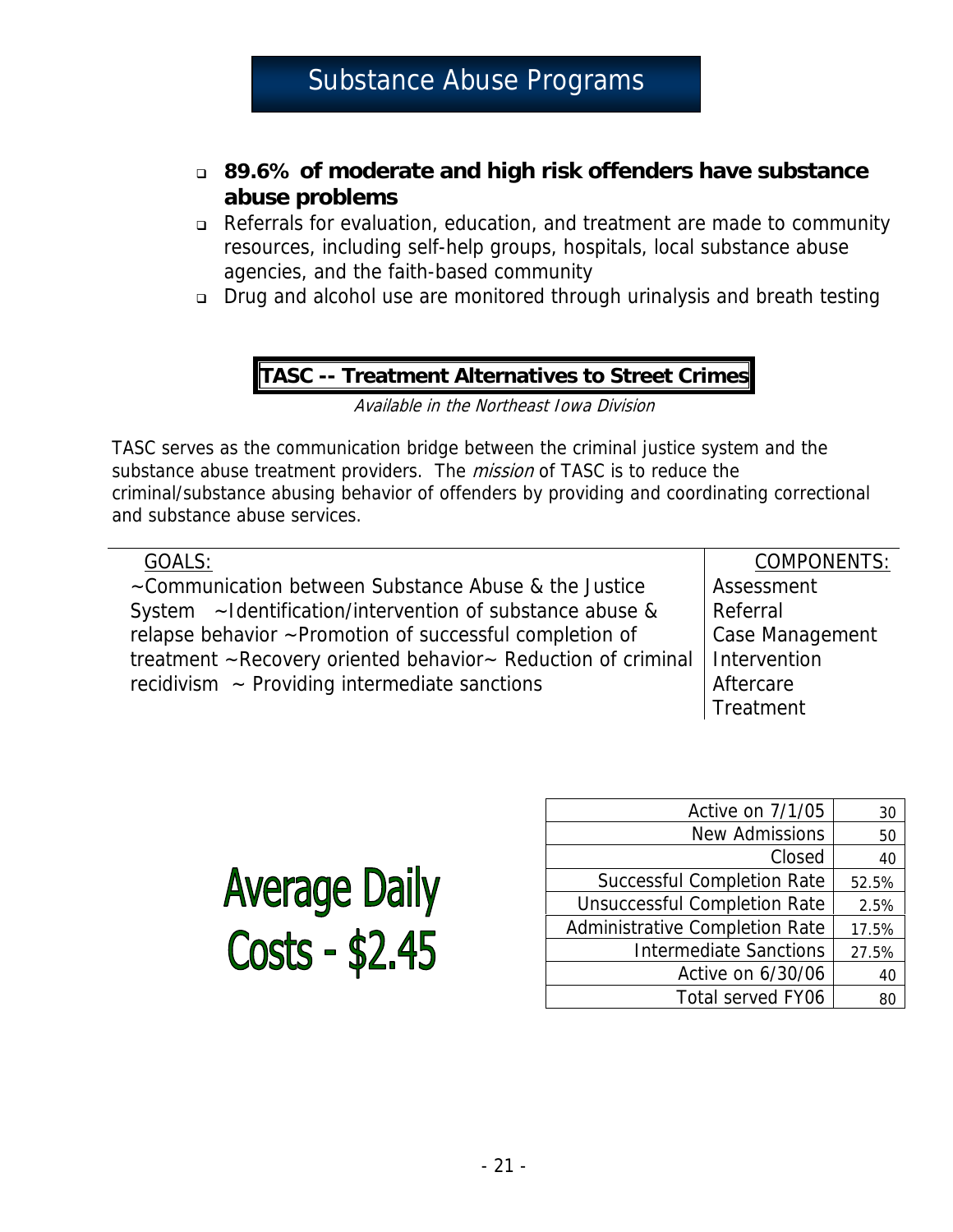# Substance Abuse Programs

## **Chronic Substance Abuse Program**

### Available in the Waterloo Residential Correctional Facility

~The Chronic Substance Abuse Program targets the male chronic poly-drug users who have exhausted other available treatment resources. The goal of the program is for the offenders to understand their cycle of addiction, recovery process, and to develop a community network of support. A Certified Addictions Counselor facilitates cognitive-behavioral aftercare groups.

 $\sim$ The mission of the program is to teach, assist, and provide support in the development of improved thinking and decision-making skills while finding a sense of direction and purpose to life. ~The program uses a holistic approach to prepare for living back in the community without the use of drugs and alcohol in order to reduce recidivism and enhance the quality of life.  $\sim$ The program includes a transitional component to release, providing immediate response to violations and increased accountability.

| Active on 7/1/05                      | 13    |
|---------------------------------------|-------|
| <b>New Admissions</b>                 | 29    |
| Closed                                | 20    |
| <b>Successful Completion Rate</b>     | 70.0% |
| <b>Unsuccessful Completion Rate</b>   | 0.0%  |
| <b>Administrative Completion Rate</b> | 20.0% |
| <b>Intermediate Sanctions</b>         | 10.0% |
| Active on 6/30/06                     | 15    |
| <b>Total served FY06</b>              | 42    |

## **Operating While Intoxicated (OWI) Programs**

Available in the Waterloo, West Union, and Dubuque Facilities

The facilities provide programs for offenders convicted of multiple Operating While Intoxicated charges, as authorized by the Iowa Code, Chapter 904.153. Offenders in these programs are considered state inmate status but are able to serve their sentences and participate in treatment in the facilities in lieu of prison. These offenders are under the jurisdiction of the Department of Corrections and the Board of Parole.

Substance abuse treatment is provided through contracted services with local substance abuse agencies.

| COMPONENTS:                     |
|---------------------------------|
| Assessment                      |
| Individual Counseling           |
| <b>Group Counseling</b>         |
| <b>Support Group Attendance</b> |
|                                 |

| Active on 7/1/05                    | 35    |
|-------------------------------------|-------|
| <b>New Admissions</b>               | 82    |
| Closed                              | 83    |
| <b>Successful Completion Rate</b>   | 95.2% |
| <b>Unsuccessful Completion Rate</b> | 1.2%  |
| Administrative Completion Rate      | 3.6%  |
| <b>Intermediate Sanctions</b>       | 0.0%  |
| Active on 6/30/06                   | 36    |
| Total served FY06                   |       |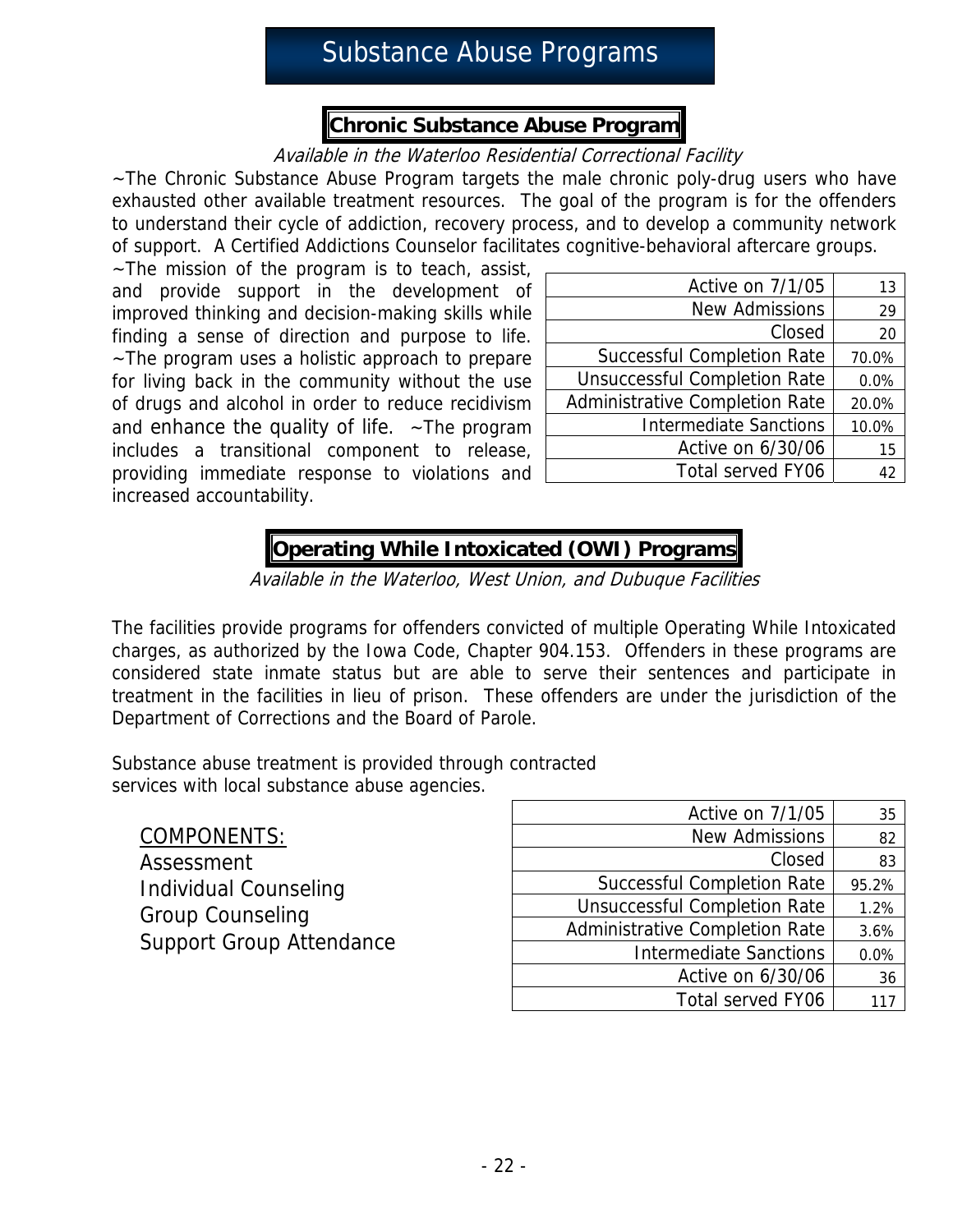# Substance Abuse Programs

## **DRUG COURT**



The Black Hawk County Drug Court is a court that has been specifically designed and staffed to supervise nonviolent felony drug addicted offenders who have been referred to this comprehensive and judicially monitored program of drug treatment services. The mission of the Black Hawk County Drug Court is to enhance public safety and benefit our community through a judicially supervised, collaborative effort to more efficiently work with nonviolent substance abusing offenders, thereby reducing recidivism and associated crime.

Black Hawk County Drug Court represents a **non-traditional approach to criminal offenders who are addicted to drugs.** Rather than focusing only on the crimes and punishments, Drug Court also attempts to solve some of the offenders' underlying problems.

The Drug Court is built upon a **unique partnership** between the criminal justice and drug treatment communities, one which structures treatment intervention around the authority and personal involvement of a single Drug Court Judge.

The Drug Court is dependent upon the creation of a non-adversarial courtroom atmosphere where a single Judge and dedicated correctional and treatment staff work together toward a common goal of **breaking the cycle** of drug abuse and criminal behavior. An environment with clear and certain rules is created and a participant's compliance is within their own control.

### Drug Court . . .

- Integrates alcohol and drug treatment services with justice system case processing
- Uses a non-adversarial approach where prosecution and defense counsel promote public safety while protecting participants' due process rights.
- Identifies eligible offenders early and promptly places them in the program.
- Provides access to a continuum of alcohol, drug, and other related treatment and rehabilitation.
- Monitors abstinence by frequent alcohol and other drug testing.

| Active on 7/1/05                |  |
|---------------------------------|--|
| New Admissions                  |  |
| <b>Unsuccessful Completion</b>  |  |
| Active in Program as of 6/30/06 |  |
| Total served FY 06              |  |

- Is governed by a coordinated strategy to offender compliance.
- Is an ongoing judicial interaction with each participant
- Measures the achievement of program goals and gauges effectiveness by monitoring and evaluation
- Believes continuing interdisciplinary education promotes effective planning, implementation and operations.
- Forges partnerships with public agencies and community-based organizations, generating local support, thereby enhancing its effectiveness.

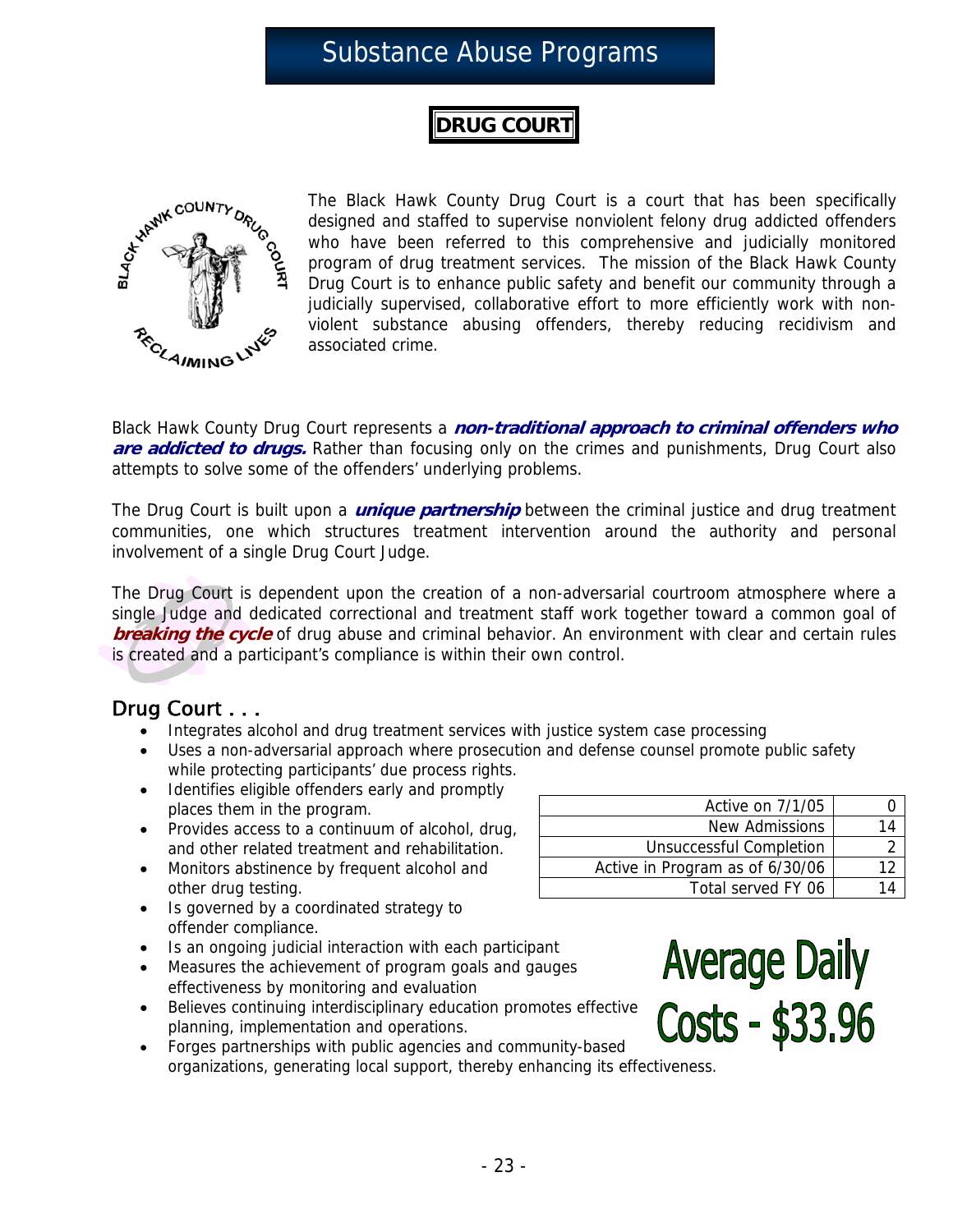# Mental Health Programs

Available in Black Hawk County **Mental Health Jail Assessment** 

Funded through county funds, the department continues to conduct mental health screenings on individuals in the Black Hawk County Jail to determine if appropriate services exist enabling the offender to remain and have optimal opportunity to succeed in the community. The program specifically looks at all issues faced by the individual and through collaboration with multiple community agencies, addresses the individuals mental health needs, as well as issues related to housing, medications, provider support, and appropriate correctional supervision. This program works closely with and makes referrals to the other mental health programs.

- 130 new offenders were screened and referred as follows:
	- o 46.1% to community placement with appropriate supervision
	- o 3.8% to mental health care facilities
	- o 30.1% to Women's Co-Occurring Disorder or Male Dual Diagnosis Programs
	- o 18.5% to prison
	- o 1.5% still incarcerated

# **Mental Health Re-Entry Program**

Grant funds through the Department of Human Services started this program and continue although now only partially funded through DHS. The Mental Health Re-Entry Program serves offenders from jail or prison that may otherwise not be released due to mental health issues. The specific focus of the program is the release and transition issues faced by persons with mental illness who are leaving jail or prison.

Those offenders receive assistance with • Housing

• Medication Management • Transportation • Crisis Intervention • Other Barriers to Successful Transition to the Community.

Active on  $7/1/05$  32 New Admissions | 25  $Closed$  27 Successful Completion Rate | 74.1% Unsuccessful Completion Rate | 7.4% Administrative Completion Rate | 11.1% Intermediate Sanctions | 7.4% Active on  $6/30/06$  38 Total served FY06 | 57

The program uses a *Community Accountability* Board, made up of representatives from local agencies, which meet regularly to review offender

progress and assist with connecting offenders to local services.

# **Average Daily** Costs - \$6.42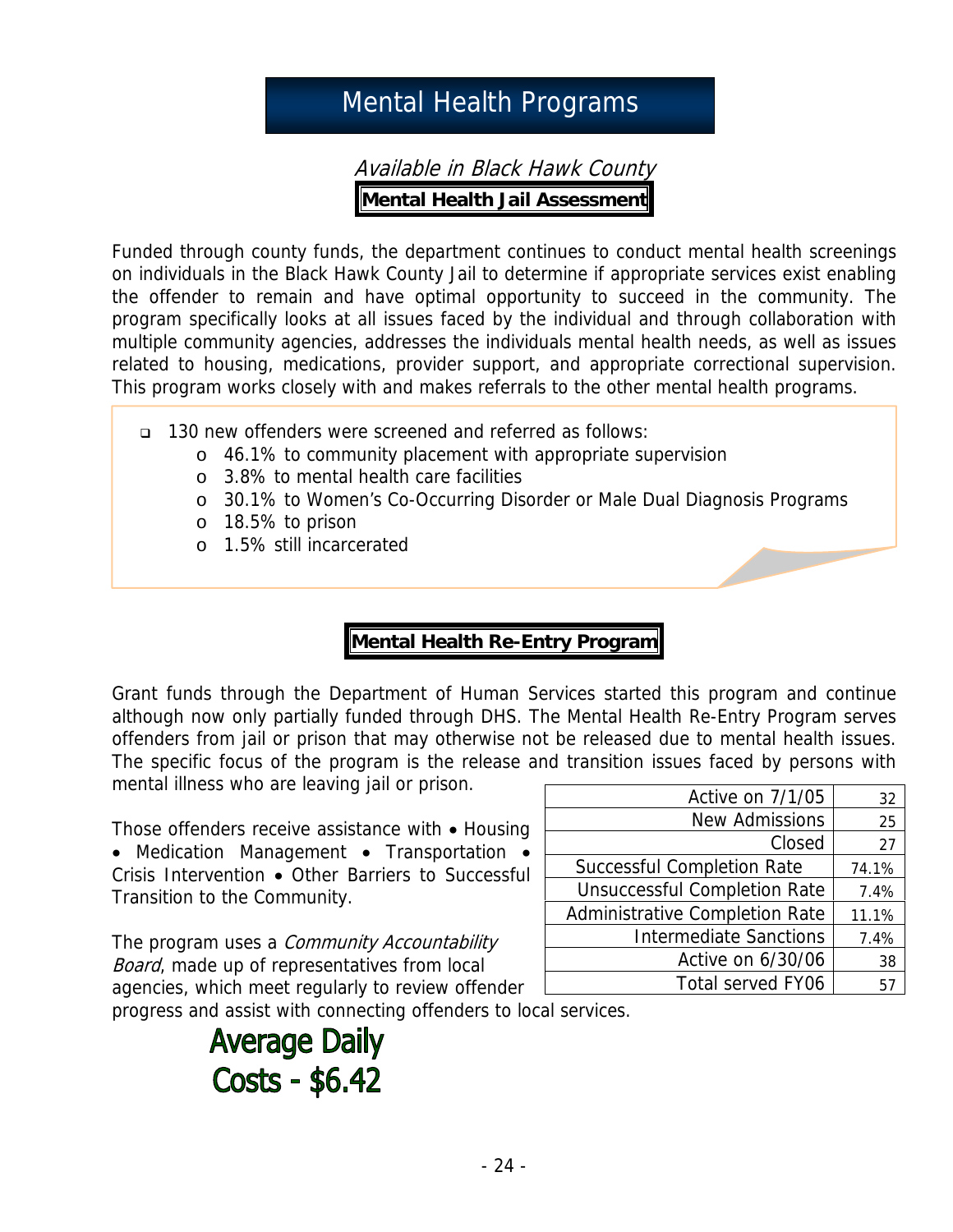# Mental Health Programs

### **Male Dual Diagnosis Offender Program**

The Dual Diagnosis Offender Program is funded through the Governor's Office of Drug Control Policy. It is a facility-based program for 18 males who have co-occurring mental illness and substance abuse disorders. Upon successful completion of the facility placement offenders in this program are assigned to a specialized probation/parole officer who monitors their compliance with on-going programming. These offenders are historically difficult to treat and would otherwise likely be in jail, prison, or hospitals. The program integrates substance abuse and mental health treatment with correctional structure, using on-site contracted mental

|                                     | Residential<br>Facility | Aftercare |
|-------------------------------------|-------------------------|-----------|
| Active on 7/1/05                    | 17                      | 20        |
| <b>New Admissions</b>               | 40                      | 25        |
| Closed                              | 42                      | 9         |
| <b>Successful Completion Rate</b>   | 54.8%                   | 22.2%     |
| <b>Unsuccessful Completion Rate</b> | 38.1%                   | 66.7%     |
| Administrative Completion Rate      | 7.1%                    | 11.1%     |
| <b>Intermediate Sanction</b>        | 0.0%                    | 0.0%      |
| Active on 6/30/06                   | 15                      | 36        |
| <b>Total served FY06</b>            | 57                      | 45        |

health and substance abuse services.

**Average Daily Costs Residential Facility** \$45.54 **Average Daily Costs Aftercare** \$6.38

### **Women's Program for Co-Occurring Disorders**

The Women's Program for Co-occurring Disorders was started with funds through a grant from the Office of Drug Control Policy. It is now partially funded through ODCP. The focus of the program includes assessment, medication management, group and individual counseling, employment, establishing community and support networks, building parenting skills, and general life skills. This program is unique in that it serves all legal statuses including pre-trial, residential, field probation and parole.

- 25 -



| Active on 7/1/05                    | 21             |
|-------------------------------------|----------------|
| <b>New Admissions</b>               | 26             |
| Closed                              | 12             |
| <b>Successful Completion Rate</b>   | 33.3%          |
| <b>Unsuccessful Completion Rate</b> | 33.3%          |
| Administrative Completion Rate      | 25.0%          |
| <b>Intermediate Sanction</b>        | 8.3%           |
| Active on 6/30/06                   | 35             |
| Total served FY06                   | $\mathbf{4}^-$ |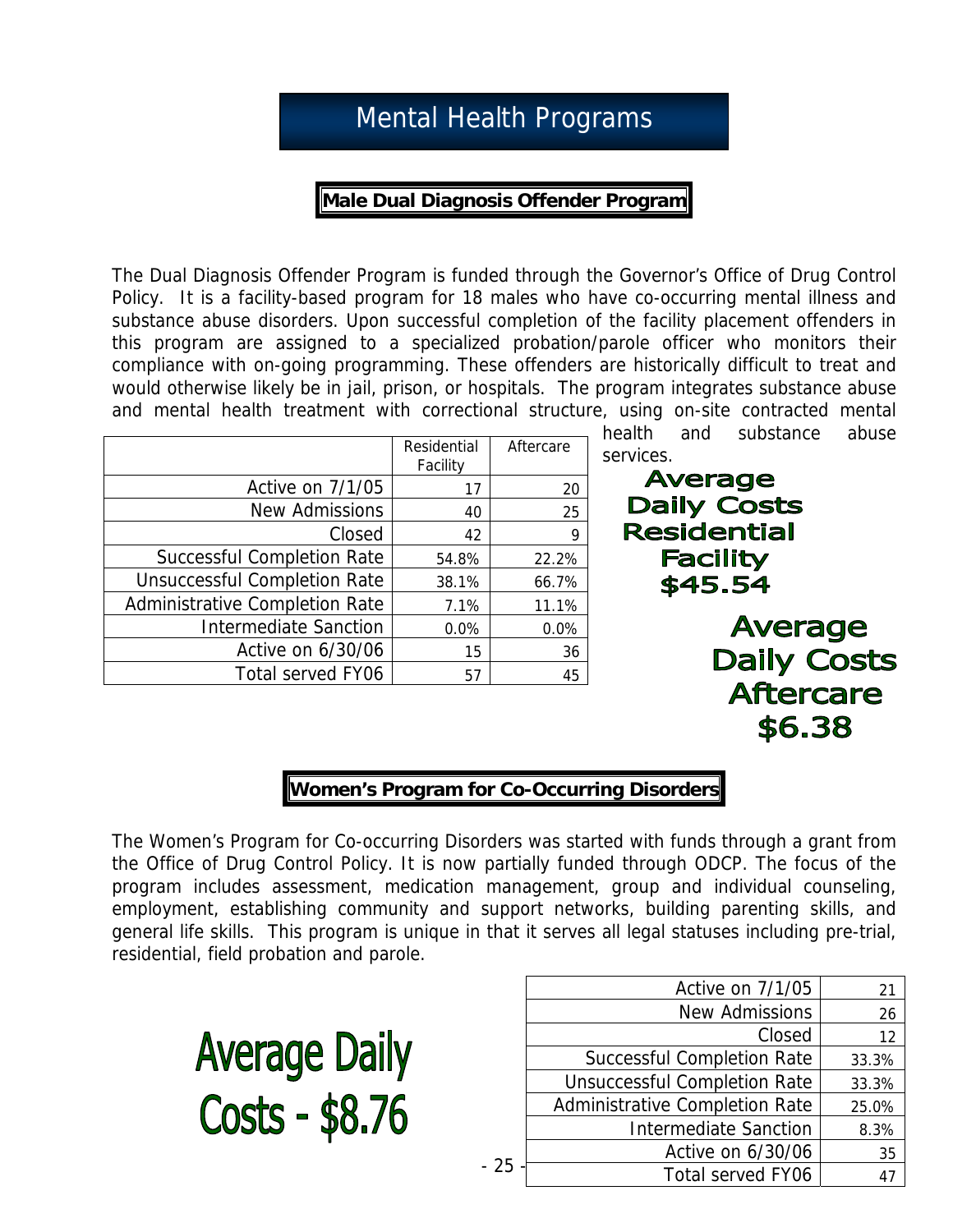# Sex Offender Treatment

### Available District-wide

The goal of the Sex Offender Treatment Program is to help offenders learn to control their deviant behaviors and learn pro-social skills. Services are provided by specially trained staff and contracted service providers.

### Assessment:

• Risk Assessment • Polygraph – Verification of sexual history • Plethysmograph – Physiological testing of sexual arousal patterns • Psycho-sexual Testing • Clinical Interview By the Psychologist

## Treatment:

- Psycho-education and skill development in areas of accountability, interpersonal relationships, human sexuality, victim empathy, dynamics of sexual abuse, deviant cycle, relapse prevention, and social skills
- Group therapy Phase I, II and Aftercare
- Individual therapy
- Family/significant other groups
- Pharmacological intervention when deemed appropriate

| Active on 7/1/05                    | 108   |
|-------------------------------------|-------|
| <b>New Admissions</b>               | 69    |
| Closed                              | 51    |
| <b>Successful Completion Rate</b>   | 60.8% |
| <b>Unsuccessful Completion Rate</b> | 25.5% |
| Administrative Completion Rate      | 13.7% |
| <b>Intermediate Sanction Rate</b>   | 0.0%  |
| Active on 6/30/06                   | 126   |
| Total served FY 06                  |       |

## Monitoring:

- Intensive Supervision
- Electronic Monitoring
- Home Visits
- Collateral Contact
- Maintenance Polygraphs
- Drug and alcohol testing

**Average Daily** Costs - \$15.29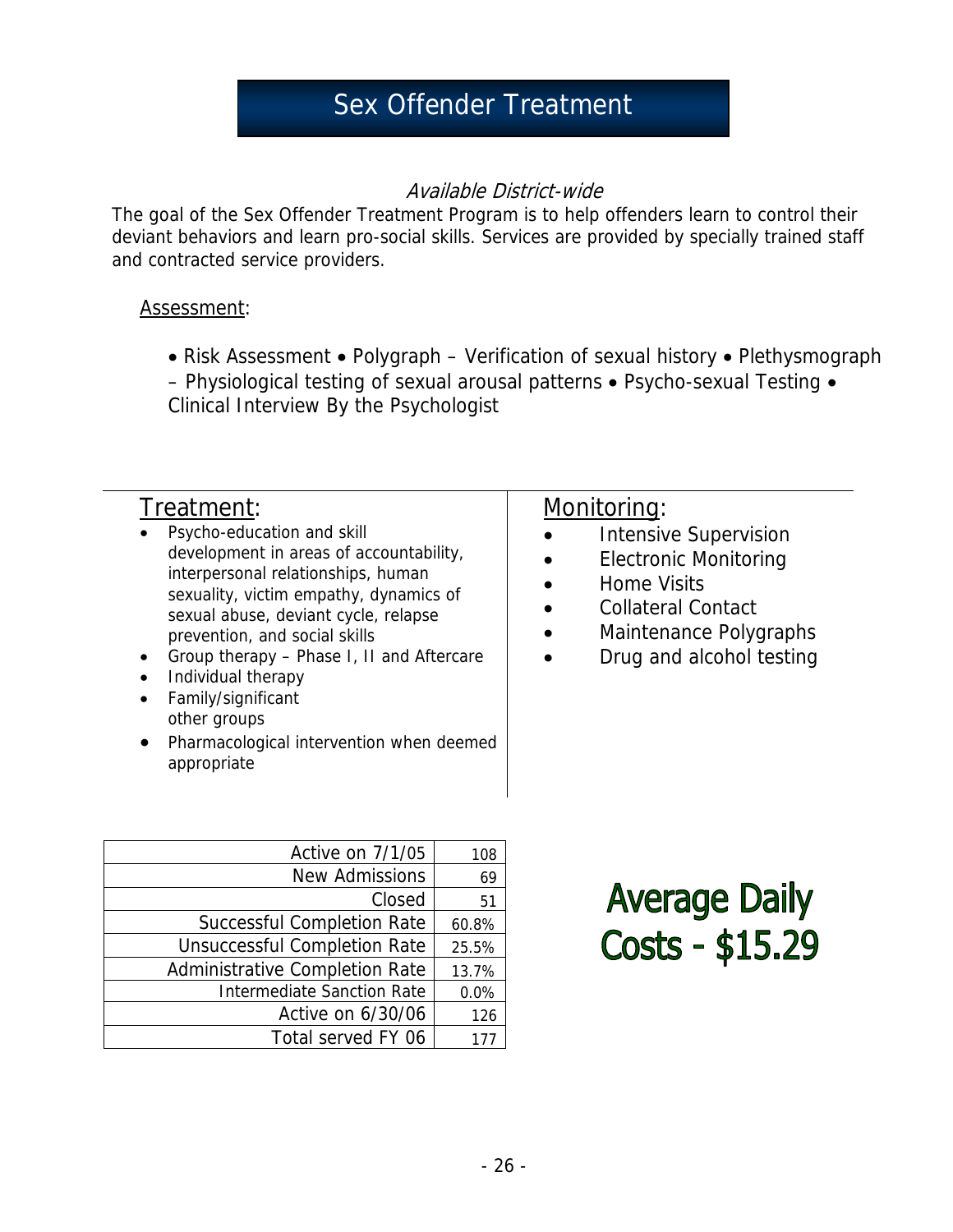# Violator Aftercare Program

Available District-wide

The Department of Corrections operates Violator Programs for offenders failing parole, probation, or work release who may benefit from a four to six month intensive substance abuse or cognitive program in lieu of revocation to prison. The Department of Correctional Services provides the aftercare component.

The goal of the Violator Aftercare Program is to assist with the transition from State Violator Programs to community supervision, enabling offenders to practice the newly developed skills in their daily lives.

| Active on 7/1/05                    | 22    |
|-------------------------------------|-------|
| <b>New Admissions</b>               | 57    |
| Closed                              | 57    |
| <b>Successful Completion Rate</b>   | 63.2% |
| <b>Unsuccessful Completion Rate</b> | 10.5% |
| Administrative Completion Rate      | 15.8% |
| <b>Intermediate Sanction</b>        | 10.5% |
| Active on 6/30/06                   | 15    |
| Total served FY06                   | 79    |

**Average Daily** Costs - \$7.66

COMPONENTS:

- Cognitive Skills Groups
- Positive Peer Support
- Intensive Supervision
- Substance Abuse Testing

# Batterer's Education Program

Available District-wide

The Batterer's Education Program (BEP) provides a group education process for offenders arrested for domestic violence charges or who have a pattern of abusive behavior within their

# **Average Daily Coordinating Costs**  $$0.55$

relationships. The program is operated through contracted services. BEP staff are actively involved in local Domestic Violence Coalitions, using a community response model to address domestic violence.

## **Groups . . .**

- Use a standardized curriculum, combining education and skill practice
- Are gender-specific
- Include 24 sessions
- Facilitated by trained facilitators

BEP is completely funded by offender fees.

| Active on 7/1/05                    | 345   |
|-------------------------------------|-------|
| <b>New Admissions</b>               | 342   |
| Closed                              | 359   |
| <b>Successful Completion Rate</b>   | 75.2% |
| <b>Unsuccessful Completion Rate</b> | 7.0%  |
| Administrative Completion Rate      | 17.8% |
| <b>Intermediate Sanctions</b>       | 0.0%  |
| Active on 6/30/06                   | 328   |
| <b>Total served FY06</b>            | 687   |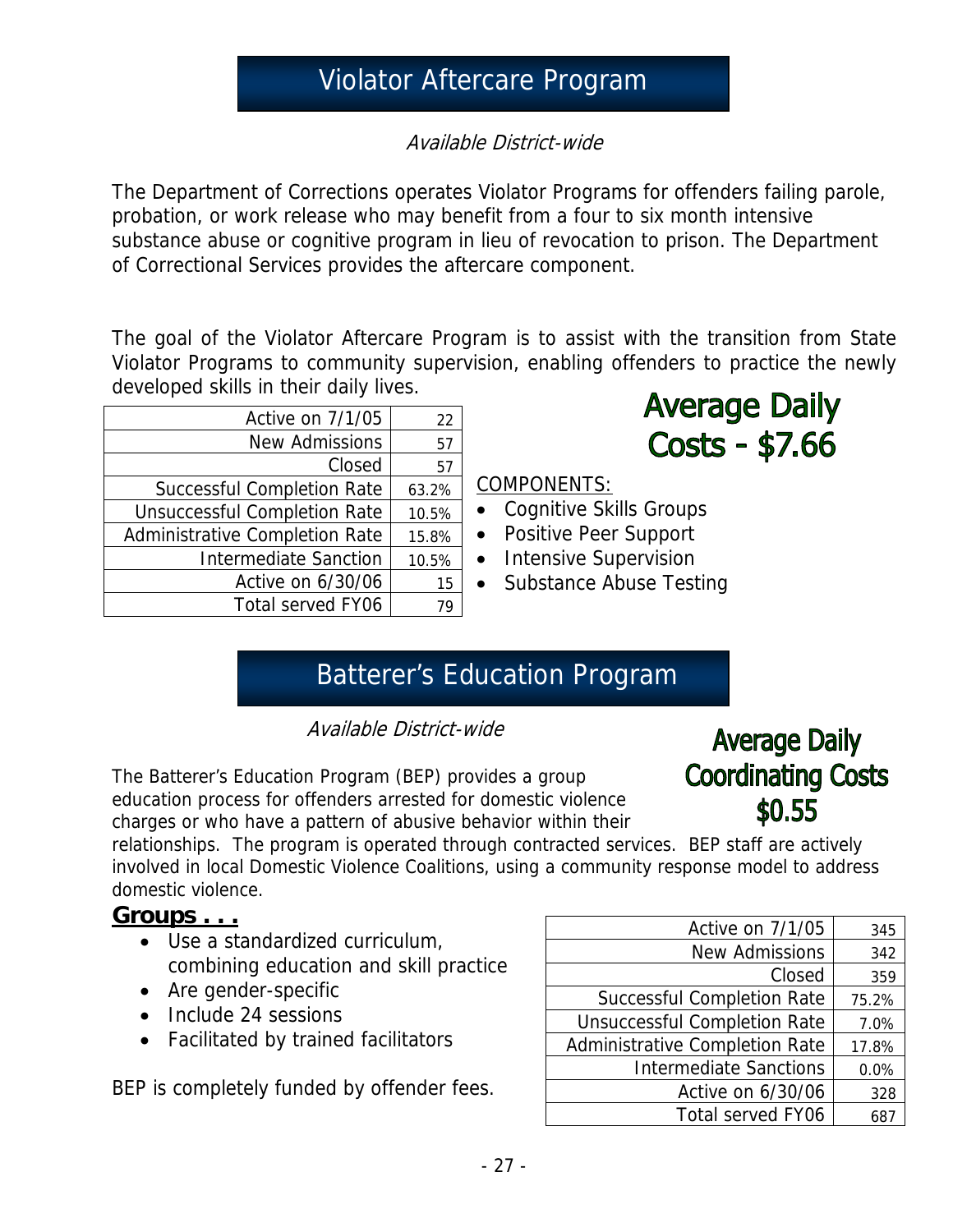# Victim-Offender Intervention Services (VOIS)

### Available District-Wide

Victim-Offender Intervention Services is a voluntary program that provides opportunities for individuals affected by crime to actively participate in dealing with the consequences of that crime.

### **Program Options:**

- $\triangleright$  *Direct Communication* face to face meetings between those affected by the crime and the offender, with a trained facilitator; restitution and reparation agreements may be part of the process
- $\triangleright$  Indirect Communication verbal or written communication through the program facilitator
- $\triangleright$  Reparation Circle meeting with the offender, family members, trained community volunteers, and a trained facilitator focusing on holding the offender accountable for harm caused to the community, as well as the direct victim
- $\triangleright$  Victim Impact Classes classes using a cognitive-based curriculum, videos, and victim panels to assist offenders in developing an increased sensitivity toward victims and greater awareness of harm created by crime

# **OWI Victim Impact COWI Victim Impact**

| Active on 7/1/05                      | 14   |
|---------------------------------------|------|
| <b>New Admissions</b>                 | 317  |
| Closed                                | 342  |
| <b>Successful Completion Rate</b>     | 83.3 |
| <b>Unsuccessful Completion Rate</b>   | 7.3  |
| <b>Administrative Completion Rate</b> | 3.5  |
| <b>Intermediate Sanctions</b>         | 5.8  |
| Active on 6/30/06                     | 11   |
| Total served FY06                     | 331  |

| Active on 7/1/05                      | 14    |
|---------------------------------------|-------|
|                                       |       |
| <b>New Admissions</b>                 | 130   |
| Closed                                | 122   |
| <b>Successful Completion Rate</b>     | 59.8% |
| <b>Unsuccessful Completion Rate</b>   | 13.9% |
| <b>Administrative Completion Rate</b> | 13.1% |
| <b>Intermediate Sanctions</b>         | 13.1% |
| Active on 6/30/06                     | 38    |
| Total served FY06                     | 144   |

| <b>Victim Impact Class Speakers</b>          |  |
|----------------------------------------------|--|
| Victim Impact Speaker Opportunities          |  |
| New Victim Impact Speakers Prepared to Speak |  |
| Total Victim Impact Speaker Contacts         |  |

| <b>Victim-Offender Intervention Services</b> |    |  |
|----------------------------------------------|----|--|
| Victims Assisted with:                       |    |  |
| <b>Restitution Information</b>               | 84 |  |
| Advocacy/Offender Information                | 49 |  |
| <b>Crime Victim Compensation</b>             | 9  |  |
| Advocacy/Crisis Intervention/Registration    | 11 |  |
| Referrals to Community Resources             | 37 |  |
| Victims/Community Members Who Participated   |    |  |
| in Facilitated Communication with Offenders  | 17 |  |
| <b>Total Served in VOIS</b>                  |    |  |

| <b>Staff Victimization</b><br>and Support Services<br>(SVSS) |    |  |  |
|--------------------------------------------------------------|----|--|--|
| Staff contacts                                               |    |  |  |
| through SVSS                                                 | 52 |  |  |
| <b>Critical Incident Debriefings</b>                         |    |  |  |
| Provided through SVSS                                        |    |  |  |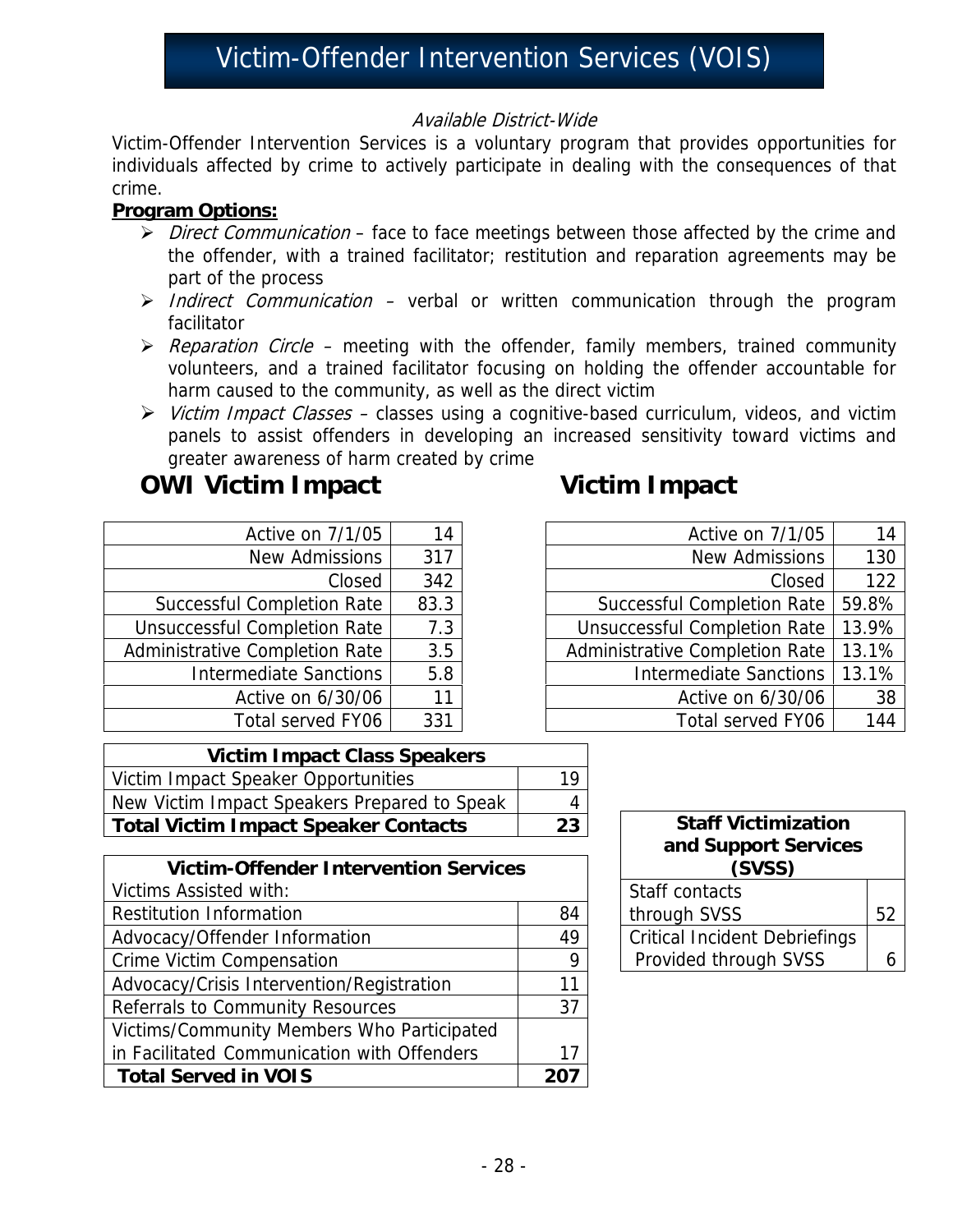# Community Service

### Available District-wide

The 1<sup>st</sup> District is committed to helping restore harm done to the many victims in our communities. One avenue to help accomplish this is for offenders to perform service hours in our neighborhoods. As this labor certainly benefits the community, it can also provide opportunities for the offender to learn skills and develop a sense of responsibility to society. There are many



ways this District incorporates community service into our correctional programs: **Community Service Sentencing** is an alternative to incarceration or other sentencing options, used mainly with



probationers. Paying back loss to the community is a form of restitution. Community Service can also be used as an intermediate sanction for violations of supervision or in lieu of paying fines or court costs. It is never used for pecuniary damages.

|                                                                                    | <b>Number of</b> | <b>Hours</b>  |                                                                                                                                | <b>Locations</b>                                                                                                                                                  |
|------------------------------------------------------------------------------------|------------------|---------------|--------------------------------------------------------------------------------------------------------------------------------|-------------------------------------------------------------------------------------------------------------------------------------------------------------------|
| Office/Facility                                                                    | <b>Offenders</b> | <b>Worked</b> | <b>Type of Work</b>                                                                                                            | (frequently used)                                                                                                                                                 |
| Waterloo Field<br><b>Services</b>                                                  | 302              | 11,770        | Janitorial, General Labor,<br>Office Work, Meal<br>Preparation/Clean-up, Food                                                  | Community residences,<br>Department offices, Waterloo<br>Rec Center, Schools,                                                                                     |
| Waterloo<br>Residential*                                                           | 598              | 12,594        | Bank, Charity Organizations,<br>Ditch Clean Up, Park<br>Maintenance, Construction,<br>Handicap Ramp construction               | Churches, Food Bank,<br>Salvation Army, parks, St.<br>Vincent DePaul, Jesse Cosby<br>Center, Latino Resources<br>Center, SACS on 7 <sup>th</sup> , Young<br>Arena |
| Dubuque/<br>Manchester<br><b>Field Services</b>                                    | 112              | 10,912        | General Labor, Construction,<br>Office Work, Charity<br>Organizations, Park                                                    | Department Offices, Eagles<br>Club, Project Concern, Food<br>Pantry, Dubuque Rescue                                                                               |
| Dubuque Facility*                                                                  | 151              | 2,700         | Maintenance                                                                                                                    | Mission, Red Cross, St. Vincent<br>DePaul, Arboretum, Tri-State<br><b>Blind Society</b>                                                                           |
| Oelwein,<br>Decorah,<br>Independence<br><b>Field Services</b><br><b>West Union</b> | 72               | 3,403         | Janitorial, General Labor,<br>Office Work, Ditch Clean Up,<br>Charity Organizations, Food<br>Bank, Yard Work, Snow<br>Removal, | Fairgrounds, Cities of NE Iowa,<br>Ft. Atkinson Heritage Days,<br>Schools, Dept. of Natural<br>Resources, Goodwill Store,<br>Food Pantries, Parks                 |
| Facility*                                                                          | 95               | 1,570         |                                                                                                                                |                                                                                                                                                                   |
| <b>TOTALS</b>                                                                      | 1,330            | 42,949        |                                                                                                                                |                                                                                                                                                                   |

\*Offenders are required to perform 20 hours of community service to advance through the facilities "Level System" to be eligible for furloughs and to successfully discharge.

9**In Black Hawk County, the First District provides a service to the Court by assisting and reporting on self probation offenders as they perform community service. In FY '06 128 of these offenders performed over 4,900 hours of community service.**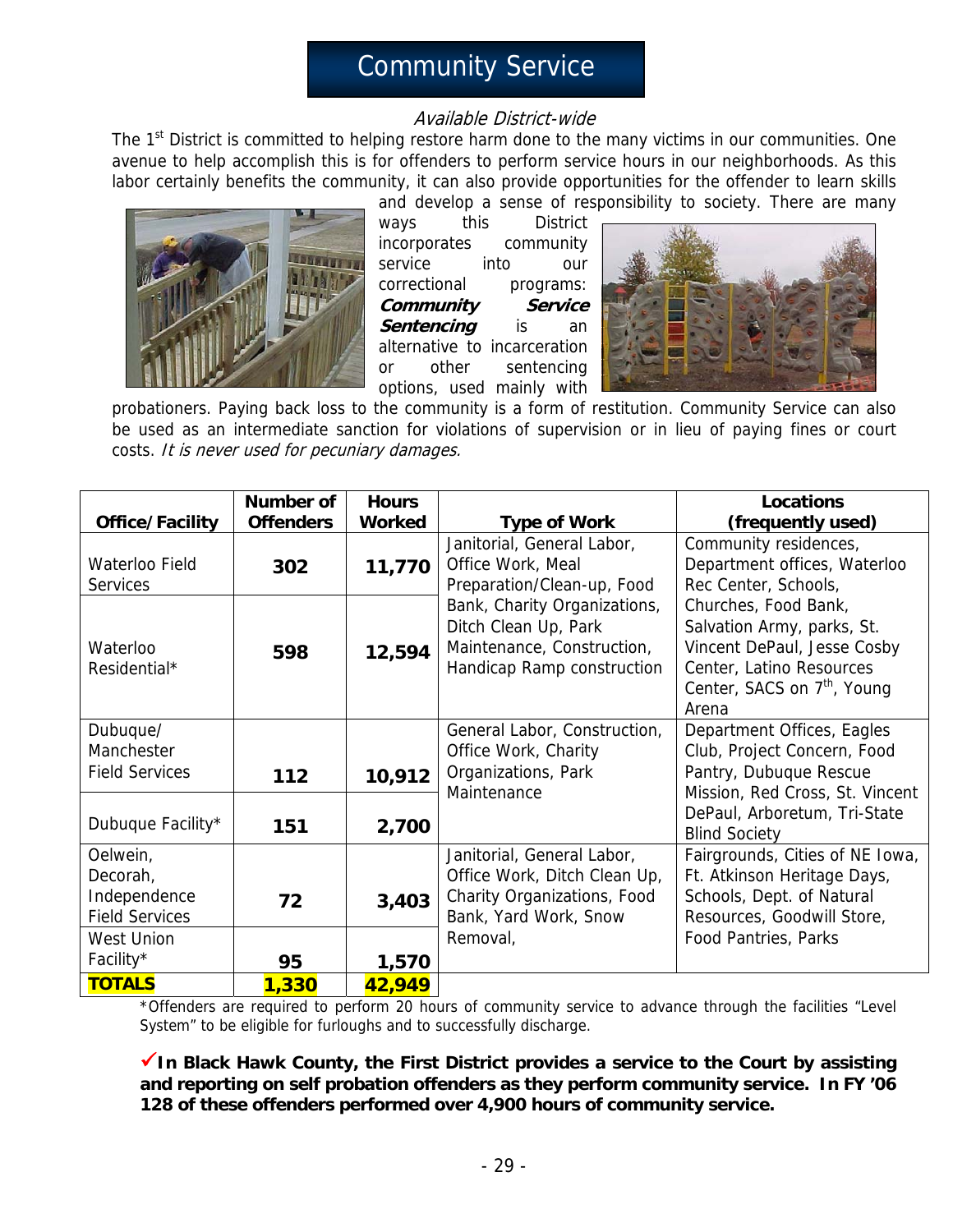# Individualized Learning

## Available in Waterloo and Dubuque

Because many offenders have been unsuccessful in traditional classroom settings, education staff are available to provide individualized assistance to offenders in the following areas:

- **Educational Assessment**
- **GED Preparation**
- **Resumes**
- **Job Skills**
- **Career Planning**

| <b>Education Statistics</b>                 |     |
|---------------------------------------------|-----|
| <b>Educational Assessments Administered</b> | 102 |
| <b>GED Preparation Total Served</b>         | 176 |
| <b>Offenders Completing GED</b>             | 12  |
| <b>Job Development Total Served</b>         | 364 |

Education staff partner with local community colleges for the actual GED testing.

# **Average Cost Per Offender Served** \$370.20

# Volunteer Services

## Available District-wide

The Department partners with local colleges and universities to provide students with an opportunity to obtain volunteer work experience in community-based corrections.

### **Benefits to the student:**

- Opportunity to complete college required internships
- First-hand experience to help with career planning and decisions
- Increases their knowledge of the field and enhances their chances of obtaining employment in the corrections field
- Networking opportunities with professionals in the corrections field

### **Benefits to the Department:**

- Develops a more experienced employee applicant pool
- Improves the employee selection process by providing opportunity to observe potential employees in the work environment
- Assists with job tasks in a supervised capacity

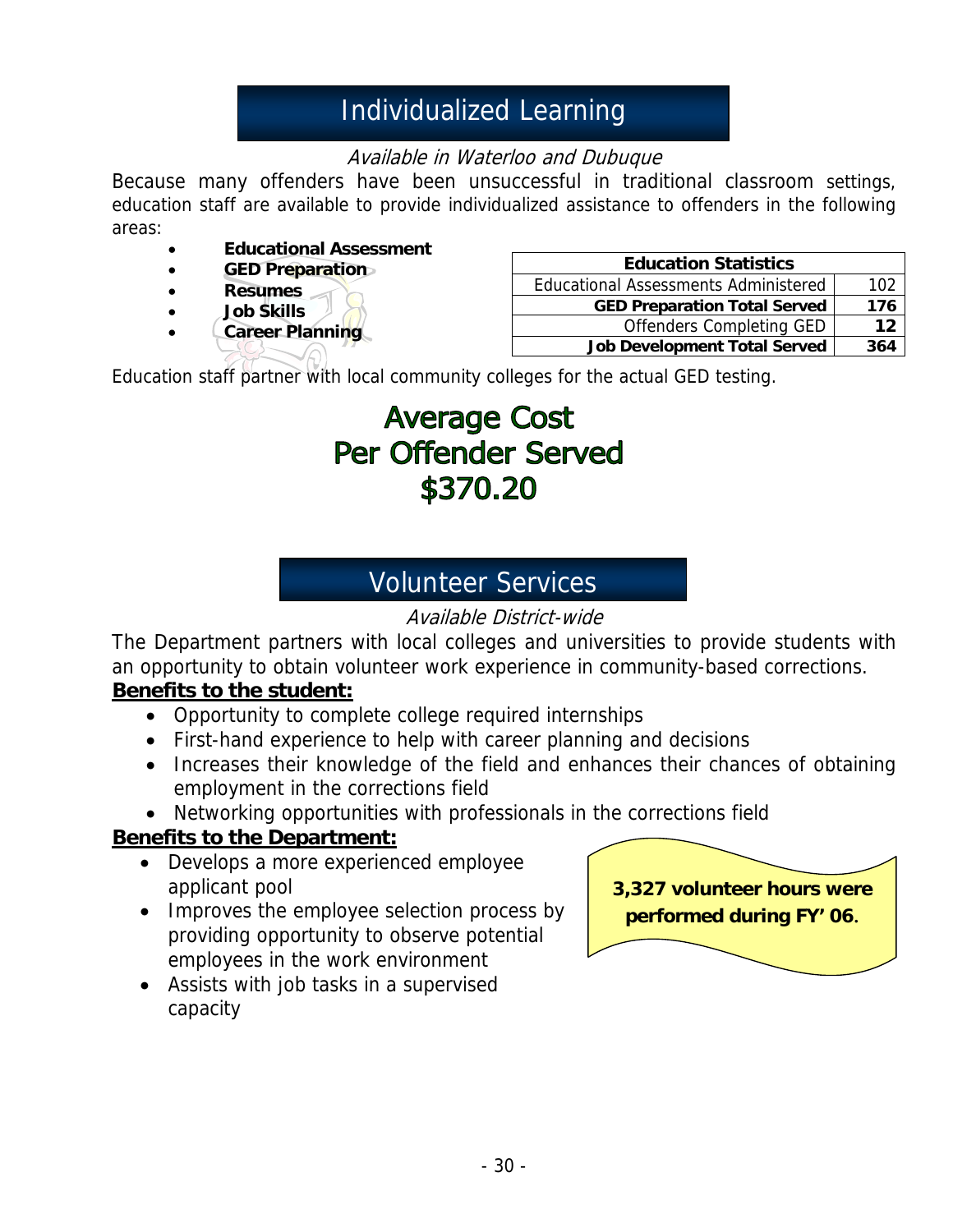

# Community Presentations



1st District staff presented programs to the following community organizations during FY 2006:

| Location/                                                                      |                                    |                                                                                            | Location/                                                                       |                                                                                                                  |                                                      |
|--------------------------------------------------------------------------------|------------------------------------|--------------------------------------------------------------------------------------------|---------------------------------------------------------------------------------|------------------------------------------------------------------------------------------------------------------|------------------------------------------------------|
| Agency                                                                         | <b>Staff</b>                       | Subject                                                                                    | Agency                                                                          | <b>Staff</b>                                                                                                     | Subjec                                               |
| Spring Housing                                                                 | L. Waldbillig                      | Gangs                                                                                      | <b>UNI Football Team</b>                                                        | K. Kolthoff                                                                                                      | Overview of                                          |
| Inspectors                                                                     |                                    |                                                                                            | and Staff                                                                       |                                                                                                                  | Corrections                                          |
| <b>TAPA Center</b>                                                             | S. Carter                          | Jail Diversion                                                                             | <b>UNI</b>                                                                      | Karen Herkelman                                                                                                  | Drug Court                                           |
| League of                                                                      | M. Schreck, K.                     | Overview of                                                                                | University of                                                                   | J. Clark                                                                                                         | Pre-senten                                           |
| Women Voters                                                                   | Herkelman                          | Corrections                                                                                | Dubuque                                                                         |                                                                                                                  | Investigatio                                         |
| Operation                                                                      | M. Schreck                         | Sex Offender                                                                               | Rockwell City High                                                              | M. Roche                                                                                                         | <b>VOIS</b>                                          |
| Threshold                                                                      |                                    | <b>Issues</b>                                                                              | School                                                                          |                                                                                                                  |                                                      |
| University of                                                                  | L. Waldbillig & W.                 | Overview of                                                                                | Upper Iowa                                                                      | J. Wren                                                                                                          | Cognitive S                                          |
| Dubuque                                                                        | Lyons                              | Corrections and<br>Sex Offenders                                                           | University                                                                      |                                                                                                                  | Colors<br>Personality                                |
| Archdiocese of<br>Dubuque                                                      | M. Roche                           | <b>VOIS</b>                                                                                | Loras College                                                                   | E. Cahoon, W.<br>Schilling                                                                                       | Residential<br>Officer posi                          |
| <b>GAINS Center</b><br>National<br>Conference<br><b>Boston</b>                 | Sara Carter                        | Jail Diversion                                                                             | Newton Correctional<br><b>Facility Supervisors</b>                              | M. Schreck, D.<br>Mallin                                                                                         | Mentally III<br><b>Offenders</b>                     |
| Loras, Clarke<br>Colleges                                                      | L. Giles                           | Overview of<br>Corrections                                                                 | Loras College,<br>University of<br>Dubuque & N.I.C.C.                           | D. Dykstra                                                                                                       | Overview of<br>Corrections                           |
| Iowa Correctional<br>Institution for<br>Women,<br>Mitchellville                | Sara Carter                        | Jail Diversion                                                                             | Dubuque County<br>Young Lawyers<br>Assn.                                        | R. Kennedy                                                                                                       | Corrections<br>in Domestic<br>Violence<br>Programmin |
| Mt. Pleasant<br>Correctional<br>Facility                                       | Sara Carter                        | Jail Diversion                                                                             | Waterloo/CF<br>Community                                                        | M. Roche                                                                                                         | <b>VOIS</b>                                          |
| lowa Protection<br>and Advocacy<br><b>Services</b>                             | M. Schreck, S.<br>Carter, J. Grell | transition from<br>Jails and Prisons<br>for mentally ill<br>offenders                      | Pathfinder's Class,<br>West Delaware High<br>School, Manchester                 | Viv Doyle                                                                                                        | Overview of<br>Corrections                           |
| Iowa State<br>Association of<br>Counties &<br>Community<br>Services Affiliates | D. Mallin, M.<br><b>Schreck</b>    | Sex Offender Law<br>Changes                                                                | Vocational<br>Rehabilitation<br>State Conference                                | M. Schreck, J.<br>Grell, S. Carter, D.<br>Mallin, D.<br>Mueterthies, K.<br>Munson                                | <b>Mental Hea</b><br><b>Issues</b>                   |
| Upper lowa                                                                     | Rob Wymore                         | Overview of<br>Corrections and<br><b>BEP</b>                                               | State of Iowa Staff,<br>Victim Impact<br><b>Facilitators Training</b>           | M. Roche                                                                                                         | <b>VOIS</b>                                          |
| Mt. Pleasant<br>Correctional<br>Facility                                       | M. Roche                           | <b>VOIS</b>                                                                                | <b>UNI Corrections</b><br>Class                                                 | Angie Oberhauser                                                                                                 | Presentenc<br>Investigatio                           |
| Juvenile Court<br>Services                                                     | J. Wren, W.<br><b>Martinez</b>     | Overview of First<br>District, Risk<br>Assessment Tools;<br>Interventions &<br>Programming | American<br>Correctional<br>Association-<br>Summer Conference,<br>Baltimore, MD | J. Grell (along with<br>other Corrections<br>officials, John<br>Spence, Bob<br>Anderson, and<br>Dave Mueterthies | Mental Hea<br>Transition                             |

| Location/                                                                       |                                                                                                                  |                                                                   |
|---------------------------------------------------------------------------------|------------------------------------------------------------------------------------------------------------------|-------------------------------------------------------------------|
| Agency                                                                          | <b>Staff</b>                                                                                                     | Subject                                                           |
| <b>UNI Football Team</b><br>and Staff                                           | K. Kolthoff                                                                                                      | Overview of<br>Corrections                                        |
| <b>UNI</b>                                                                      | Karen Herkelman                                                                                                  | Drug Court                                                        |
| University of<br>Dubuque                                                        | J. Clark                                                                                                         | Pre-sentence<br>Investigations                                    |
| Rockwell City High<br>School                                                    | M. Roche                                                                                                         | <b>VOIS</b>                                                       |
| Upper Iowa<br>University                                                        | J. Wren                                                                                                          | Cognitive Skills;<br>Colors<br>Personality                        |
| Loras College                                                                   | E. Cahoon, W.<br>Schilling                                                                                       | Residential<br>Officer position                                   |
| Newton Correctional<br><b>Facility Supervisors</b>                              | M. Schreck, D.<br>Mallin                                                                                         | Mentally III<br><b>Offenders</b>                                  |
| Loras College,<br>University of<br>Dubuque & N.I.C.C.                           | D. Dykstra                                                                                                       | Overview of<br>Corrections                                        |
| Dubuque County<br>Young Lawyers<br>Assn.                                        | R. Kennedy                                                                                                       | <b>Corrections Role</b><br>in Domestic<br>Violence<br>Programming |
| Waterloo/CF<br>Community                                                        | M. Roche                                                                                                         | <b>VOIS</b>                                                       |
| Pathfinder's Class,<br>West Delaware High<br>School, Manchester                 | Viv Doyle                                                                                                        | Overview of<br>Corrections                                        |
| Vocational<br>Rehabilitation<br><b>State Conference</b>                         | M. Schreck, J.<br>Grell, S. Carter, D.<br>Mallin, D.<br>Mueterthies, K.<br>Munson                                | <b>Mental Health</b><br><b>Issues</b>                             |
| State of Iowa Staff,<br>Victim Impact<br>Facilitators Training                  | M. Roche                                                                                                         | <b>VOIS</b>                                                       |
| <b>UNI Corrections</b><br>Class                                                 | Angie Oberhauser                                                                                                 | Presentence<br>Investigations                                     |
| American<br>Correctional<br>Association-<br>Summer Conference,<br>Baltimore, MD | J. Grell (along with<br>other Corrections<br>officials, John<br>Spence, Bob<br>Anderson, and<br>Dave Mueterthies | <b>Mental Health</b><br>Transition                                |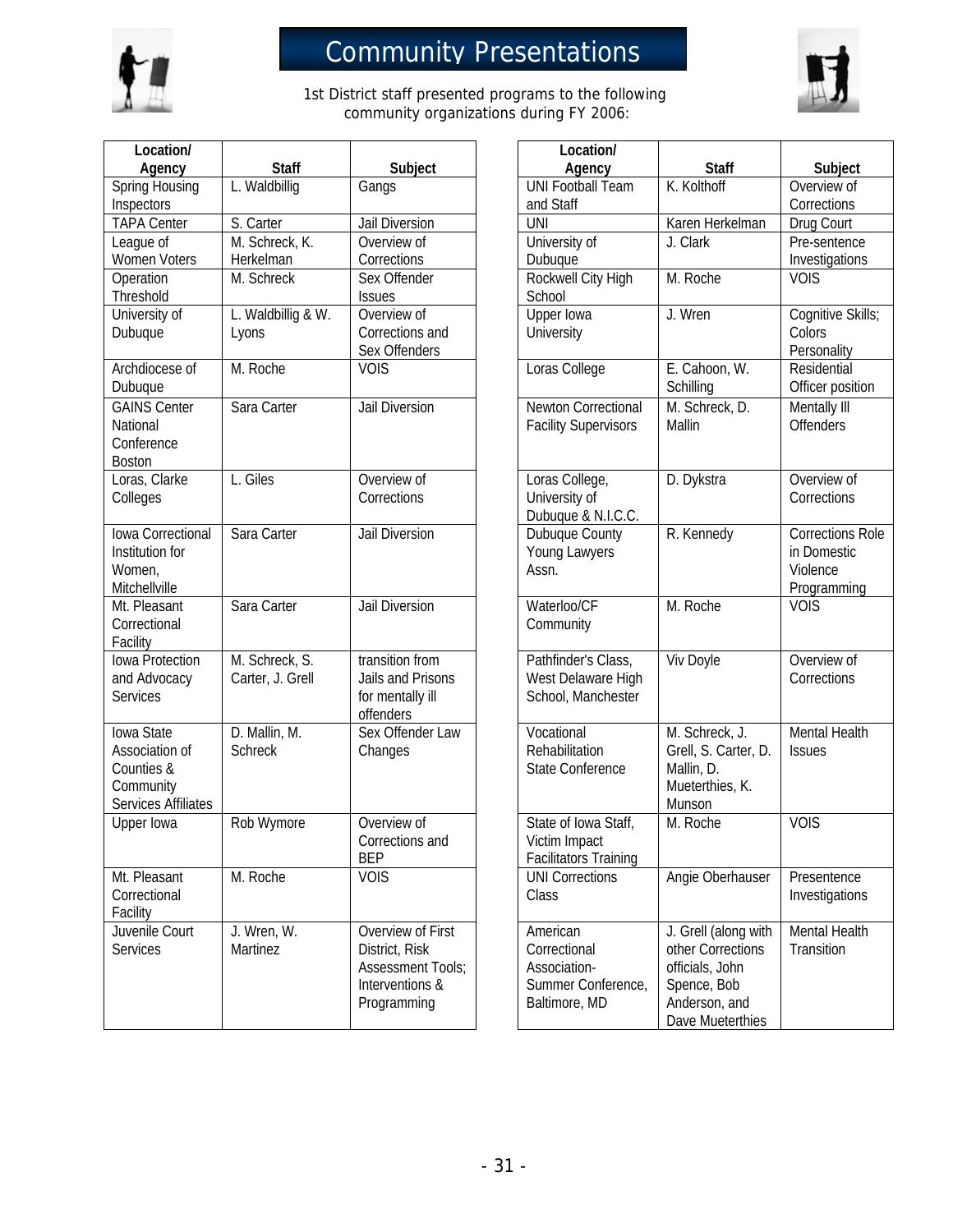# Standing Committees

### Training - Donna Wede and Jean Johnson, Chairs



Mission Statement: To ensure quality training for all employees that enhances skills, knowledge and health to better protect our community, employees and offenders. The Training Committee plans and coordinates training for employees on a wide variety of topics. The training is offered locally and inexpensively. This helps staff be better

prepared to perform their jobs and meet the department's training requirements. (Members: David Anders, Dennis DeBerg, Jean Johnson, Carolyn LeBahn, Wendy Lyons, Chad Mackie, Cheryl Meyer, Mary Roche, Michael Ryan, Roxann Scheffert, Donna Wede, BJ Wilcox, Janis Wren, Brian Baker)

### **Strategic Planning – Cindy Studnicka, Chair**



Representatives from across the department and across job classifications meet to assist with short and long term planning for the department. The committee also includes one member from the District Board of Directors. This group formulates recommendations for the strategic plan, which is undated annually. The plan is also a method to document successes, deficiencies, and goals.

(Members: John Clark, Carmen Coleman, Stacy McHone, Jackie Bradley, Darrell Todd, Janis Wren, Raja Seda, Mary Roche, Karen Kascel, Vivian Doyle, Karen Herkelman, Cindy Studnicka, Cheryl Meyer, Janet Harms, Scott Dolan, Wendy Lyons, Bob Greenlee; Alternates: Jim Farley, Dave Creery, B.J. Wilcox, Lori Fox, Eric Johnson)

### **Diversity – William Martinez, Chair**

The Diversity Committee's mission is "To Enhance Sensitivity To Differences, Recognize the



Commonalities, and Respect the Uniqueness Of All Individuals". Their goals include to have a workplace environment that fosters mutual respect and acceptance of individual differences of all staff, to encourage all staff to listen and respond sensitively to all recipients of services and all other staff, to ensure that plans, resources, and policies support the mission and philosophy of diversity (managing

diversity) (maintain an active diversity committee), to be an organization that highly values its staff and respects their differences and provides services without regard to unique differences among all people, to recognize and reward individual and group contributions to managing diversity. They have planned and made information available on training opportunities, organized activities, and developed policy. They have also attended job fairs in an effort to recruit minority applicants. (Members: William Martinez, Karen Herkelman, Michelle Shepherd, Janet Butz, Sherryl Paul, Eric Johnson, Mary Taylor, Cheryl Hannah, Carmen Coleman, Wendy Lyons, Claudette Carter-Thomas, Donna Wede)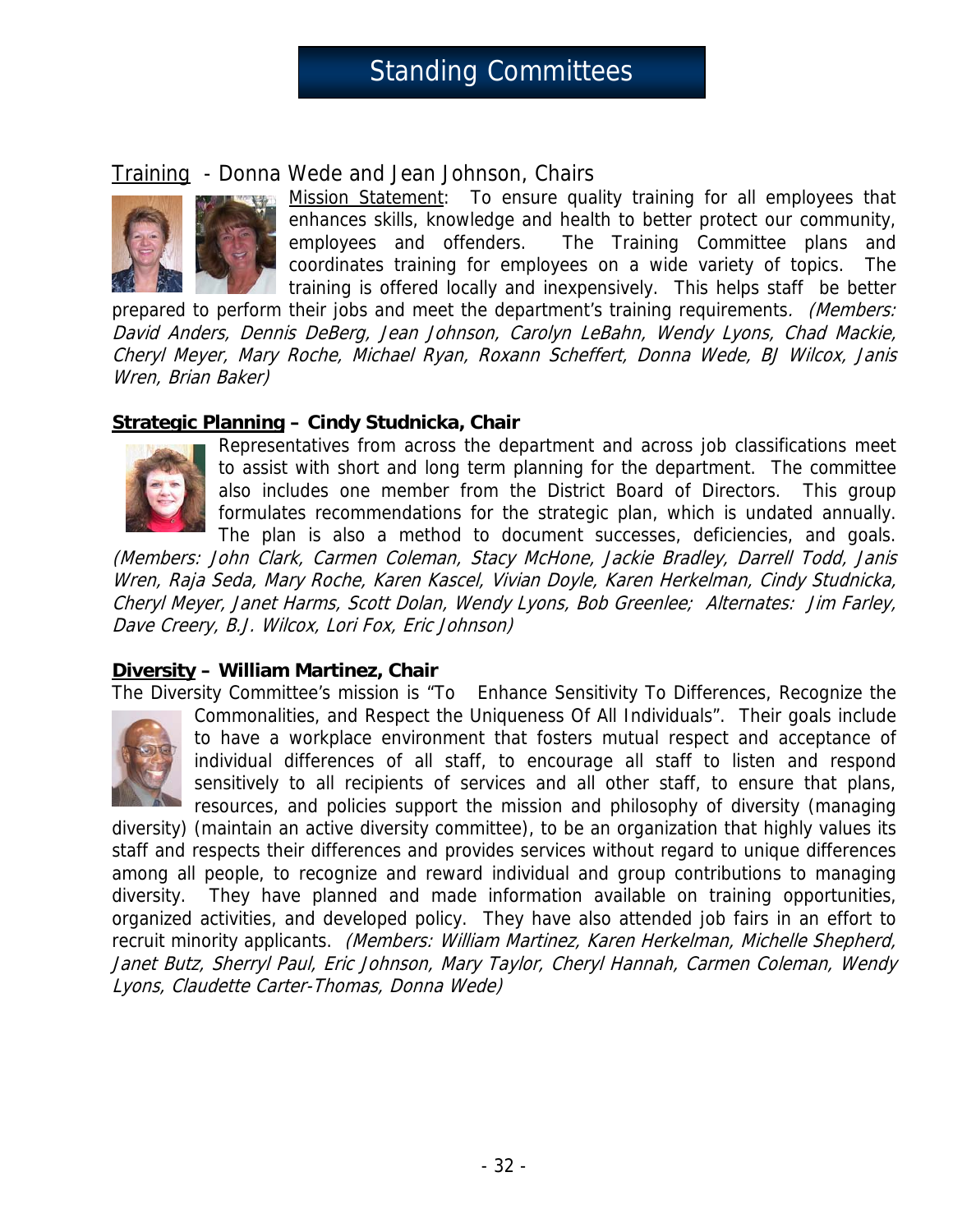### **Standing Committees, Continued**

### **Safety – Dave Campbell, Chair**



The Department's mission includes protection of the public, employees, and offenders. The Safety Committee is responsible for assessing safety needs, including training, equipment, standards, and policy changes needed to ensure maximum safety. They explore solutions to problem areas and make recommendations to the management team. (Members: Dave Campbell, Dan Blaylock, Janet Butz, Crystal

Corlett, Rick Dolleslager, Leo Francisco, Brad Gordon, Michele Gutierrez, Dave LeBahn, Bob Morck, Roger Oberhauser, Laurie Thoma, Rob Wymore, Curt Turner, Jeff Grell, Mary Roche, Jack Dye, Wes Schilling, Dennis DeBerg & Dean Milius)

### **Employee Recognition – Janet Harms, Chair**



The Department views its employees as its greatest asset. The Employee Recognition Committee is responsible for formal recognition of the work and accomplishments of employees. They establish policy, processes, and facilitate nominations of deserving recipients. They organize the annual award ceremony at the summer picnics and forward nominations for statewide recognition. (Members:

Dave Anders, Janet Butz, Chris Clapp, Sherri Miene, Doug Dykstra, Cheryl Hannah, Jeff Young, Denise Cooper, Cindy Schmitt, Janet Harms)

### **Evidence Based Practices Core Group, Ken Kolthoff, Chair**



The EBP Core Group is responsible for staying informed of the latest research and leading the department in the comprehensive use of evidence-based practices, policies, and decision-making. They model the skills, share information with other employees, and establish processes to help lead the changes necessary to ensure all services are consistent with evidence-based practices. (Members: Kyle Stewart,

Mark Smith, Rob Wymore, Doug Dykstra, Wendy Lyons, Eric Johnson, Dennis DeBerg, Mike Ryan, Mike Schreck, Bob Levendusky, Scott Dolan, William Martinez, Gina Wester, Denise Cooper, Tam DeMaris, Al Hoff, Dave Campbell, Cheryl Meyer, Ken Kolthoff, Karen Herkelman, Jane Duehr, Janet Harms, Johnny Hill, Jennifer Wymore, Rob Wymore, Sherri Miene, Monty Sheckles, Traci Suarez, and Lauri Waldbillig)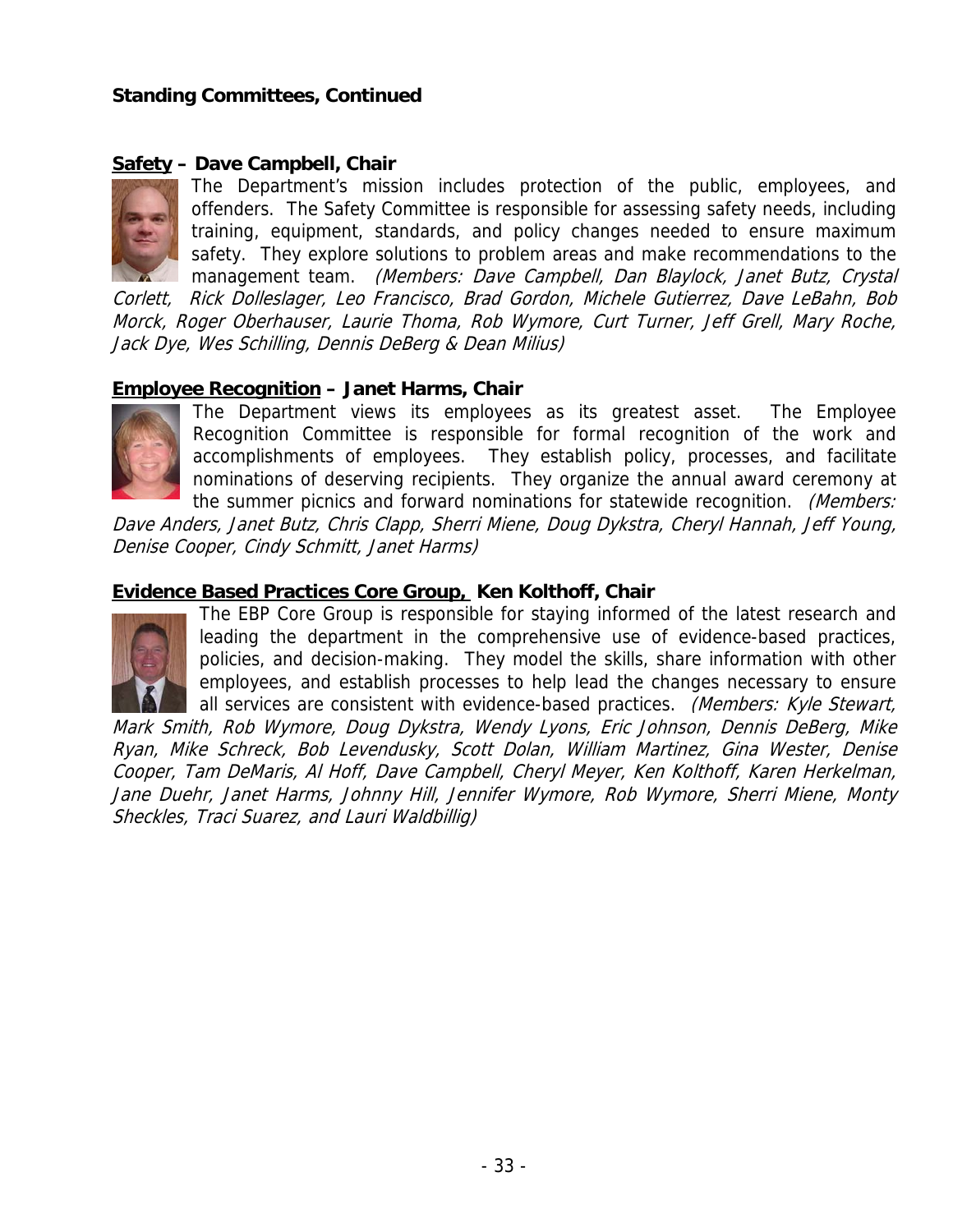# **FIRST DISTRICT FIELD SERVICES OFFICES**



88% of the offenders supervised are diverted from jail or prison on Probation or Pre-trial 94% of the offenders who go to prison return to the community

| <b>Offense Type</b>  | <b>Total</b> | % of Total |
|----------------------|--------------|------------|
| Violent              | 680          | 14.43%     |
| Property             | 1109         | 23.54%     |
| Drug                 | 1231         | 26.13%     |
| Public Order         | 1623         | 34.45%     |
| Other                | 68           | 1.44%      |
| <b>Total/Percent</b> | 4711         | 100.00%    |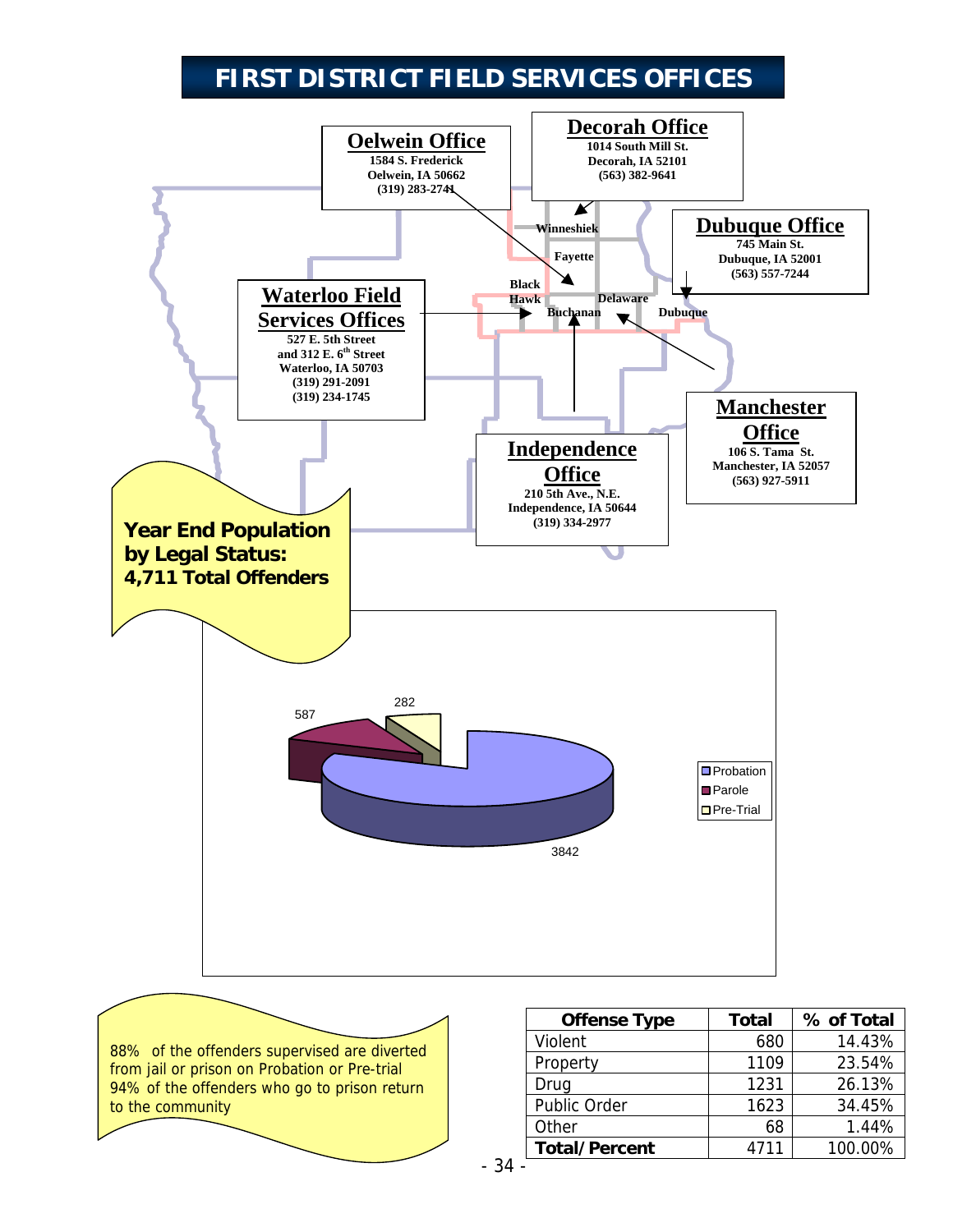### **FIRST DISTRICT FIELD SERVICES**

### **Year End Population ~ Legal Status by Division**



## **Eastern Division**

### **Dubuque & Manchester Offices**



| <b>Supervision Status</b> | Total | % of   |
|---------------------------|-------|--------|
|                           |       | Total  |
| Parole/IC Parole          | 85    | 8.9%   |
| Probation/IC Probation    | 723   | 75.8%  |
| Pretrial                  | 146   | 15.3%  |
| <b>Total/Percent</b>      | 954   | 100.0% |

| <b>Offense Type</b>  | <b>Total</b> | % of Total |
|----------------------|--------------|------------|
| Violent              | 156          | 16.35%     |
| Property             | 224          | 23.48%     |
| Drug                 | 199          | 20.86%     |
| Public Order         | 360          | 37.74%     |
| Other                | 15           | 1.57%      |
| <b>Total/Percent</b> | 954          | 100.00%    |







**Independence, Oelwein & Decorah Offices**

| <b>Supervision Status</b> | Total | % of         |
|---------------------------|-------|--------------|
|                           |       | <b>Total</b> |
| Parole/IC Parole          | 75    | 6.9%         |
| Probation/IC Probation    | 985   | 91.2%        |
| Pretrial                  | 20    | 1.9%         |
| <b>Total/Percent</b>      | 1080  | 100.0%       |

| <b>Offense Type</b>  | <b>Total</b> | % of Total |
|----------------------|--------------|------------|
| Violent              | 138          | 12.78%     |
| Property             | 205          | 18.98%     |
| Drug                 | 284          | 26.30%     |
| Public Order         | 444          | 41.11%     |
| Other                |              | 0.83%      |
| <b>Total/Percent</b> | 1080         | 100.00%    |





Western Division

### **Waterloo Offices**

| <b>Supervision Status</b> | Total | $%$ of       |
|---------------------------|-------|--------------|
|                           |       | <b>Total</b> |
| Parole/IC Parole          | 427   | 16.0%        |
| Probation/IC Probation    | 2134  | 79.7%        |
| Pretrial                  | 116   | 4.3%         |
| <b>Total/Percent</b>      | 2677  | 100.0%       |

| <b>Offense Type</b>  | <b>Total</b> | % of Total |
|----------------------|--------------|------------|
| Violent              | 386          | 14.42%     |
| Property             | 680          | 25.40%     |
| Drug                 | 748          | 27.94%     |
| Public Order         | 819          | 30.59%     |
| Other                | 44           | 1.64%      |
| <b>Total/Percent</b> | 2677         | 100.00%    |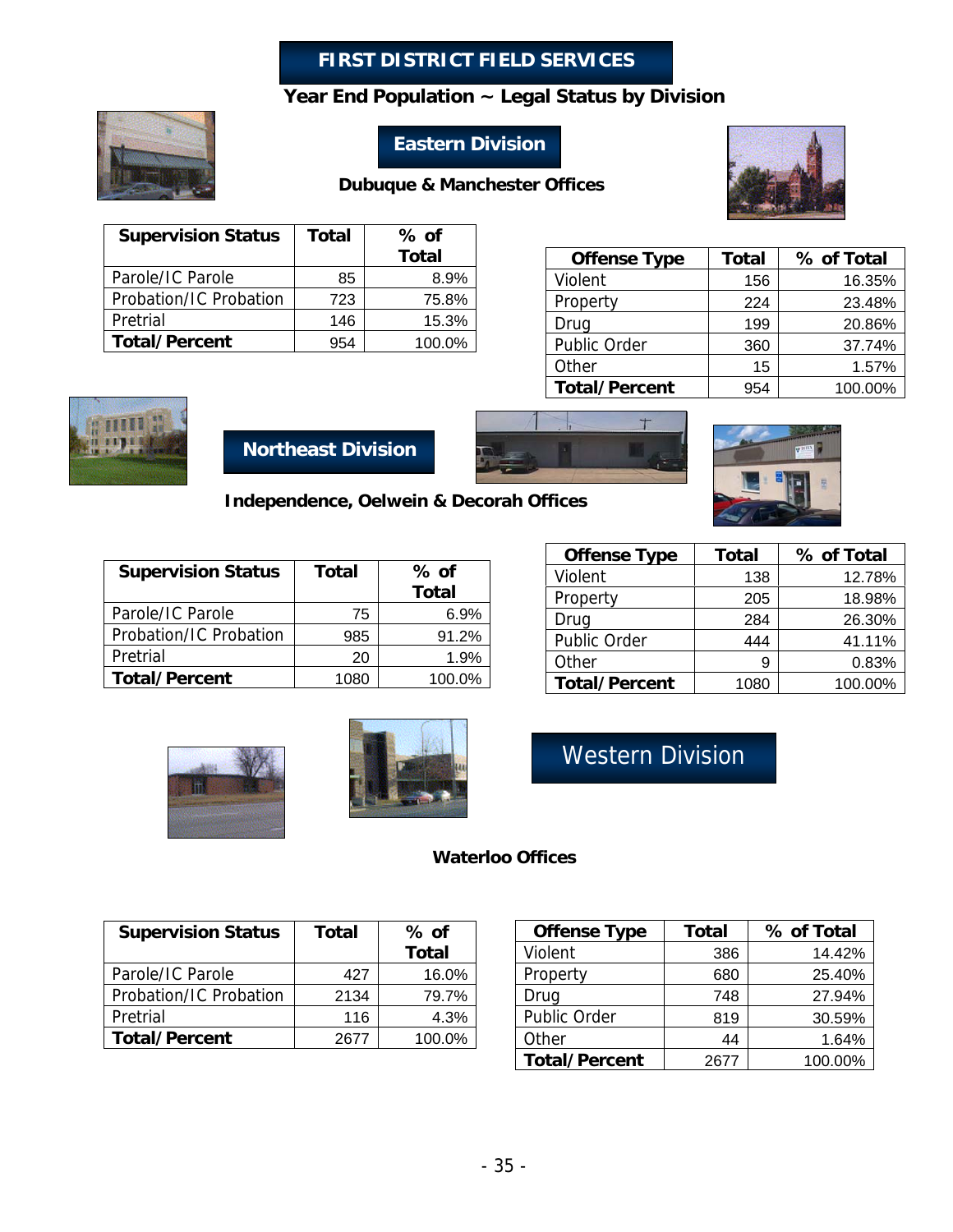# Intermediate Criminal Sanctions Continuum

This continuum is a sentencing option available to the Court under 901B of the Code of Iowa. The continuum consists of five levels:

- Level 1 Noncommunity-based corrections sanctions including fines and noncommunity-based supervision
- Level 2 Probation and Parole
- Level 3 Quasi-incarceration sanctions including violator's program and residential facility placement, and house arrest using electronic monitoring
- Level 4 Short-term incarceration, including the violator's program
- Level 5 Incarceration

The law allows the District authority to make administrative decisions regarding the supervision of community-based offenders within levels 2, 3, and parts of 4.

The continuum:

- Uses a team approach to ensure fair and consistent decisions
- Uses intermediate community-based sanctions
- Provides immediate response to offender needs and accountability for behavior
- Reduces court time needed to conduct revocation hearings

## **Year end population by legal status**

| <b>Total 1st District Offenders:</b>            | 5,115 |
|-------------------------------------------------|-------|
| <b>Field Total</b>                              | 4,711 |
| <b>Residential Total:</b>                       | 404   |
| Level 4 - Violator Program                      |       |
| Level 3 - Residential Facilities**              | 283   |
| <b>Intensive Supervision</b>                    | 227   |
| Federal Home Confinement-Residential Facilities | 4     |
| Level 2A Day Reporting-Residential Facilities   | 117   |
| Probation                                       | 2,977 |
| Parole                                          | 516   |
| Level 2B Pre-Trial Release                      | 248   |
| Level 2C Low Risk Probation                     | 742   |
|                                                 |       |

\* \* No VC or VT only Real facility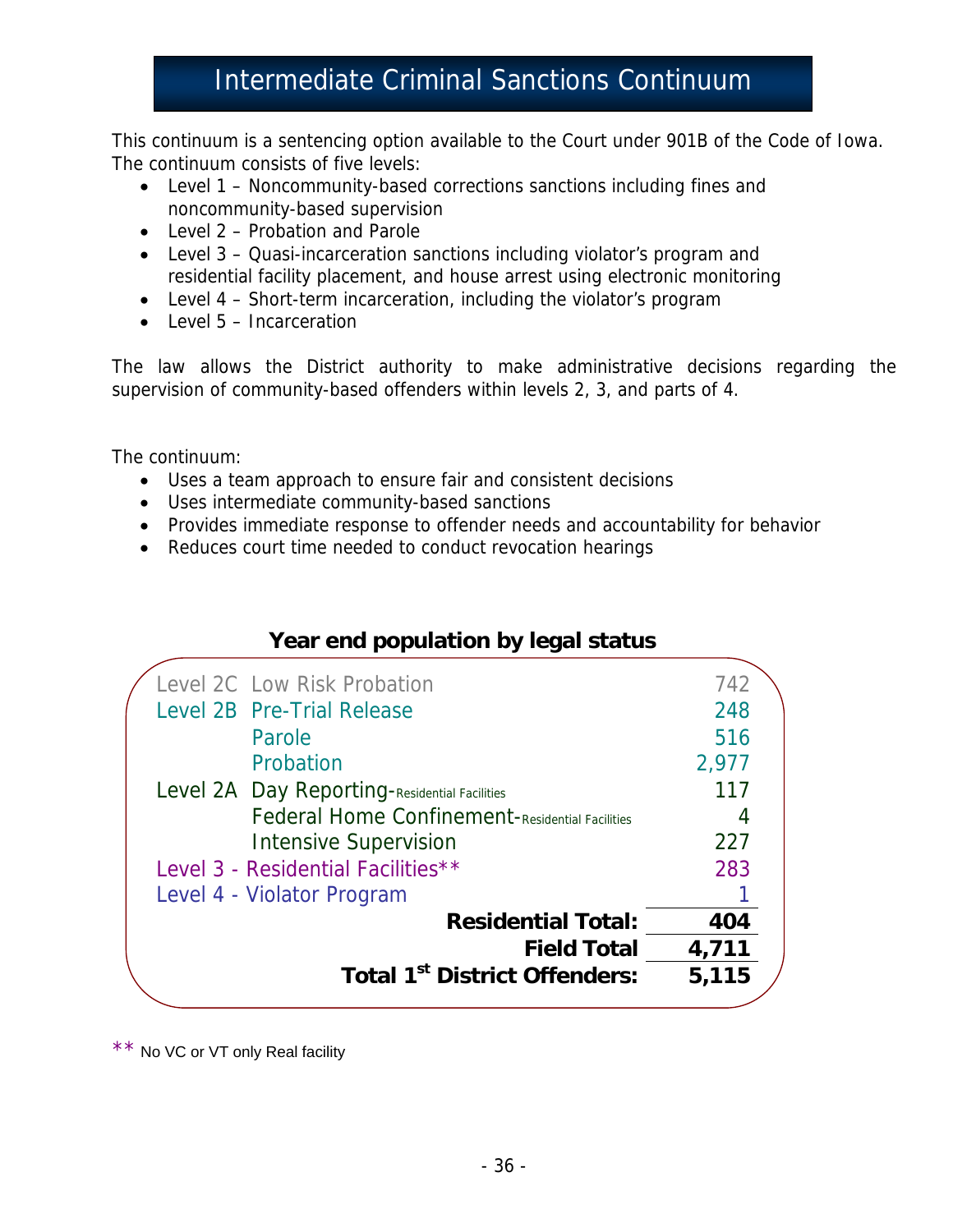# Probation **Probation** Parole

**Probation** provides the Court an alternative to incarceration whereby convicted offenders remain in the community under supervision. Offenders undergo risk and need assessment, case planning, and referral to local community resources. Officers monitor compliance and progress, report information, facilitate behavioral change, and make recommendations to the Court.

**Parole** provides supervised conditional release of offenders released from prison or work release as authorized by the Board of Parole. Officers conduct assessments, make referrals, assist with transition back into the community, facilitate behavioral change, and monitor compliance and progress similar to probation.

| Active on 7/1/05                      | 2481  |
|---------------------------------------|-------|
| <b>New Admissions</b>                 | 1890  |
| Closed                                | 1302  |
| <b>Successful Completion Rate</b>     | 68.4% |
| <b>Unsuccessful Completion Rate</b>   | 27.7% |
| <b>Administrative Completion Rate</b> | 3.9%  |
| <b>Intermediate Sanction</b>          | 0.0%  |
| Active on 6/30/06                     | 2663  |
| <b>Total served FY06</b>              | 4371  |

| Active on 7/1/05                    | 451   |
|-------------------------------------|-------|
| <b>New Admissions</b>               | 393   |
| Closed                              | 350   |
| <b>Successful Completion Rate</b>   | 67.7% |
| <b>Unsuccessful Completion Rate</b> | 19.7% |
| Administrative Completion Rate      | 1.1%  |
| <b>Intermediate Sanction</b>        | 11.4% |
| Active on 6/30/06                   | 511   |
| <b>Total served FY06</b>            | 844   |

Note: Statistics for Field Services Supervision statuses do not count offenders who are pending legal action; for example, offenders who abscond but are not yet apprehended, and offenders transferring between field services and residential units. Therefore, annual statistics do not appear to balance.

**Average Daily** Costs - \$3.59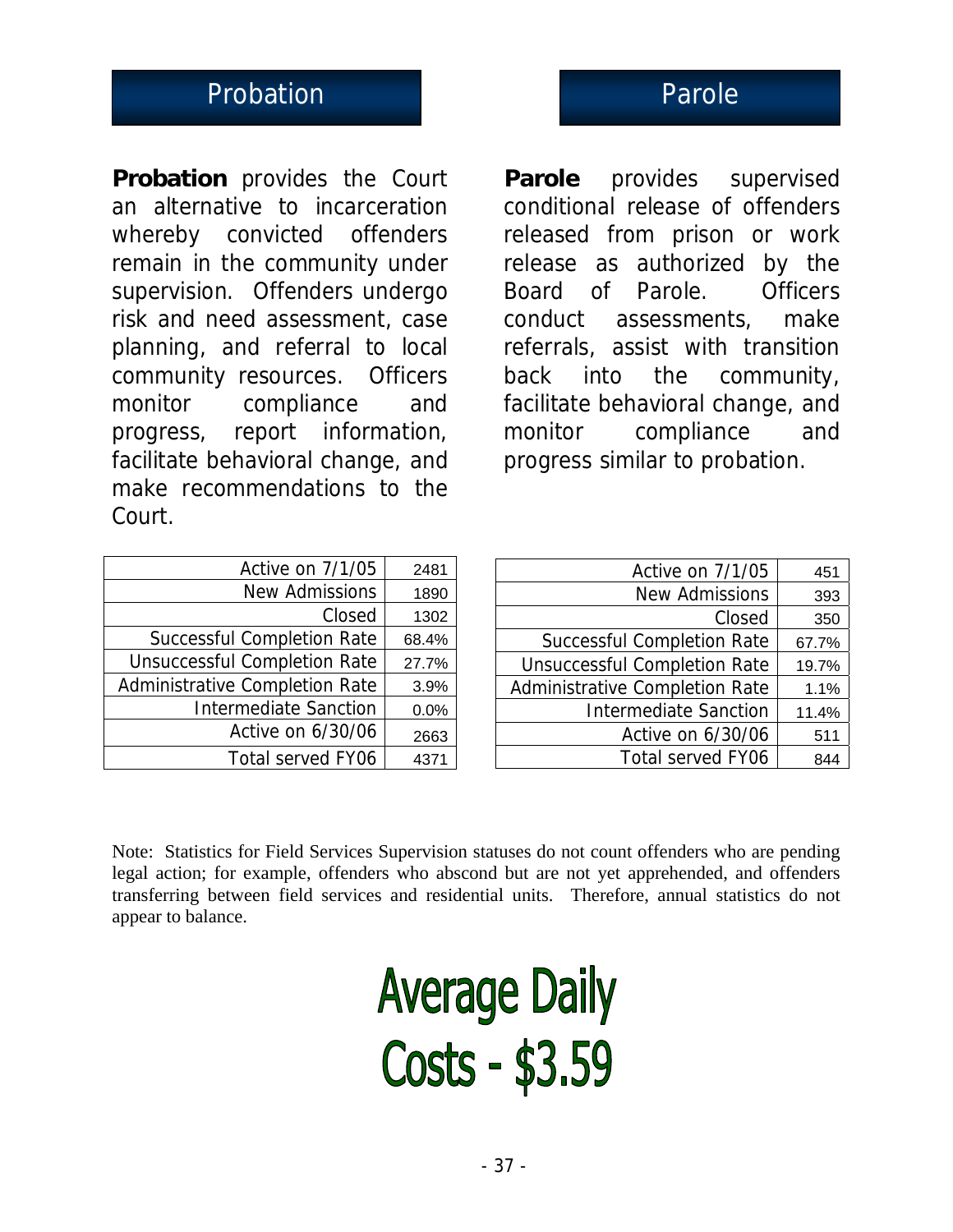Pre-Trial

**Pre-Trial** supervision is an alternative to the bail bond system. Arrestees are interviewed in the jail and are assessed for their likelihood to appear for court and potential danger to the community. Recommendations are made to the Court regarding release from jail, which may include release on own recognizance, release with supervision, release with bail, release on bail with supervision, or no release. If release with supervision is ordered, the defendant is monitored to assure attendance at court appearances and compliance with conditions of release.



# **Pre-Trial Interviews Average Cost** \$48.01

**Pre-Trial Release Supervision Average Daily Cost** \$3.36

| Active on 7/1/05                      | 220   |
|---------------------------------------|-------|
| <b>New Admissions</b>                 | 775   |
| Closed                                | 733   |
| <b>Successful Completion Rate</b>     | 89.5% |
| <b>Intermediate Sanction</b>          | 1.2%  |
| <b>Unsuccessful Completion Rate</b>   | 9.3%  |
| <b>Administrative Completion Rate</b> | 0.0%  |
| Active on 6/30/06                     | 247   |
| <b>Total served FY06</b>              | 995   |

Note: Statistics for Field Services Supervision statuses do not count offenders who are pending legal action; for example, offenders who abscond but are not yet apprehended, and offenders transferring between field services and residential units. Therefore, annual statistics do not appear to balance.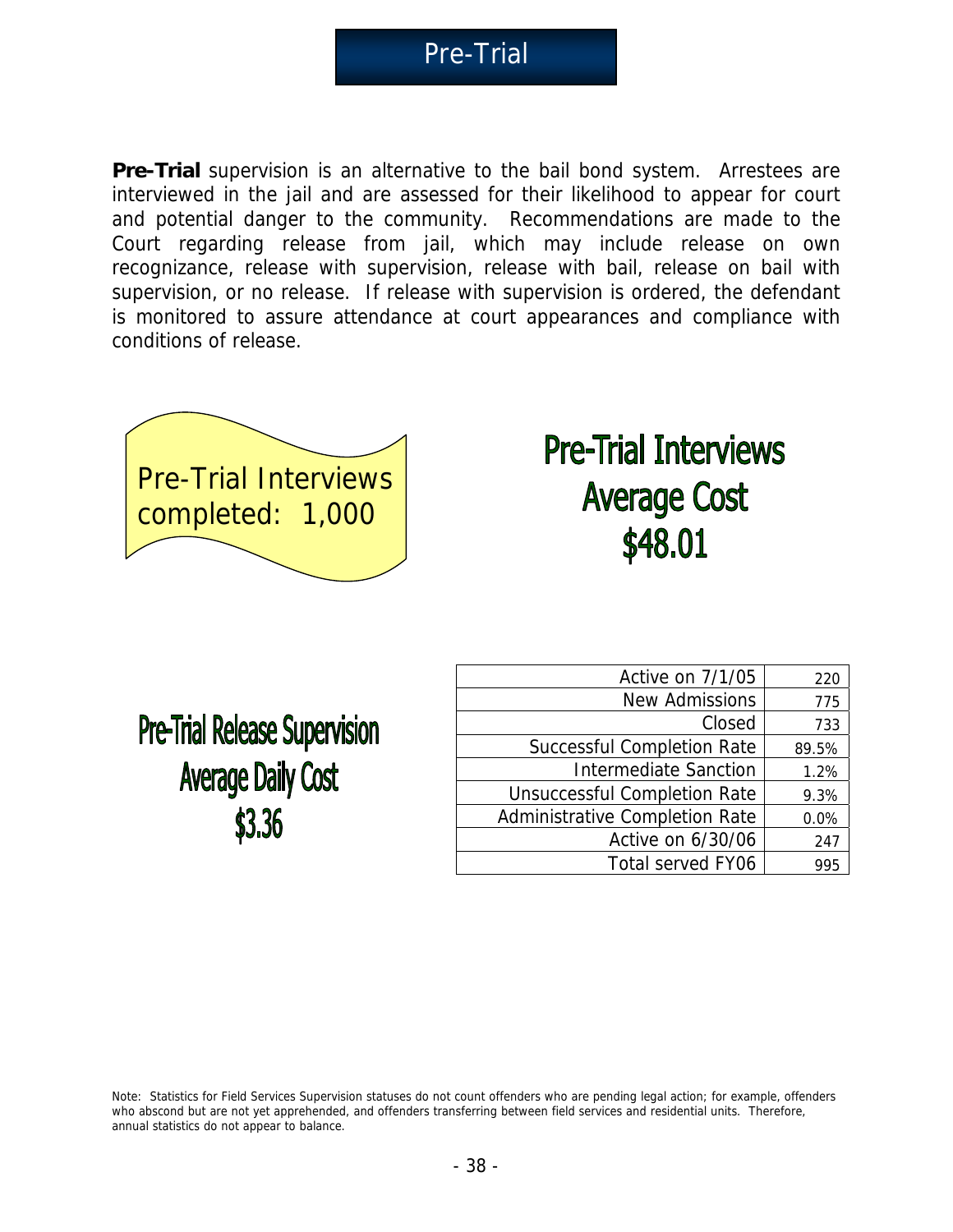# Risk Level of Offenders

Level of supervision and case planning are based on risk and need assessment. The Western Division has a specialized unit, which assesses probationers prior to assignment to a permanent officer. Individual officers in the Eastern and Northeastern Divisions conduct assessments after case assignment.

The number of offenders supervised in Field Services has increased by 8.5% since last year, with a significant increase in intensive and normal risk offenders.

| <b>Field Services</b><br>Level of<br><b>Supervision</b> | <b>Maximum</b><br>Caseload<br><b>Size</b> | $6 - 30 - 05$ | $6 - 30 - 06$ | Change %  |
|---------------------------------------------------------|-------------------------------------------|---------------|---------------|-----------|
| <b>New</b>                                              | 1:30                                      | 207           | 169           | $-18.36%$ |
| <b>Intensive</b>                                        | 1:30                                      | 790           | 918           | 16.20%    |
| <b>High Normal</b>                                      | 1:50                                      | 580           | 669           | 15.34%    |
| Low Normal                                              | 1:100                                     | 813           | 970           | 19.31%    |
| Minimum                                                 | 1:300                                     | 750           | 792           | 5.60%     |
| Administrative                                          | 1:400                                     | 212           | 183           | $-13.68%$ |
| Low Risk Diversion                                      | 1:500                                     | 717           | 731           | 1.95%     |
| <b>Pre-Trial Release</b>                                | 1:60                                      | 273           | 279           | 2.20%     |
| TOTAL                                                   |                                           | 4342          | 4711          | 8.50%     |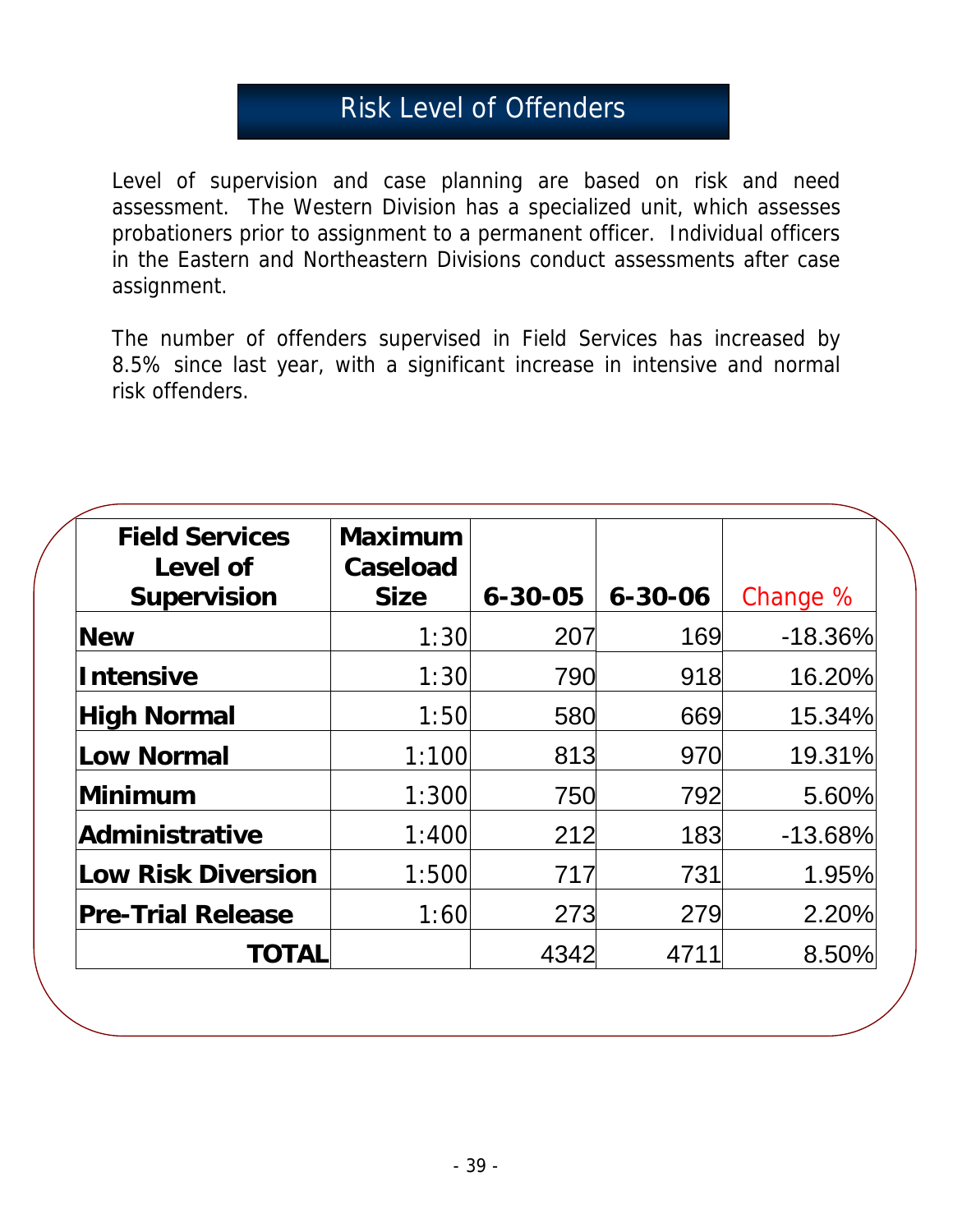# Low Risk Probation

### Available in Waterloo and the Northeast Iowa Division

The Low Risk Supervision Program was developed to remove the majority of low risk offenders from standard supervision caseloads in order to address high caseloads for standard officers in a cost-effective manner. Offenders participate in a group intake where they are informed of their court-ordered obligations and responsibilities for supervision. Once their obligations are met, they may be eligible for discharge consideration.

**The Low Risk Supervision Program consists of:**

• High offender to staff ratios

**Average Daily Costs** \$0.18

- Group sign-ups
- Shortened supervision
- Monitoring of court-ordered requirements
- •

| Active on 7/1/05                      | 781   |
|---------------------------------------|-------|
| <b>New Admissions</b>                 | 582   |
| Closed                                | 593   |
| <b>Successful Completion Rate</b>     | 93.8% |
| <b>Unsuccessful Completion Rate</b>   | 5.7%  |
| <b>Administrative Completion Rate</b> | 0.5%  |
| <b>Intermediate Sanction Rate</b>     | 0.0%  |
| Active on 6/30/06                     | 742   |
| <b>Total served FY06</b>              | 1363  |

# Minimal Risk Supervision Program

### Available in Waterloo

 The Minimal Risk Supervision Program was developed to provide efficient management of minimal risk offenders to allow more staff time to be targeted to high risk offenders. Offenders placed in the minimal supervision program will include cases that are assessed by the Intake/Assessment Unit and simple and serious misdemeanors. The program does not include parole offenders, sex offenders, or offenders determined to have high needs, a pattern of violence, or who have serious charges pending. Intake of offenders in the minimal supervision program is completed through individual appointments or in a group setting. They are advised upon completion of court-ordered and Department imposed conditions of supervision, they may be eligible for discharge consideration.

### **The Minimal Risk Supervision Program consists of:**

- High offender to staff ratios
- Group sign-ups
- **Average Daily Costs** • Shortened supervision \$0.38
- Monitoring of courtordered and department imposed requirements
- Infrequent appointments

| Active on 7/1/05                      | 132   |
|---------------------------------------|-------|
| <b>New Admissions</b>                 | 229   |
| Closed                                | 117   |
| <b>Successful Completion Rate</b>     | 71.8% |
| <b>Unsuccessful Completion Rate</b>   | 17.1% |
| <b>Administrative Completion Rate</b> | 11.1% |
| <b>Intermediate Sanction Rate</b>     | 0.0%  |
| Active on 6/30/06                     | 244   |
| <b>Total served FY06</b>              | 361   |

**Note: Statistics for Field Services Supervision statuses do not count offenders who are pending legal action; for example, offenders who abscond but are not yet apprehended, and offenders transferring between field services and residential units. Therefore, annual statistics do not appear to balance.**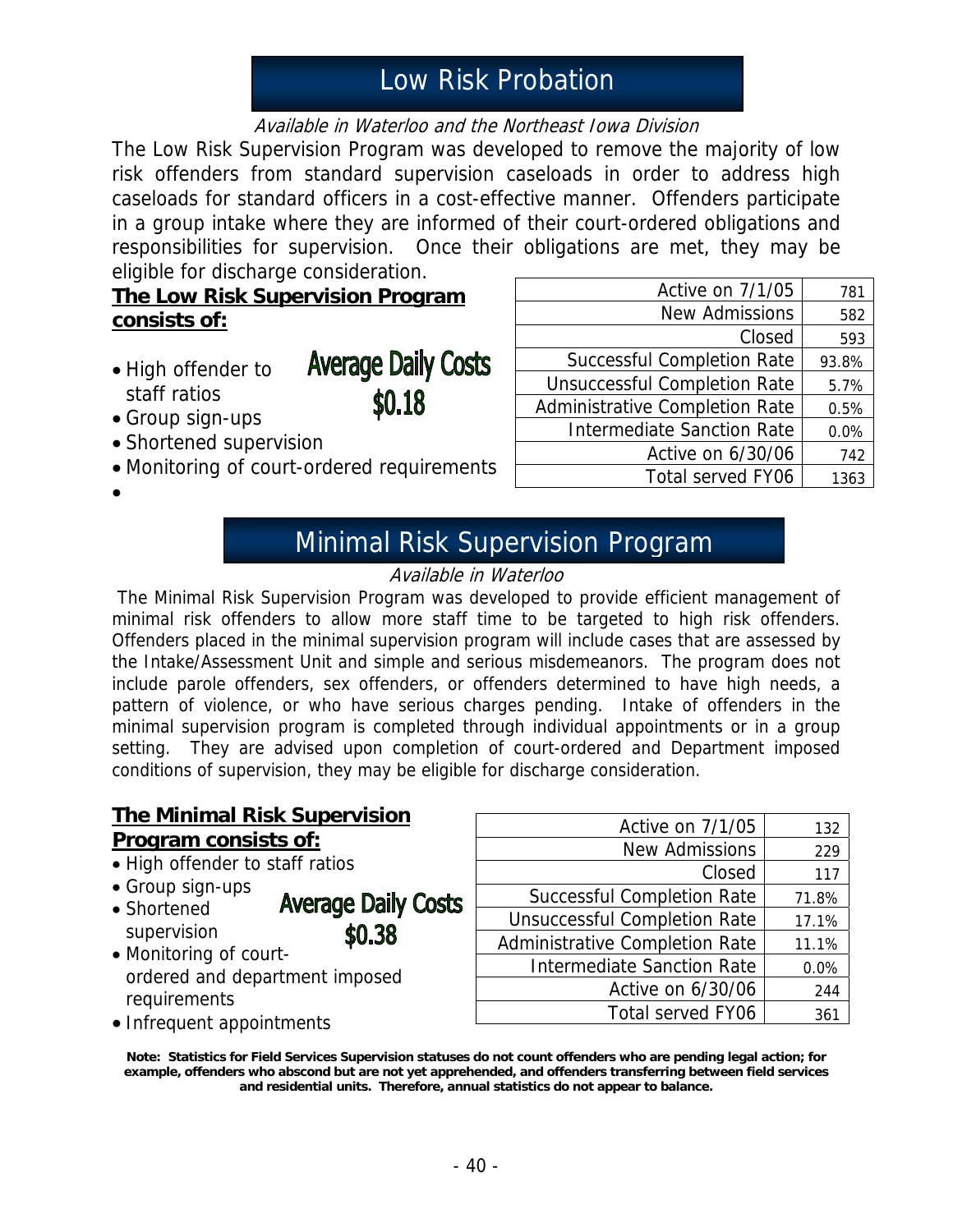# Intensive Supervision

### **Available in Waterloo and Dubuque**

The mission of the Intensive Supervision Program is to supervise selected high-risk offenders through the use of education, treatment, and surveillance to enhance community safety. Treatment is a necessary component to change the criminal values and thinking patterns. Intensive Supervision is available for several special programs and the following supervision statuses:

# • **Pre-Trial** • **Probation** • **Parole**  Intensive Pre-Trial Interviews **Total Submitted FY '06: 201**

# **Intensive Pre-Trial Interviews:** \$56.37

### **Pre-Trial Release with Supervision <b>Probation**

| Active on 7/1/05                      | 37    |
|---------------------------------------|-------|
| <b>New Admissions</b>                 | 84    |
| Closed                                | 82    |
| <b>Successful Completion Rate</b>     | 84.1% |
| <b>Unsuccessful Completion Rate</b>   | 4.9%  |
| <b>Administrative Completion Rate</b> | 11.0% |
| <b>Immediate Sanctions</b>            | 0.0%  |
| Active on 6/30/06                     | 34    |
| <b>Total served FY06</b>              | 121   |

**Intensive Pre-Trial Supervision Average Daily Costs: \$5.61** 

| Active on 7/1/05                    | 139   |
|-------------------------------------|-------|
| <b>New Admissions</b>               | 43    |
| Closed                              | 61    |
| <b>Successful Completion Rate</b>   | 57.4% |
| <b>Unsuccessful Completion Rate</b> | 32.8% |
| Administrative Completion Rate      | 9.8%  |
| <b>Immediate Sanctions</b>          | 0.0%  |
| Active on 6/30/06                   | 122   |
| <b>Total served FY06</b>            | 182   |

### **Parole**

| Active on 7/1/05                    | 67    |
|-------------------------------------|-------|
| <b>New Admissions</b>               | 89    |
| Closed                              | 59    |
| <b>Successful Completion Rate</b>   | 52.5% |
| <b>Unsuccessful Completion Rate</b> | 28.8% |
| Administrative Completion Rate      | 0.0%  |
| <b>Immediate Sanctions</b>          | 18.6% |
| Active on 6/30/06                   | 71    |
| <b>Total served FY06</b>            | 156   |

Note: Statistics for Field Services Supervision statuses do not count offenders who are pending legal action; for example, offenders who abscond but are not yet apprehended, and offenders transferring between field services and residential units. **Therefore, annual statistics do not appear to balance.**

**Intensive Probation/Parole Average Daily** Costs: \$6.49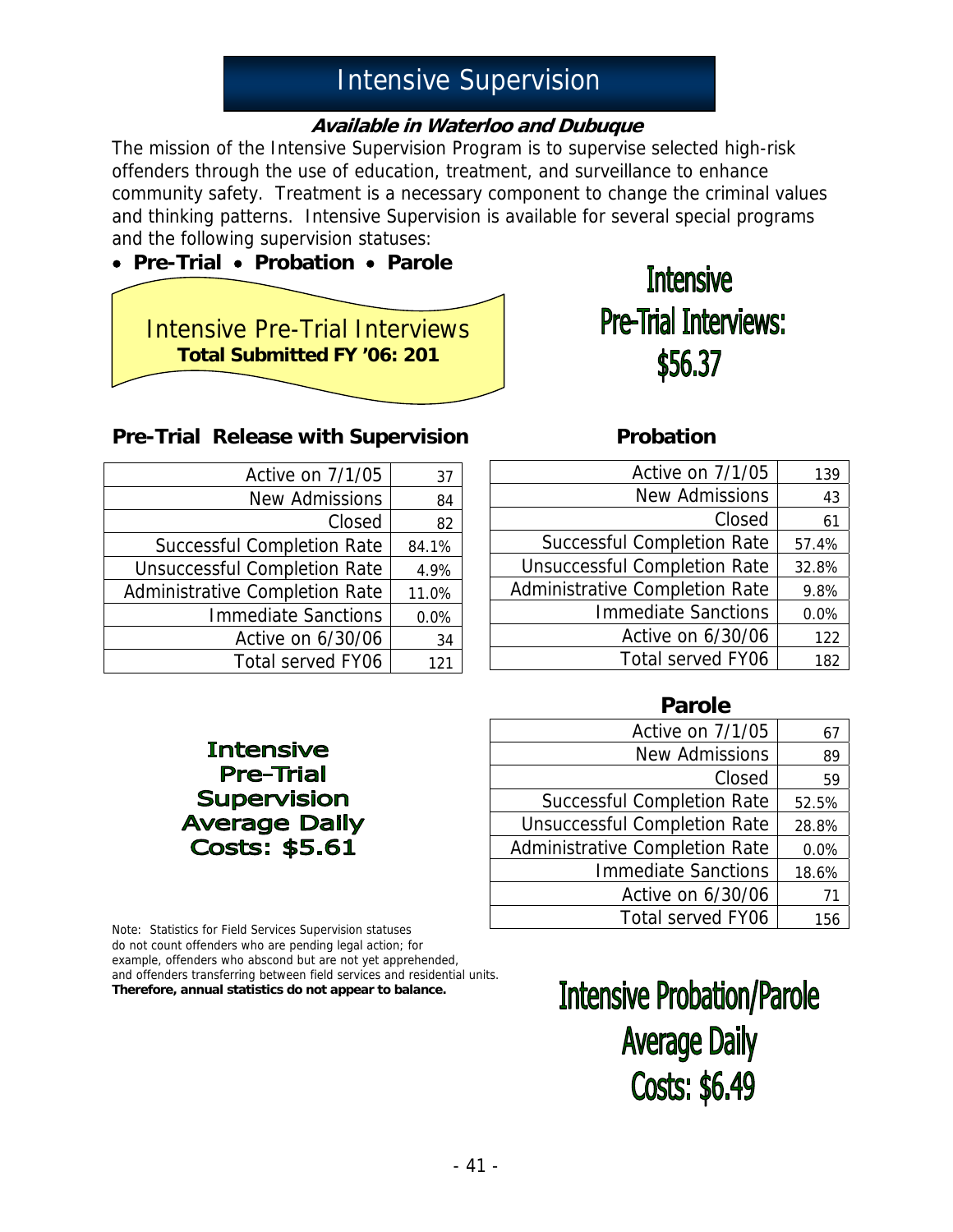# Electronic Monitoring

The mission of electronic monitoring is to enhance stability, accountability and treatment participation through the use of technology, integrating appropriate program planning. It is a cost-effective tool to assist officers in monitoring the offenders' activities in the community and can be used in lieu of incarceration.

### **Types of Electronic Monitoring:**

- Radio Frequency ankle bracelets
- Voice Recognition voice patterns used during phone checks
- Global Positioning satellite tracking of offender movement used for identified high-risk offenders
- Remote Alcohol Testing

| Active on 7/1/05                    | 19    |
|-------------------------------------|-------|
| <b>New Admissions</b>               | 66    |
| Closed                              | 15    |
| <b>Successful Completion Rate</b>   | 73.3% |
| <b>Unsuccessful Completion Rate</b> | 13.3% |
| Administrative Completion Rate      | 6.7%  |
| <b>Intermediate Sanction Rate</b>   | 6.7%  |
| Active on 6/30/06                   | 70    |
| <b>Total served FY06</b>            | 85    |

# Pre-Sentence Investigations

The Pre-Sentence Investigation is conducted by Probation/Parole Officers in order to provide a comprehensive report to judges to assist them in determining appropriate sentencing options. Officers gather information about the offenders' present offense, and criminal, social, employment, education, family, substance abuse, and psychological histories. Probation/Parole Officers complete risk and needs assessments and make sentencing and treatment recommendations to the Court. The pre-sentence report also provides valuable information to other correctional staff who later supervise the offender.

| Form Type                          | <b>Total</b> | % of Total |
|------------------------------------|--------------|------------|
| <b>Short &amp; Post Conviction</b> | 1103         | 63.39%     |
| Long & Pre Plea                    | 637          | 36.61%     |
| Total/Percent*                     | 1740         | 100.00%    |
| <b>Offense Type</b>                | <b>Total</b> | % of Total |
| Violent                            | 231          | 13.28%     |
| Property                           | 420          | 24.14%     |
| Drug                               | 588          | 33.79%     |
| <b>Public Order</b>                | 475          | 27.30%     |
| Other                              | 26           | 1.49%      |
| Total/Percent*                     | 1740         | 100.00%    |

**Average Cost** For Short: \$56.86 For Long: \$383.03

**\*Excludes PSI's without attached charges. If the associated PSI charge was modified after the PSI was submitted, the report reflects the modified charge.**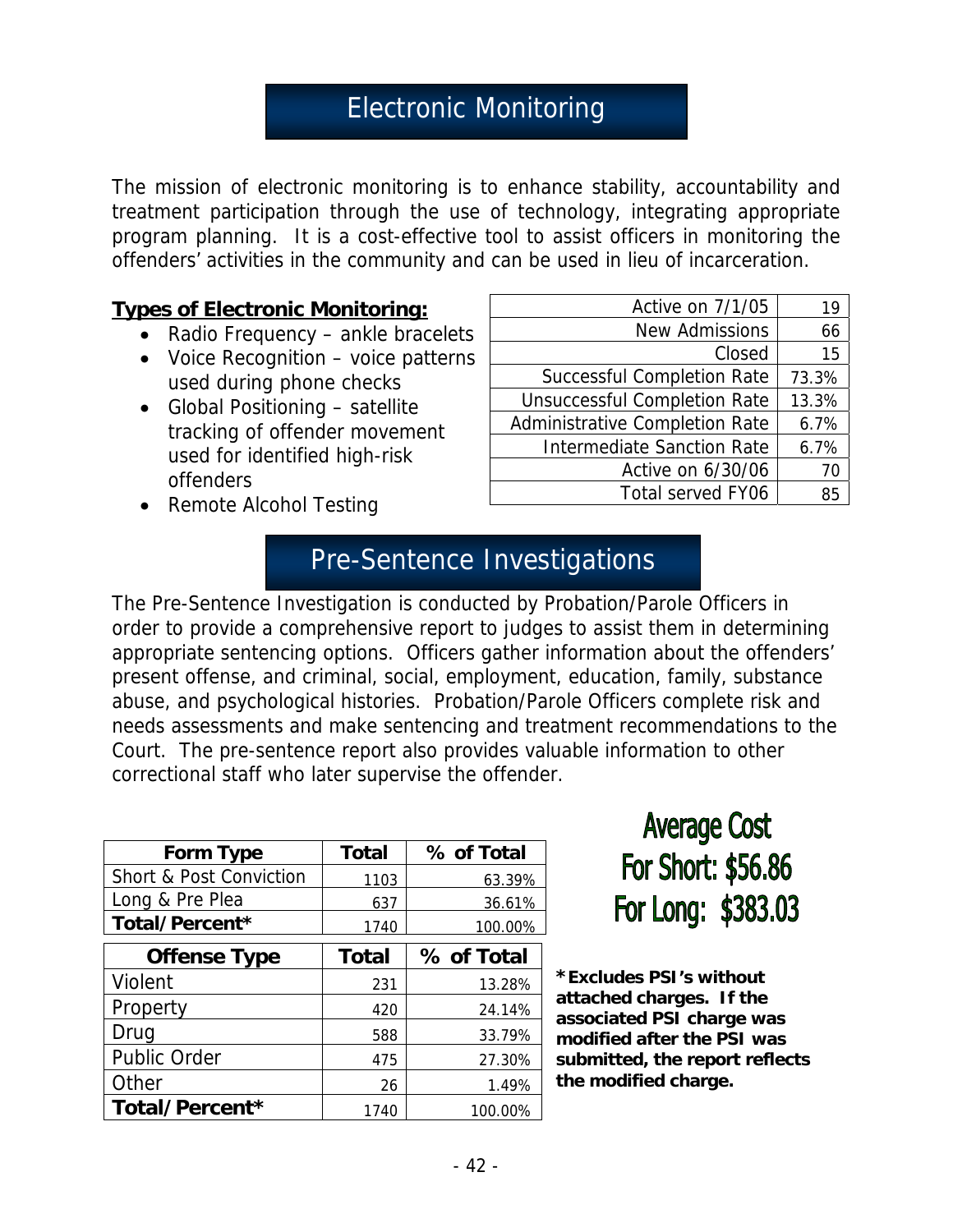# FIRST DISTRICT RESIDENTIAL SERVICES

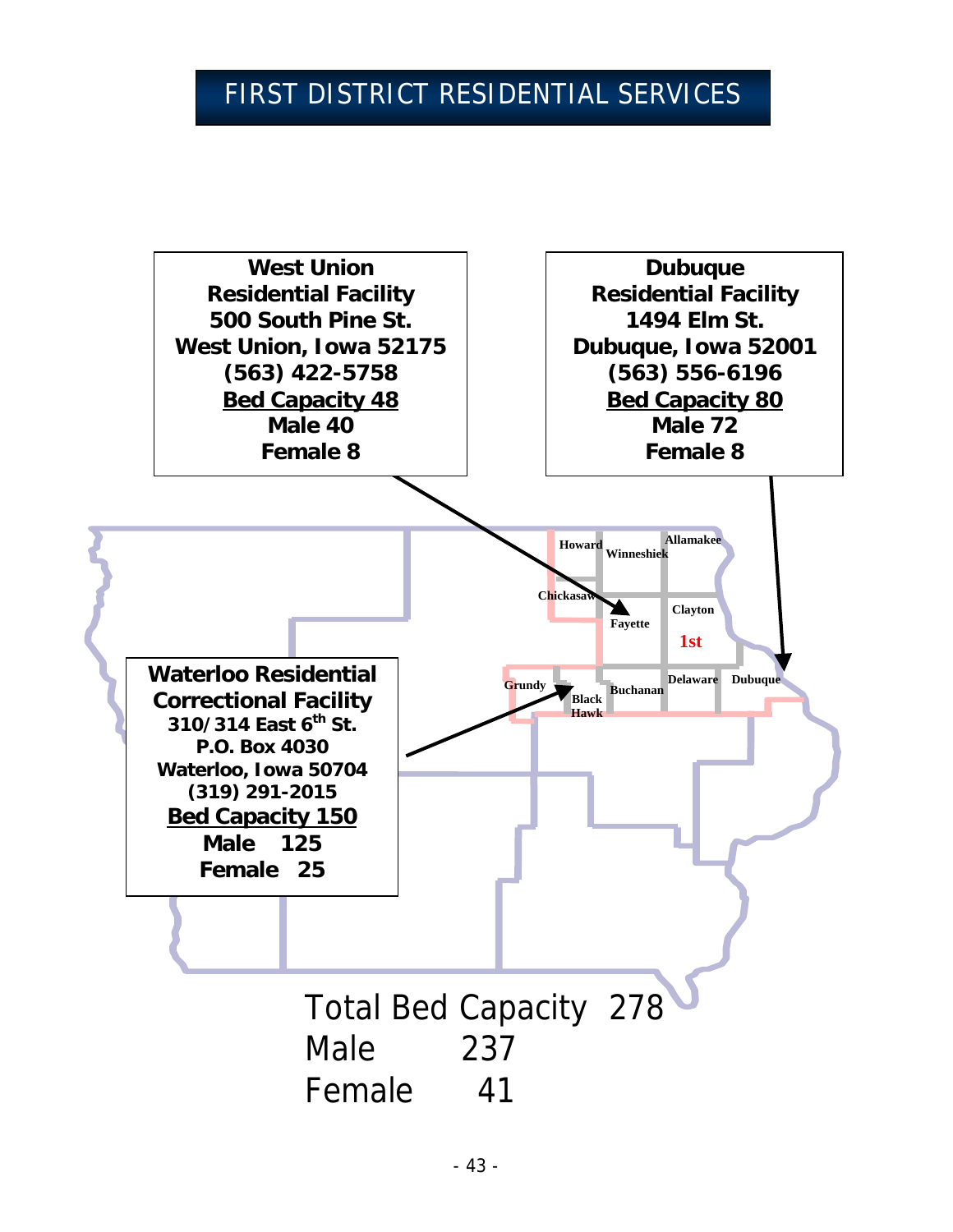# FACILITIES Program Overview

Offenders are committed to and discharged from facilities either by court order or Board of Parole order. The average length of stay of First District Facilities is 4.4 months.

Keeping in mind the overall mission of community-based facilities, First District Facilities provide safe, secure environments conducive to positive offender change. Offenders progress through facility programs via a level system, whereby privileges are gained through rule and treatment compliance. Criminogenic needs are addressed in a structured atmosphere, promoting lawful behavior. Programming is individually tailored to offender's need and risk to re-offend, both in-house and in the community. Programming may include employment, education, community service, substance abuse and mental health counseling, financial management, sex offender, gender specific and cognitive-behavioral treatment. Offenders are required to maintain financial obligations; including restitution, child support, and daily rent fees, designed to defray cost of residence. Food Service is provided in all three facilities.

All facilities incorporate a level of supervision of Day Reporting. Offenders are 'tied' to facility rules but live in their private residences. Rule violations can be immediately sanctioned by having to move to a facility bed for an individually prescribed period of time.

As prisons remain overcrowded, placement in community-based facilities becomes an even more attractive sentencing option.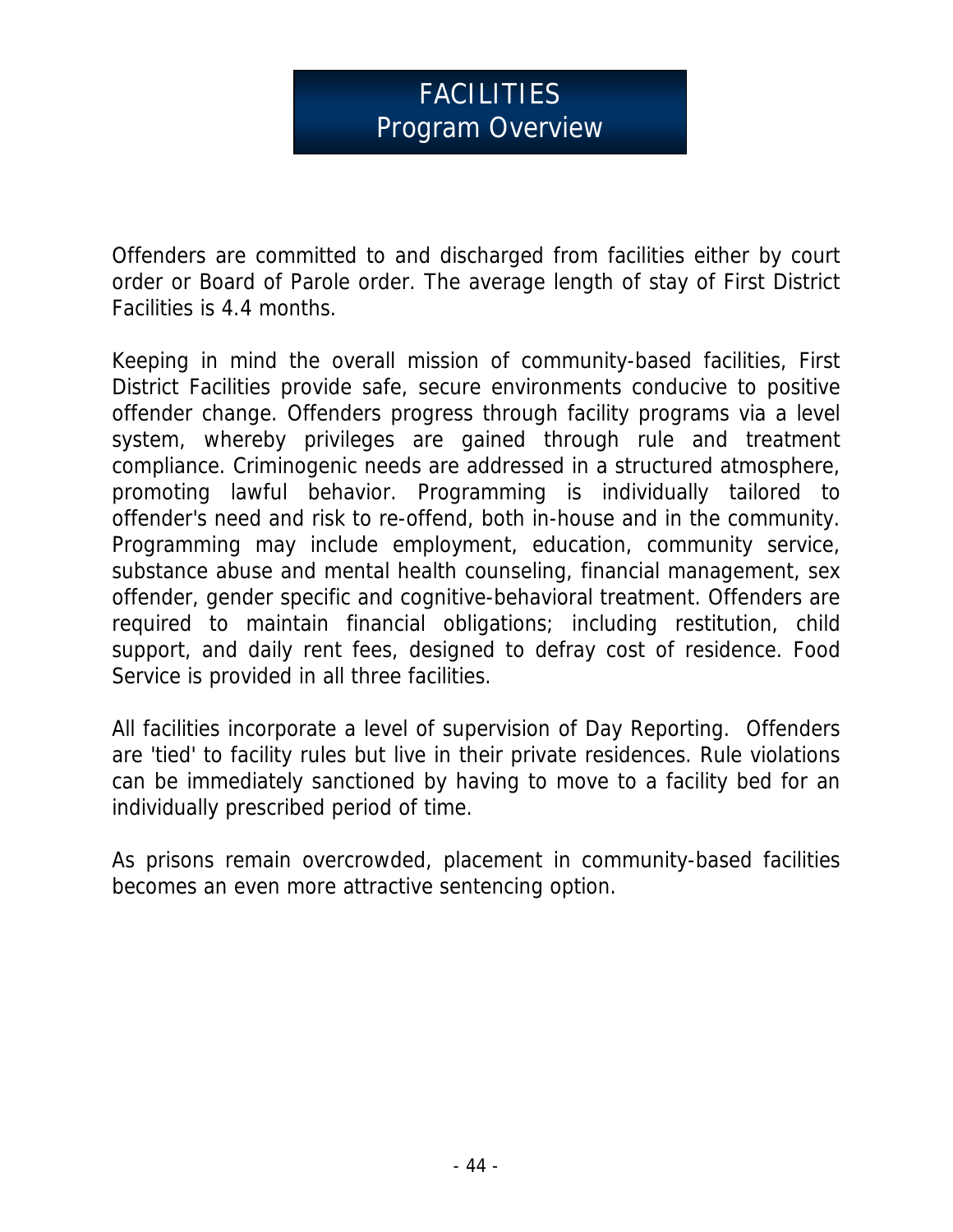# **First District Residential Facilities:** Dubuque, Waterloo and West Union

Residential Supervision is provided in all three facilities for the following types of offenders:

- Work Release
- Operating While Intoxicated
- **Probationers**
- **Federal**
- Direct Sentence/"Jail Time"



| <b>Supervision Status</b>          | <b>Total</b> | % of Total |
|------------------------------------|--------------|------------|
| <b>Work Release</b>                | 273          | 28.23%     |
| <b>OWI Continuum</b>               | 101          | 10.44%     |
| Parole                             | 2            | 0.21%      |
| No Correctional Supervision Status | O            | 0.00%      |
| Federal                            | 62           | 6.41%      |
| Probation                          | 509          | 52.64%     |
| Pre-Trial Release With Supervision | 5            | 0.52%      |
| Jail (Designated Site)             | 15           | 1.55%      |
| <b>Facility Bed Total</b>          | 967          | 100.00%    |

**Average Daily Cost in Facility** \$56.50

**Average Daily Cost -Day Reporting**  $$7.24$ 

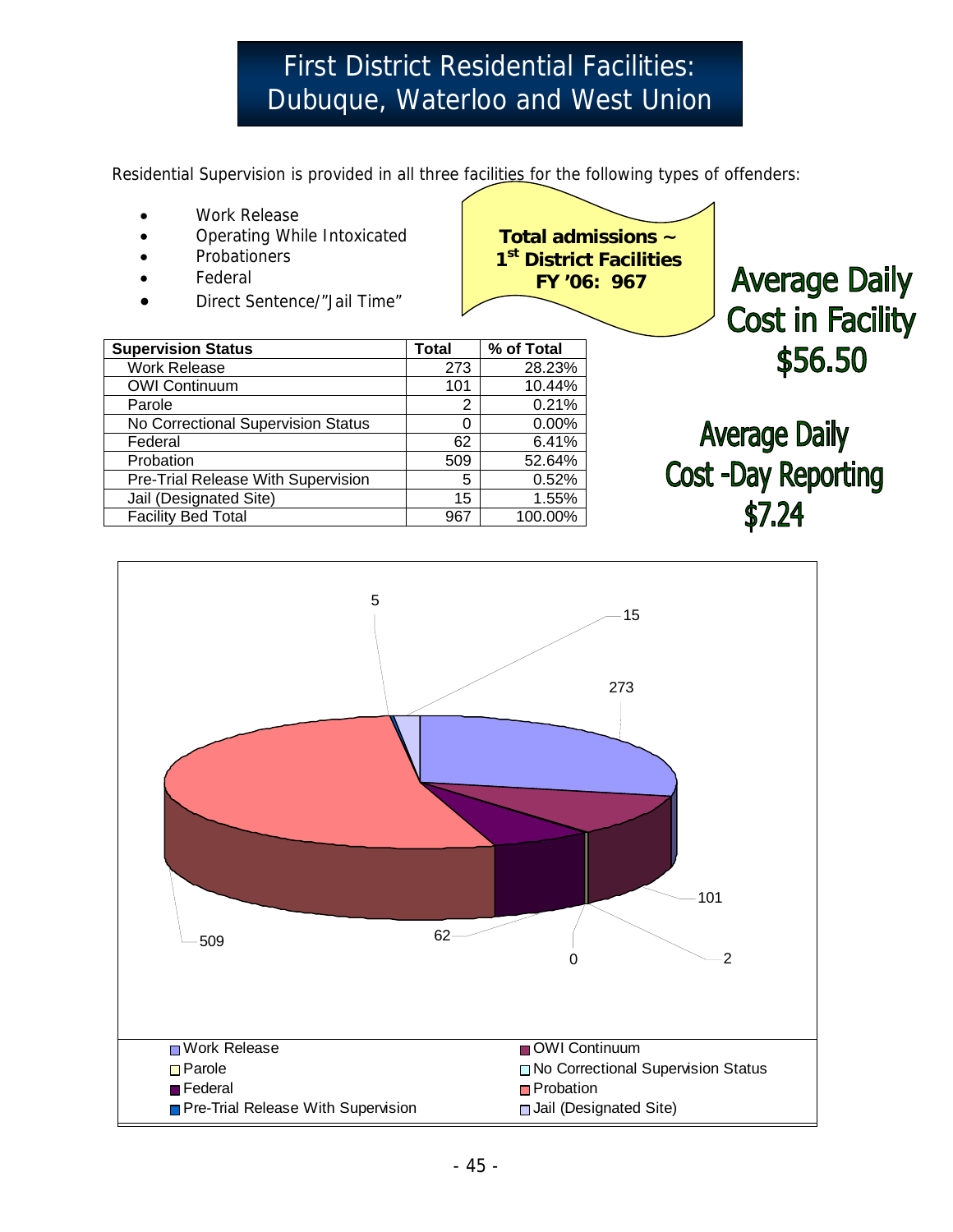# 1st District Facilities

| <b>Year End Population</b>         |              |            |  |
|------------------------------------|--------------|------------|--|
| <b>Supervision Status</b>          | <b>Total</b> | % of Total |  |
| <b>Work Release</b>                | 114          | 21.43%     |  |
| <b>OWI Continuum</b>               | 44           | 8.27%      |  |
| Parole                             | 2            | 0.38%      |  |
| <b>No Supervision Status</b>       | U            | 0.00%      |  |
| Federal                            | 25           | 4.70%      |  |
| Probation                          | 344          | 64.66%     |  |
| Pre-Trial Release With Supervision | Ω            | 0.00%      |  |
| Jail (Designated Site)             | 3            | 0.56%      |  |
| Total                              | 532          | 100.00%    |  |

| <b>Year End Population by Offense Type</b> |              |            |  |  |
|--------------------------------------------|--------------|------------|--|--|
| <b>Offense</b><br><b>Type</b>              | <b>Total</b> | % of Total |  |  |
| Violent                                    | 77           | 14.47%     |  |  |
| Property                                   | 161          | 30.26%     |  |  |
| Drug                                       | 170          | 31.95%     |  |  |
| Public Order                               | 115          | 21.62%     |  |  |
| Other                                      | 9            | 1.69%      |  |  |
| <b>Total</b>                               | 532          | 100.00%    |  |  |

| <b>Average Length of Stay in Months</b>             |                 |                                      |                          |                            |
|-----------------------------------------------------|-----------------|--------------------------------------|--------------------------|----------------------------|
| Supervision<br><b>Status</b>                        | Suc-<br>cessful | Inter-<br>mediate<br><b>Sanction</b> | <b>Unsuc-</b><br>cessful | <b>Admini-</b><br>strative |
| <b>Work Release</b>                                 | 3.8             | 0                                    | 8.1                      | 2.7                        |
| OWI                                                 | 3.9             | 0                                    | 11                       | 3.8                        |
| Parole                                              | 8.1             | 0                                    | 0                        | 0                          |
| No<br>Supervision                                   |                 |                                      |                          |                            |
| <b>Status</b>                                       | 0               | 0                                    | 0                        | 0                          |
| Federal                                             | 7.1             | 0                                    | 5.1                      | 0                          |
| Probation                                           | 4.4             | 0                                    | 7.5                      | 4.7                        |
| <b>Pre-Trial Release</b><br><b>With Supervision</b> | 0               | 0                                    | 0                        | 0                          |
| Jail (Designated<br>Site)                           | 2.3             | 0                                    | 1.1                      | 0                          |
| <b>Overall</b><br>Average                           | 4.4             |                                      | 7.7                      | 4.4                        |

## **Program Utilization Summary**

| <b>Facility Capacity</b>      | 278     |
|-------------------------------|---------|
| Occupancy 6/30/05             | 104.3%  |
| Active on 7/1/05              | 513     |
| <b>New Admissions</b>         | 967     |
| Closed                        | 936     |
| <b>Successful Completion</b>  |         |
| Rate                          | 73.1%   |
| Unsuccessful                  |         |
| <b>Completion Rate</b>        | 25.2%   |
| Administrative                |         |
| <b>Completion Rate</b>        | 1.7%    |
| <b>Intermediate Sanctions</b> | $0.0\%$ |
| Active on 6/30/06             | 532     |
| Total Served FY 06            | 1480    |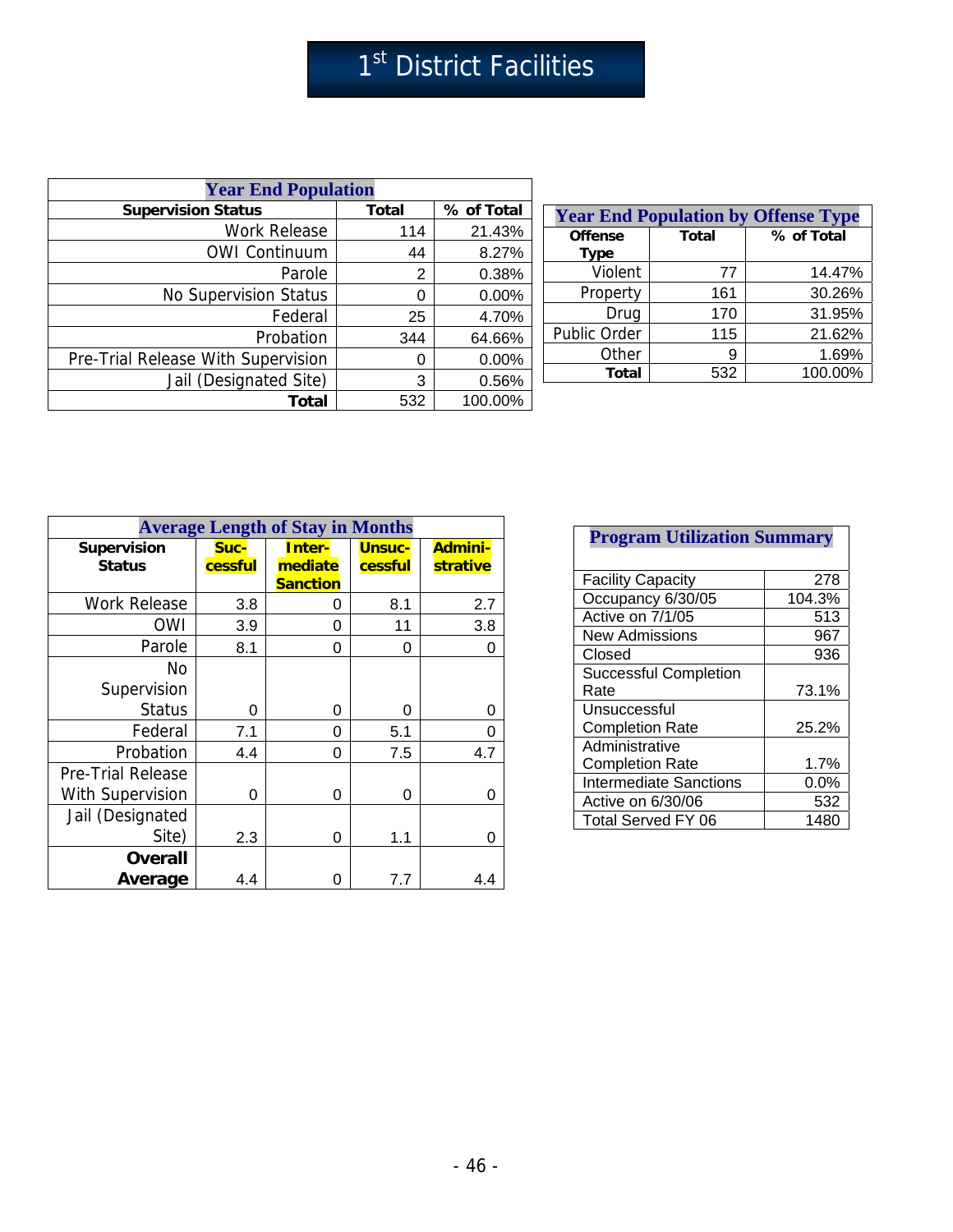# Dubuque Facility

| <b>Year End Population</b>    |       |          |  |  |
|-------------------------------|-------|----------|--|--|
|                               |       | % of     |  |  |
| <b>Supervision Status</b>     | Total | Total    |  |  |
|                               |       |          |  |  |
| <b>Work Release</b>           | 30    | 21.74%   |  |  |
| <b>OWI Continuum</b>          | 17    | 12.32%   |  |  |
| Parole                        |       | 0.72%    |  |  |
| No Correctional               |       |          |  |  |
| <b>Supervision Status</b>     | O     | 0.00%    |  |  |
| Federal                       | 9     | 6.52%    |  |  |
| Probation                     | 81    | 58.70%   |  |  |
| <b>Pre-Trial Release With</b> |       |          |  |  |
| Supervision                   | O     | $0.00\%$ |  |  |
| Jail (Designated Site)        |       | $0.00\%$ |  |  |
| Total                         | 138   | 100.00%  |  |  |

| <b>Year End Population</b><br>by Offense Type |              |              |  |
|-----------------------------------------------|--------------|--------------|--|
| <b>Offense</b>                                | <b>Total</b> | $%$ of       |  |
| <b>Type</b>                                   |              | <b>Total</b> |  |
| Violent                                       | 19           | 13.77%       |  |
| Property                                      | 40           | 28.99%       |  |
| Drug                                          | 39           | 28.26%       |  |
| Public Order                                  | 38           | 27.54%       |  |
| Other                                         | 2            | 1.45%        |  |
| Total                                         | 138          | 100.00%      |  |

| <b>Average Length of Stay in Months</b> |                      |                      |                      |                       |  |
|-----------------------------------------|----------------------|----------------------|----------------------|-----------------------|--|
|                                         | Avg. LOS<br>(Months) | Avg. LOS<br>(Months) | Avg. LOS<br>(Months) | Avg. LOS<br>(Months)  |  |
| <b>Supervision Status</b>               | <b>Successful</b>    | <b>Intermediate</b>  | <b>Unsuccessful</b>  | <b>Administrative</b> |  |
|                                         |                      | <b>Sanction</b>      |                      |                       |  |
| <b>Work Release</b>                     | 4.2                  | 0                    | 6.7                  | 0                     |  |
| <b>OWI Continuum</b>                    | 5.4                  | 0                    | 9.2                  |                       |  |
| Parole                                  | 5.9                  | 0                    | 0                    | 0                     |  |
| No Correctional                         |                      |                      |                      |                       |  |
| <b>Supervision Status</b>               | $\Omega$             | 0                    | 0                    | 0                     |  |
| Federal                                 | 7.1                  | 0                    | 5.3                  | 0                     |  |
| Probation                               | 6.8                  | 0                    | 9.6                  | 5.4                   |  |
| <b>Pre-Trial Release</b>                |                      |                      |                      |                       |  |
| With Supervision                        | 0                    | 0                    | 0                    |                       |  |
| Jail (Designated Site)                  | $\Omega$             | 0                    | 0                    |                       |  |
| <b>Overall Average</b>                  | 5.9                  | 0                    | 9                    | 5.4                   |  |

| <b>Program Utilization Summary</b>    |        |  |  |
|---------------------------------------|--------|--|--|
| <b>Facility Capacity</b>              | 80     |  |  |
| Occupancy 6/30/05                     | 110.0% |  |  |
| Active on 7/1/05                      | 129    |  |  |
| <b>New Admissions</b>                 | 218    |  |  |
| Closed                                | 201    |  |  |
| <b>Successful Completion Rate</b>     | 69.2%  |  |  |
| <b>Unsuccessful Completion Rate</b>   | 29.9%  |  |  |
| <b>Administrative Completion Rate</b> | 1.0%   |  |  |
| <b>Intermediate Sanctions</b>         | 0.0%   |  |  |
| Active on 6/30/06                     | 138    |  |  |
| Total Served FY 06                    | 347    |  |  |

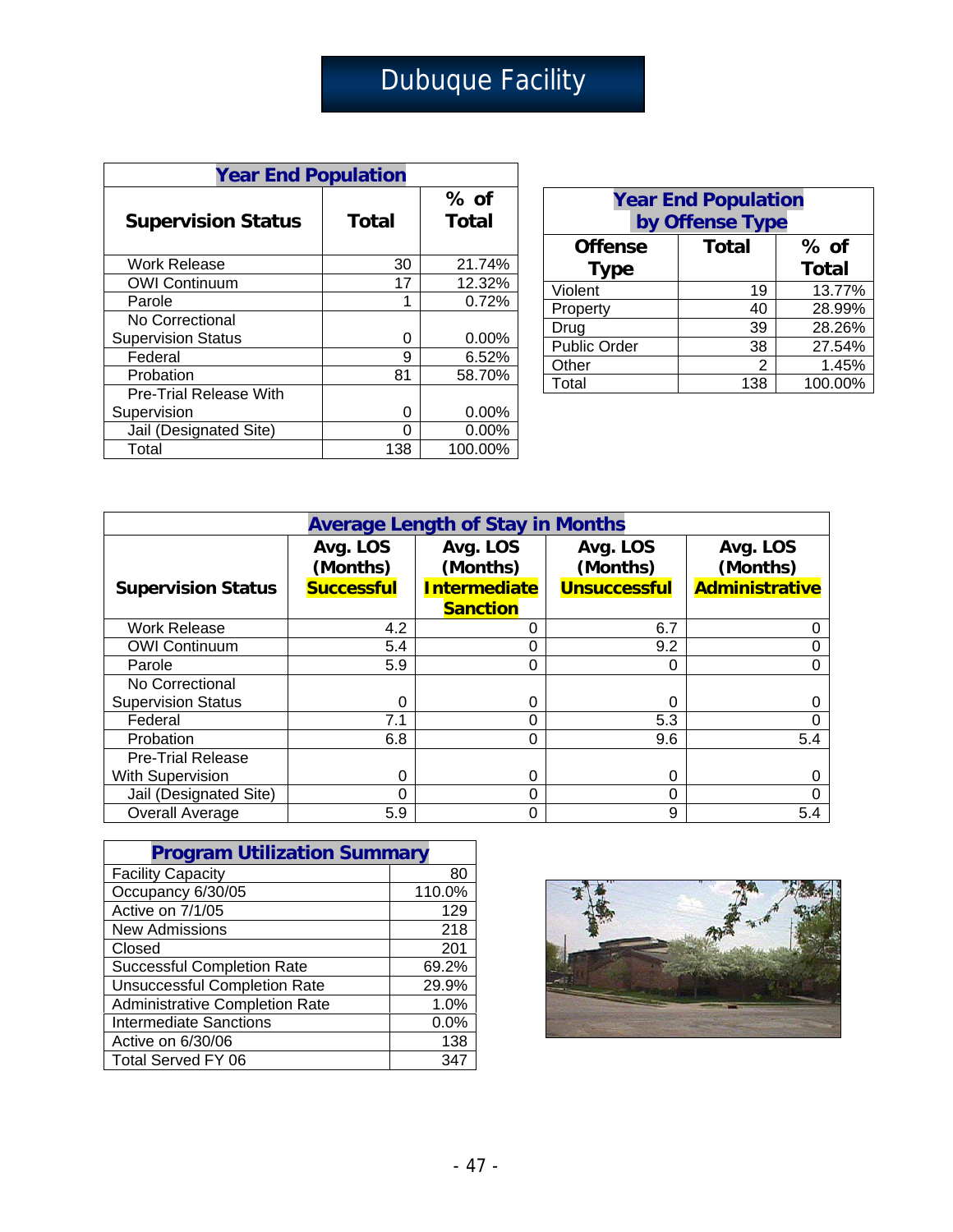# Waterloo Facility

| <b>Year End Population</b>    |              |          |  |  |
|-------------------------------|--------------|----------|--|--|
| <b>Supervision Status</b>     | <b>Total</b> | $%$ of   |  |  |
|                               |              | Total    |  |  |
| <b>Work Release</b>           | 60           | 17.60%   |  |  |
| <b>OWI Continuum</b>          | 26           | 7.62%    |  |  |
| Parole                        | 1            | 0.29%    |  |  |
| No Correctional               |              |          |  |  |
| <b>Supervision Status</b>     | ი            | 0.00%    |  |  |
| Federal                       | 11           | 3.23%    |  |  |
| Probation                     | 240          | 70.38%   |  |  |
| <b>Pre-Trial Release With</b> |              |          |  |  |
| Supervision                   | ი            | $0.00\%$ |  |  |
| Jail (Designated Site)        | 3            | 0.88%    |  |  |
| Total                         | 341          | 100.00%  |  |  |

| <b>Year End Population</b><br>by Offense Type |              |              |  |
|-----------------------------------------------|--------------|--------------|--|
| <b>Offense Type</b>                           | <b>Total</b> | $%$ of       |  |
|                                               |              | <b>Total</b> |  |
| Violent                                       | 48           | 14.08%       |  |
| Property                                      | 108          | 31.67%       |  |
| Drug                                          | 108          | 31.67%       |  |
| Public Order                                  | 71           | 20.82%       |  |
| Other                                         | 6            | 1.76%        |  |
| Total                                         | 341          | 100.00%      |  |

| <b>Average Length of Stay in Months</b> |                      |                      |                      |                       |  |
|-----------------------------------------|----------------------|----------------------|----------------------|-----------------------|--|
|                                         | Avg. LOS<br>(Months) | Avg. LOS<br>(Months) | Avg. LOS<br>(Months) | Avg. LOS<br>(Months)  |  |
| <b>Supervision Status</b>               | <b>Successful</b>    | <b>Intermediate</b>  | <b>Unsuccessful</b>  | <b>Administrative</b> |  |
|                                         |                      | <b>Sanction</b>      |                      |                       |  |
| <b>Work Release</b>                     | 3.5                  | 0                    | 7.5                  |                       |  |
| <b>OWI Continuum</b>                    | 3.1                  | 0                    | 7.2                  | 3.8                   |  |
| Parole                                  | 9.2                  | 0                    | 0                    |                       |  |
| No Correctional                         |                      |                      |                      |                       |  |
| <b>Supervision Status</b>               | 0                    | 0                    | 0                    |                       |  |
| Federal                                 | 6.4                  | 0                    | 4.7                  |                       |  |
| Probation                               | 3.4                  | 0                    | 6.7                  | 3.6                   |  |
| <b>Pre-Trial Release</b>                |                      |                      |                      |                       |  |
| <b>With Supervision</b>                 | $\Omega$             | 0                    | 0                    |                       |  |
| Jail (Designated Site)                  | 2.3                  | 0                    | 1.1                  |                       |  |
| <b>Overall Average</b>                  | 3.6                  | 0                    | 6.8                  | 3.6                   |  |

| <b>Program Utilization Summary</b>    |        |  |
|---------------------------------------|--------|--|
| <b>Facility Capacity</b>              | 150    |  |
| Occupancy 6/30/05                     | 102.0% |  |
| Active on 7/1/05                      | 337    |  |
| <b>New Admissions</b>                 | 623    |  |
| Closed                                | 620    |  |
| <b>Successful Completion Rate</b>     | 72.6%  |  |
| <b>Unsuccessful Completion Rate</b>   | 26.3%  |  |
| <b>Administrative Completion Rate</b> | 1.1%   |  |
| <b>Intermediate Sanctions</b>         | 0.0%   |  |
| Active on 6/30/06                     | 341    |  |
| Total Served FY 06                    | 960    |  |

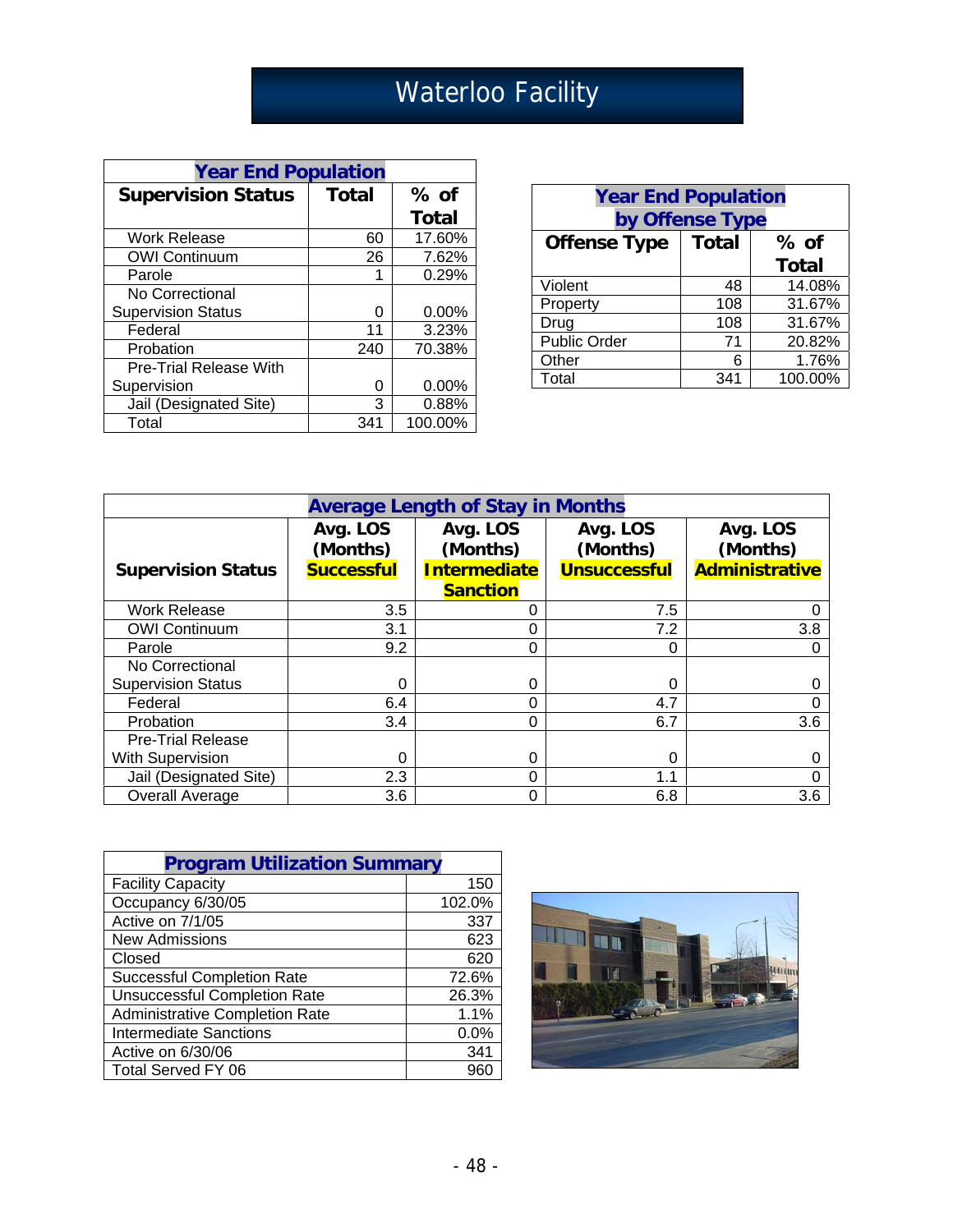# West Union Facility

| <b>Year End Population</b>    |              |              |  |  |
|-------------------------------|--------------|--------------|--|--|
| <b>Supervision Status</b>     | <b>Total</b> | $%$ of       |  |  |
|                               |              | <b>Total</b> |  |  |
| <b>Work Release</b>           | 24           | 45.28%       |  |  |
| <b>OWI Continuum</b>          | 1            | 1.89%        |  |  |
| Parole                        | O            | 0.00%        |  |  |
| No Correctional Supervision   |              |              |  |  |
| <b>Status</b>                 | 0            | 0.00%        |  |  |
| Federal                       | 5            | 9.43%        |  |  |
| Probation                     | 23           | 43.40%       |  |  |
| <b>Pre-Trial Release With</b> |              |              |  |  |
| Supervision                   | 0            | 0.00%        |  |  |
| Jail (Designated Site)        |              | 0.00%        |  |  |
| Total                         | 53           | 100.00%      |  |  |

| <b>Year End Population by</b><br><b>Offense Type</b> |    |              |  |
|------------------------------------------------------|----|--------------|--|
| <b>Offense Type</b><br><b>Total</b><br>$%$ of        |    |              |  |
|                                                      |    | <b>Total</b> |  |
| Violent                                              | 10 | 18.87%       |  |
| Property                                             | 13 | 24.53%       |  |
| Drug                                                 | 23 | 43.40%       |  |
| <b>Public Order</b>                                  | 6  | 11.32%       |  |
| Other                                                | 1  | 1.89%        |  |
| Total                                                | 53 | 100.00%      |  |

| <b>Average Length of Stay in Months</b> |                      |                      |                      |                       |  |
|-----------------------------------------|----------------------|----------------------|----------------------|-----------------------|--|
|                                         | Avg. LOS<br>(Months) | Avg. LOS<br>(Months) | Avg. LOS<br>(Months) | Avg. LOS<br>(Months)  |  |
| <b>Supervision Status</b>               | <b>Successful</b>    | Intermediate         | <b>Unsuccessful</b>  | <b>Administrative</b> |  |
|                                         |                      | <b>Sanction</b>      |                      |                       |  |
| <b>Work Release</b>                     | 4.8                  | 0                    | 12                   | 2.7                   |  |
| <b>OWI Continuum</b>                    | 4.9                  | 0                    | 20.6                 | 0                     |  |
| Parole                                  | 14.5                 | $\Omega$             | $\Omega$             | 0                     |  |
| No Correctional                         |                      |                      |                      |                       |  |
| <b>Supervision Status</b>               | 0                    | 0                    | ∩                    | 0                     |  |
| Federal                                 | 9.2                  | 0                    |                      | 0                     |  |
| Probation                               | 5.4                  | 0                    | 6.8                  | 5.1                   |  |
| <b>Pre-Trial Release</b>                |                      |                      |                      |                       |  |
| With Supervision                        | $\Omega$             | 0                    | $\Omega$             | 0                     |  |
| Jail (Designated Site)                  | 0                    | 0                    |                      | 0                     |  |
| Overall Average                         | 5.6                  | 0                    | 12.1                 | 4.5                   |  |

| <b>Program Utilization Summary</b>    |        |
|---------------------------------------|--------|
| <b>Facility Capacity</b>              | 48     |
| Occupancy 6/30/05                     | 102.1% |
| Active on 7/1/05                      | 47     |
| <b>New Admissions</b>                 | 126    |
| Closed                                | 115    |
| <b>Successful Completion Rate</b>     | 82.6%  |
| <b>Unsuccessful Completion Rate</b>   | 11.3%  |
| <b>Administrative Completion Rate</b> | 6.1%   |
| <b>Intermediate Sanctions</b>         | 0.0%   |
| Active on 6/30/06                     | 53     |

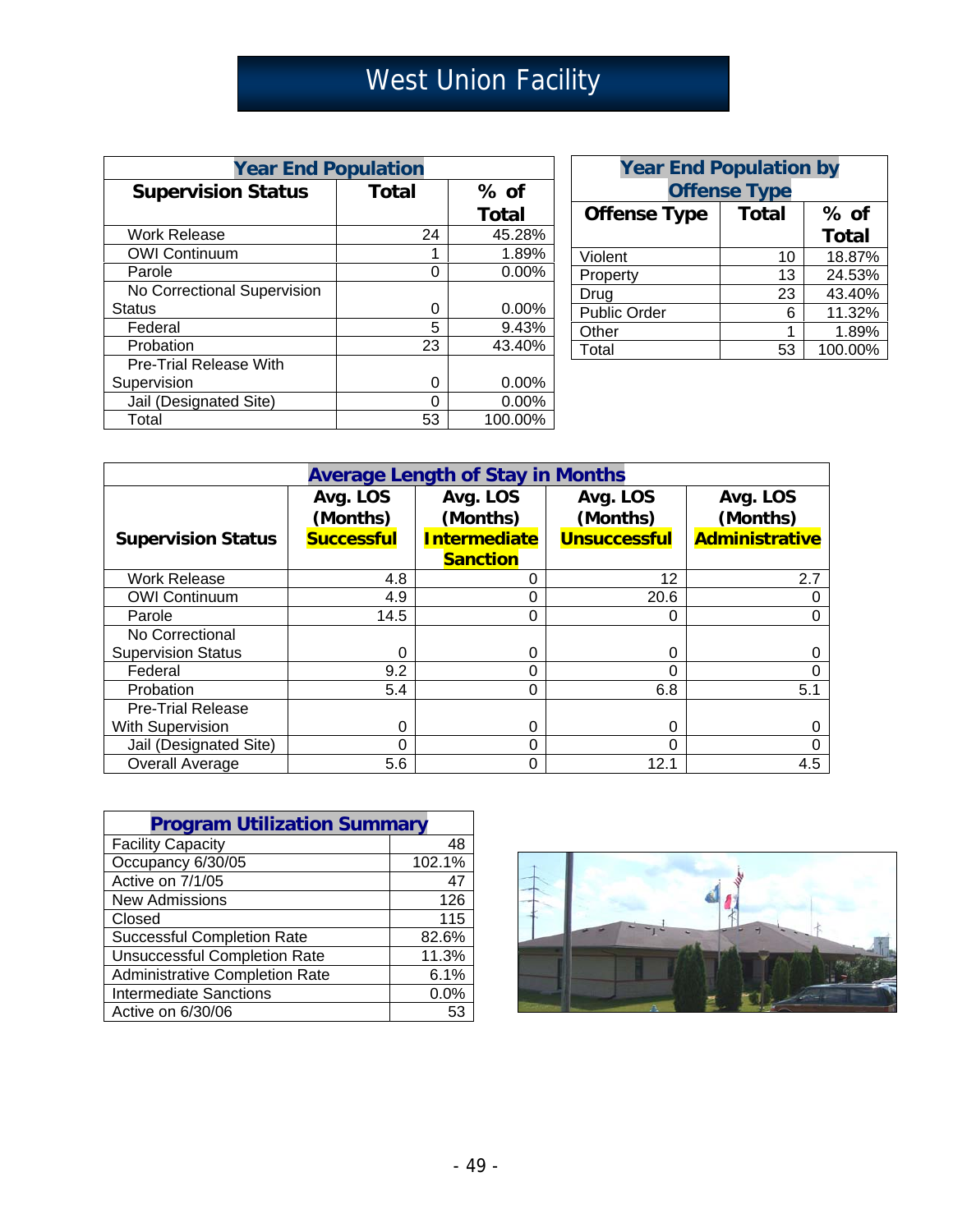## **Strategic Plan FY '06 With Results**

### **1. 1st District programs will be used as model programs and replicated throughout other correctional jurisdictions.**

|           |                 | Goal 1A: Share our successes for others to use.                                                                                                                                                                        |
|-----------|-----------------|------------------------------------------------------------------------------------------------------------------------------------------------------------------------------------------------------------------------|
| Objective |                 | Increase the number of Mental Health Programs, similar to those established in 1st District, to at least two other Iowa<br>judicial districts by June 30, 2007.                                                        |
|           | <b>Strategy</b> | Submit a budget offer explaining the MH Programs in the 1st & 6th Districts as a request for state appropriations to support<br>similar programs in the other 6 districts in FY'07. COMPLETE                           |
|           | <b>OUTCOME:</b> | No new mental health programs were appropriated funds in the other districts; however, new state funding<br>was allocated to continue the mental health programs in the 1 <sup>st</sup> and 6 <sup>th</sup> Districts. |
| Objective |                 | Increase the number of mental health programs, similar to those established in 1st District, to at least two other correctional<br>programs within the United States by June 30, 2007.                                 |
|           | <b>Strategy</b> | Staff will present MH programs at one national conference by 6/30/06. <b>COMPLETE</b>                                                                                                                                  |
|           | <b>OUTCOME:</b> | To our knowledge there have been no other mental health programs established similar to ours anywhere the<br>US.                                                                                                       |
| Objective |                 | Expand the 1st District MH Program to the Eastern Division by 7/01/08.                                                                                                                                                 |
|           | <b>Strategy</b> | Mental Health staff will present an overview of the program as training for the Eastern Division staff and county stakeholders<br>by 3/31/06. <b>COMPLETE</b>                                                          |
|           | <b>Strategy</b> | Eric Johnson will serve on the Jail Diversion Committee in Dubuque. CONTINUING                                                                                                                                         |
|           | Strategy        | The Director will meet with Donna Smith from Dubuque County Supervisors with a proposal for a Jail Assessment in the<br>Dubuque County Jail. COMPLETE                                                                  |
|           | <b>OUTCOME:</b> | The Dubuque County Board of Supervisors is still evaluating their need to establish a mental health program<br>in Dubuque                                                                                              |

### **2. 1st District staff will be proficient and employ "what works" practices throughout their work.**

|           | Goal 2A: Obtain additional staff and funding resources to deal with the increased workload. |                                                                                                                                                                                                     |  |  |  |
|-----------|---------------------------------------------------------------------------------------------|-----------------------------------------------------------------------------------------------------------------------------------------------------------------------------------------------------|--|--|--|
| Objective |                                                                                             | Increase 1st District's workload capacity by securing appropriated funds to hire 7 additional probation/parole officers in FY'07.                                                                   |  |  |  |
|           | Strategy                                                                                    | Submit a budget offer detailing the need for additional staff to effectively supervise high-risk offenders in 1st District.<br><b>COMPLETE</b>                                                      |  |  |  |
|           | Strategy                                                                                    | Invite area legislatures to Legislative Events held throughout the District in November 2005. COMPLETE                                                                                              |  |  |  |
|           | Strategy                                                                                    | Executive Team members will alternately attend local legislative forums throughout the 2006 Session. COMPLETE                                                                                       |  |  |  |
|           | Strategy                                                                                    | Executive Team members will meet individually with local legislators defining our needs throughout the 2006 Session.<br><b>COMPLETE</b>                                                             |  |  |  |
|           |                                                                                             | OUTCOME: We did not receive staffing to specifically address workload issues; however, we did receive 3<br>additional staff to supervise sex offenders and address the needs of re-entry offenders. |  |  |  |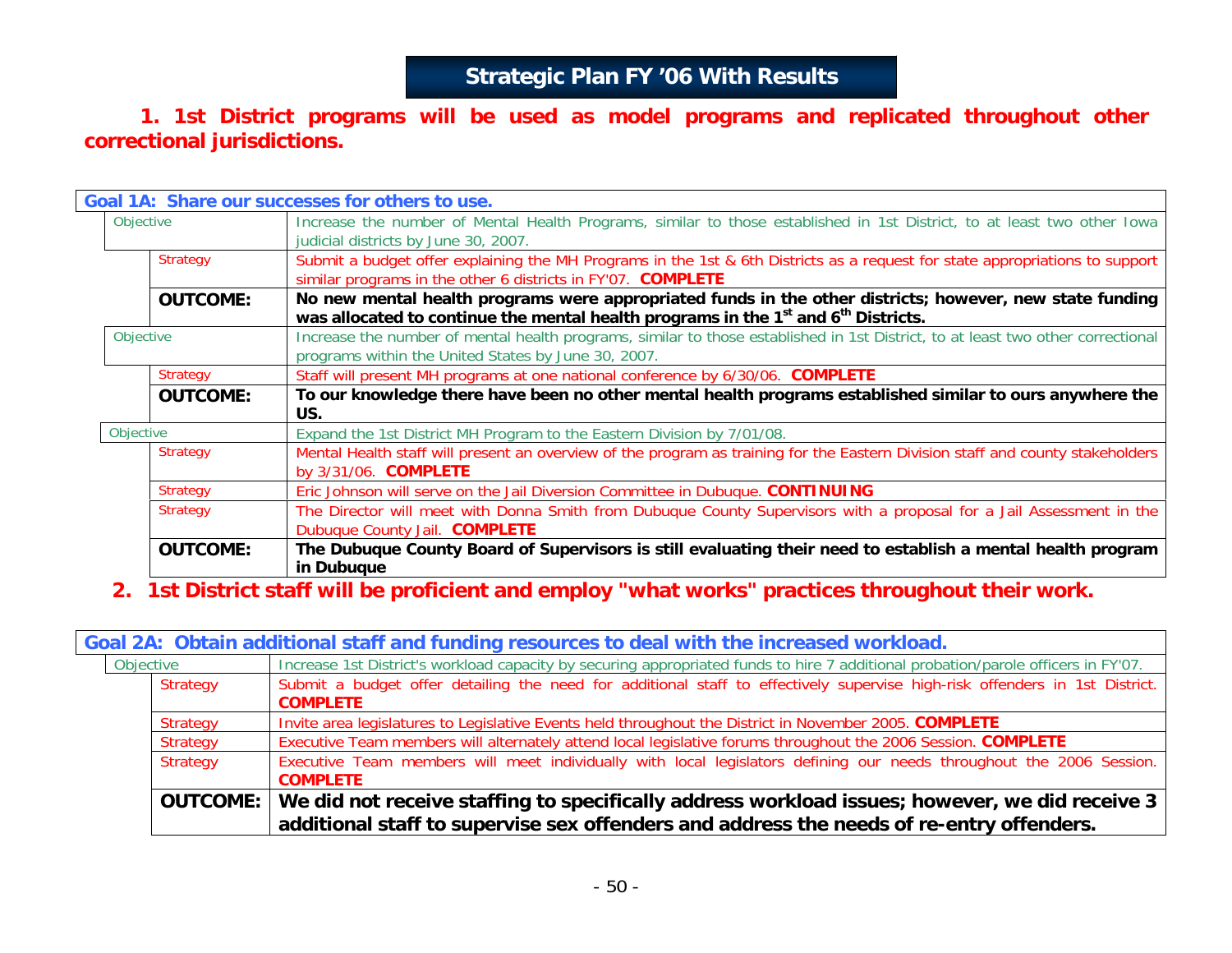|                 | Goal 2B: Maximize workload efficiency within available staff resources.                                                                                                                                                                                                  |
|-----------------|--------------------------------------------------------------------------------------------------------------------------------------------------------------------------------------------------------------------------------------------------------------------------|
| Objective       | Increase employee efficiency by reorganizing, reformatting, and revising department manuals to provide proficient and<br>accurate information retrieval by 6/30/06.                                                                                                      |
| <b>Strategy</b> | The manual committee members will continue to revise the current manual with a completion date of 3/31/06. COMPLETE                                                                                                                                                      |
| Strategy        | Administrative staff will link forms with policies and make the new system available by 6/30/06. COMPLETE                                                                                                                                                                |
| <b>OUTCOME:</b> | Department manuals are now up-to-date providing more accurate information to staff while                                                                                                                                                                                 |
|                 | guiding them in the performance of their jobs. All forms are linked to policies for<br>instantaneous retrieval thereby increasing workload efficiencies.                                                                                                                 |
| Objective       | All employees who provide supervision over offenders will become efficient in entering and retrieving information in generic<br>notes in ICON by 12/31/05.                                                                                                               |
| <b>Strategy</b> | Supervisors and managers will meet and decide on specific quidelines to be used in generic notes by 7/31/05. COMPLETE                                                                                                                                                    |
| <b>Strategy</b> | Supervisors and managers will train 1st District staff on the most efficient way to use generic notes by 6/30/06. COMPLETE                                                                                                                                               |
| <b>OUTCOME:</b> | Case managers have been trained on generic notes; therefore, will be more efficient in                                                                                                                                                                                   |
|                 | entering and retrieving information.                                                                                                                                                                                                                                     |
| Objective       | Increase supervision fees by 3% and promissory note collections by 13% by adopting the offender fee database currently<br>utilized in 5th District by 6/30/06.                                                                                                           |
| <b>Strategy</b> | The Administrative Assistant & Exec Secretary will review, correct, and streamline existing offender fee data in preparation to<br>download to the new database by 11/15/05. COMPLETE                                                                                    |
| <b>Strategy</b> | The Division Manager will revise and distribute collection policies for the new offender fee collection system by 4/15/06.<br>Probation/Parole Officers will be provided instructions to view account balances. PARTIAL                                                  |
| <b>Strategy</b> | The Division Manager will open a bank account in Decorah for offender fees by 3/31/06. COMPLETE                                                                                                                                                                          |
| <b>Strategy</b> | The Offender fee system will go live on 5/01/06 with all clerical entering live data, balancing out for deposits, and depositing to<br>the local bank account. Administration support staff will be available to answer any questions via phone. SYSTEM LIVE<br>7/01/06. |
| <b>Strategy</b> | Select probation/parole officers will be trained to process payments by 5/01/06. ONLY CLERICAL TRAINED                                                                                                                                                                   |
| <b>OUTCOME:</b> | The new offender fee system was not activated in $1st$ District until $7/01/06$ ; therefore there<br>was no increase in fee collections due to the new system in FY'06.                                                                                                  |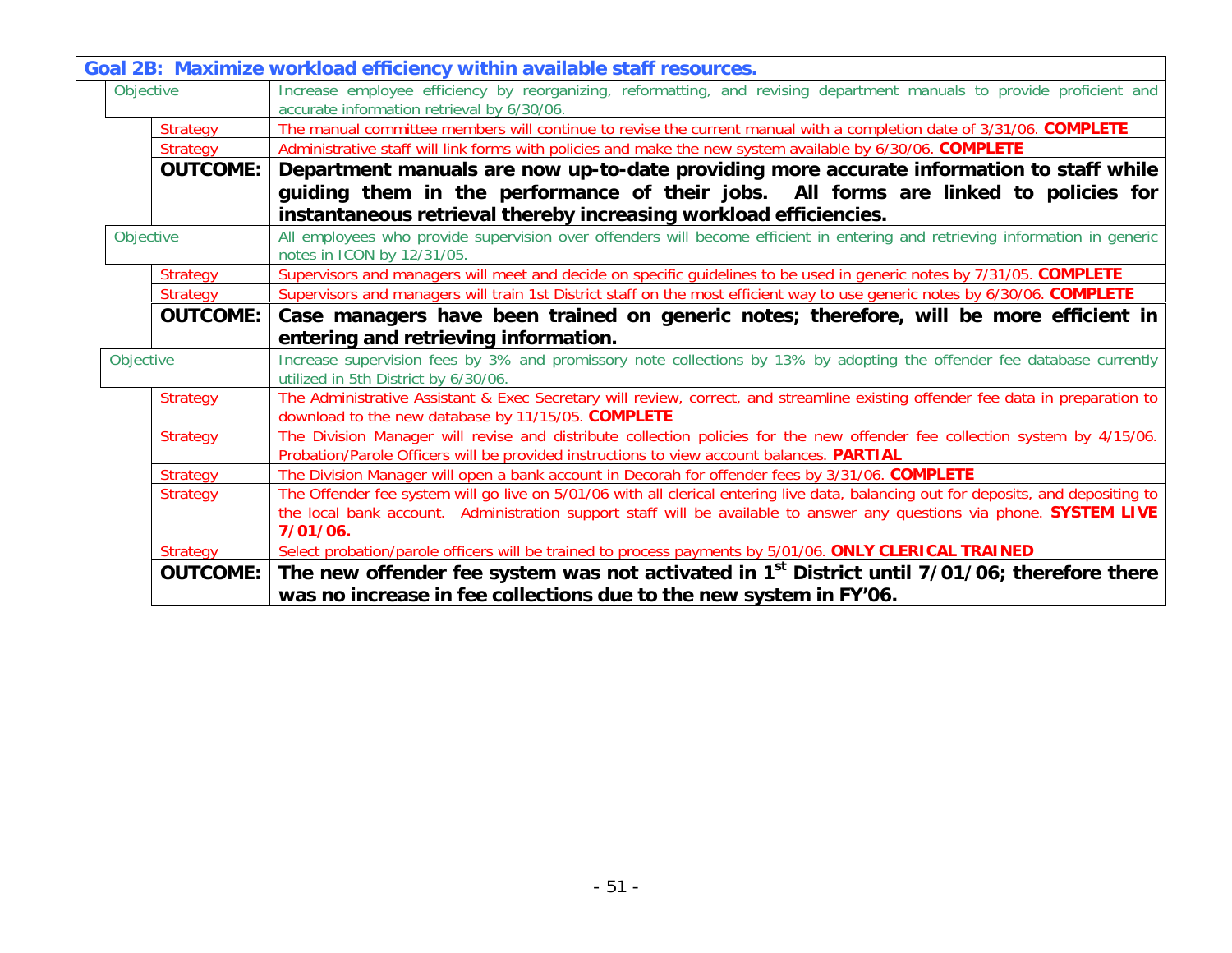|           |                 | Goal 2C: Provide services/programs that increase chances for offenders to succeed in the community.                              |
|-----------|-----------------|----------------------------------------------------------------------------------------------------------------------------------|
| Objective |                 | Increase by 10% in the Western Division the number of offenders who successfully discharge from supervision with drug            |
|           |                 | related crimes                                                                                                                   |
|           | Strategy        | The Drug Court Team will attend Drug Court training in California beginning 8/28/05. COMPLETE                                    |
|           | <b>Strategy</b> | The 1st District will receive funding to begin a Drug Court program in Black Hawk County by 10/01/05. COMPLETE                   |
|           | <b>Strategy</b> | The Drug Court Team will implement the program as described in the Time Task Plan in grant application number 2005-DC-BX-        |
|           |                 | 0012 and will be accepting offenders by 12/01/05. COMPLETE                                                                       |
|           | <b>OUTCOME:</b> | There have not yet been any discharges from the Drug Court Program                                                               |
| Objective |                 | Reduce the number of absconders from field services' supervision by 10% from FY'06 to FY'08.                                     |
|           | <b>Strategy</b> | Field Services' supervisors will determine what kind of data to collect on absconders in order to analyze potential trends by    |
|           |                 | 3/31/06. NOT COMPLETED                                                                                                           |
|           | <b>Strategy</b> | The Information Technology Specialist will create a database with the necessary fields by 5/31/06. NOT COMPLETED                 |
|           | <b>OUTCOME:</b> | Still pending into FY'07.                                                                                                        |
| Objective |                 | Reduce the number of escapes from residential by 10% from FY'06 to FY'08.                                                        |
|           | <b>Strategy</b> | Residential supervisors will determine what kind of data to collect on escapees in order to analyze potential trends by 3/31/06. |
|           |                 | <b>NOT COMPLETED</b>                                                                                                             |
|           | Strategy        | The Information Technology Specialist will create a database with the necessary fields by 5/31/06. NOT COMPLETED                 |
|           | <b>OUTCOME:</b> | Still pending into FY'07.                                                                                                        |
| Objective |                 | Staff will use motivational interviewing skills to increase offenders' intrinsic motivation to change by 10/01/05.               |
|           | Strategy        | All staff will be trained in motivational interviewing by 10/01/05. COMPLETE                                                     |

| Goal 2D: Utilize technology resources to allow employees to maximize workload efficiencies. |                                                                                                                              |  |  |
|---------------------------------------------------------------------------------------------|------------------------------------------------------------------------------------------------------------------------------|--|--|
| Objective                                                                                   | Obtain Voice over IP technology to link data, voice, and video networks throughout the district by 4/30/06.                  |  |  |
| Strategy                                                                                    | The systems administrators will work with Vital Systems in evaluating the needs of the district and develop an equipment and |  |  |
|                                                                                             | cost proposal to the Management Team by 8/15/05. COMPLETE                                                                    |  |  |
| Strategy                                                                                    | Proposal is presented for approval at the District Board Meeting September 23, 2005. COMPLETE                                |  |  |
| Strategy                                                                                    | Lease financing approved by November 15, 2005. COMPLETE                                                                      |  |  |
| Strategy                                                                                    | Equipment delivered, installed, and employees trained by April 30, 2006. COMPLETE                                            |  |  |
| <b>OUTCOME:</b>                                                                             | Every employee in the 1 <sup>st</sup> District is now able to: enter a 4-digit extension to reach co-                        |  |  |
|                                                                                             | workers district-wide, utilize voice mail to leave and retrieve messages, and be better                                      |  |  |
|                                                                                             | prepared to take calls because of the caller ID feature.                                                                     |  |  |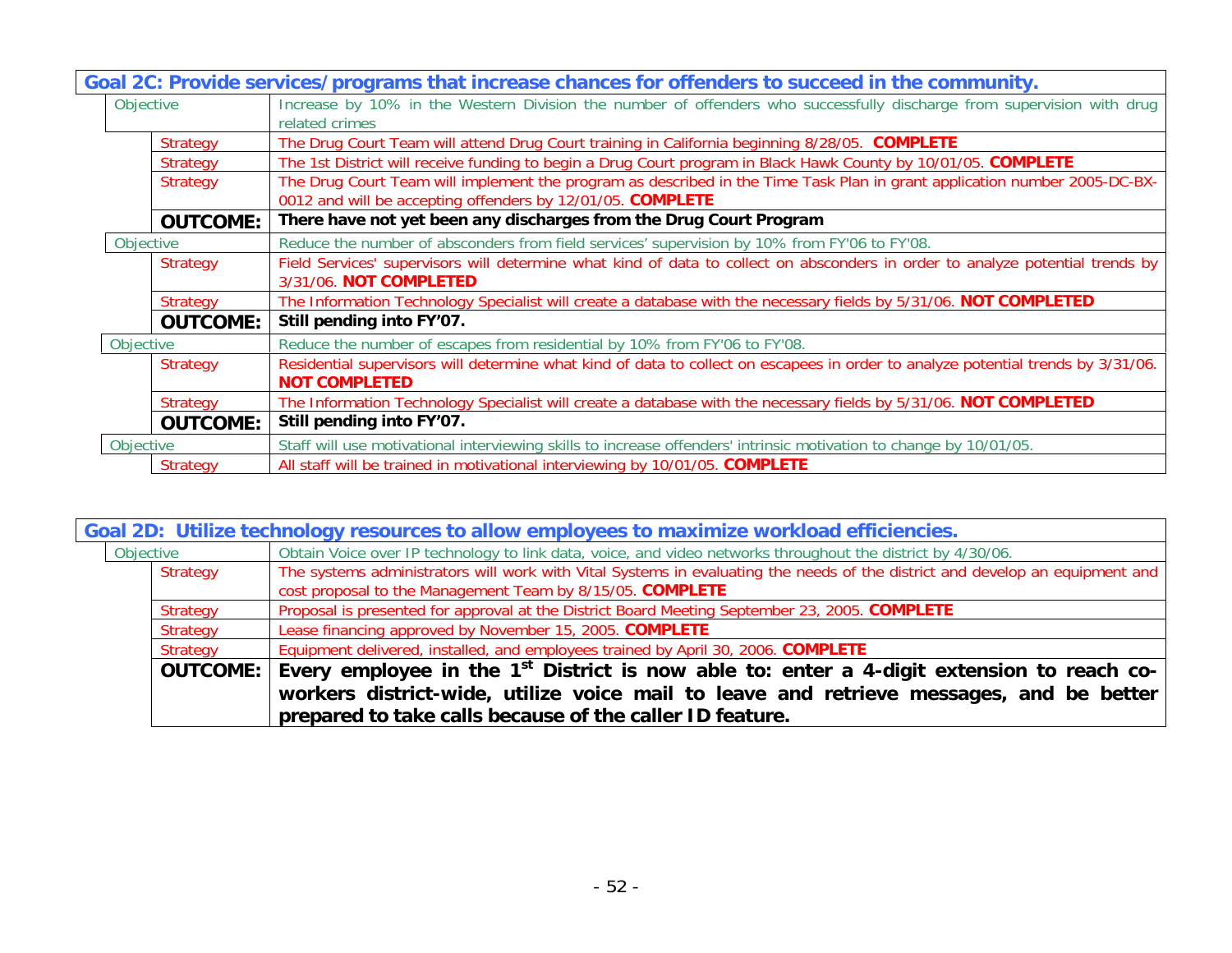|                                         |          | Goal 2E: Establish a women's facility in Waterloo in conjunction with new office space for Waterloo                              |  |  |
|-----------------------------------------|----------|----------------------------------------------------------------------------------------------------------------------------------|--|--|
| Probation/Parole in the next 3-5 years. |          |                                                                                                                                  |  |  |
| Objective                               |          | The Department of Corrections must be supportive of this project in order for it to succeed by 6/30/06.                          |  |  |
|                                         | Strategy | Director Herkelman will begin discussion with DOC regarding the need for a women's facility and better office for Waterloo field |  |  |
|                                         |          | services by 6/30/06. COMPLETE                                                                                                    |  |  |
|                                         |          | OUTCOME: The Department of Corrections is supportive of adding additional beds in Waterloo and plans                             |  |  |
|                                         |          | to include those plans in the FY'08 capital projects request.                                                                    |  |  |

**3. Restorative Justice practices/philosophies will be integrated into 1st District policies and programs and every offender is given a fair opportunity to change their behavior**

| Goal 3A: Provide opportunities for1st District employees to learn what Restorative Justice is all about |                 |                                                                                                                                  |
|---------------------------------------------------------------------------------------------------------|-----------------|----------------------------------------------------------------------------------------------------------------------------------|
| Objective                                                                                               |                 | All 1st District employees have knowledge of what Restorative Justice practices are.                                             |
|                                                                                                         | <b>Strategy</b> | Community Program Monitor will provide training on Circles of Support by 6/30/06. COMPLETE                                       |
|                                                                                                         | Strategy        | Community Program Monitor will provide Victim Impact training to all staff by 6/30/06. COMPLETE                                  |
|                                                                                                         |                 | $^\dagger$ OUTCOME: $\mid$ Thirty-eight 1 <sup>st</sup> District employees were trained on Circles of Support and Victim Impact. |

**4. 1st District leadership and staff development programs will be seen as finest and all staff will grow professionally and be empowered to work independently.**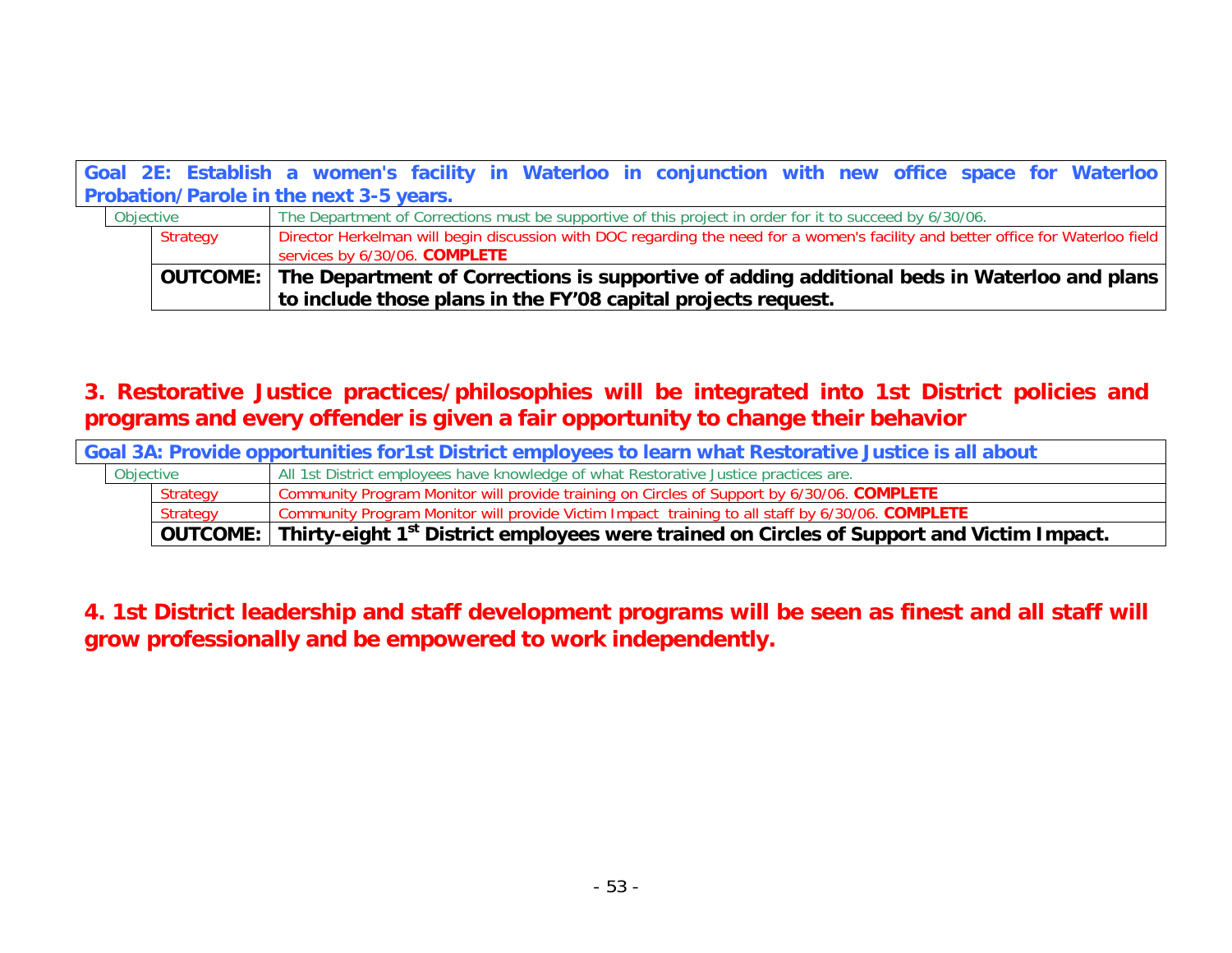| Goal 4A: Provide training to all employees that directly impact their ability to do their jobs professionally and |                                                                                                                                                                                                                                                                                                                |  |
|-------------------------------------------------------------------------------------------------------------------|----------------------------------------------------------------------------------------------------------------------------------------------------------------------------------------------------------------------------------------------------------------------------------------------------------------|--|
| be empowered to work independently.                                                                               |                                                                                                                                                                                                                                                                                                                |  |
| Objective                                                                                                         | 1st District management staff will be provided the latest concepts in leadership philosophy in a clear and consistent manner on<br>an annual basis.                                                                                                                                                            |  |
| Strategy                                                                                                          | Assistant Director Cheryl Meyer will coordinate at least 16 leadership-training hours to supervisory staff by 6/30/06. COMPLETE                                                                                                                                                                                |  |
| <b>Strategy</b>                                                                                                   | Management continues to support each other in their leadership development plans by presenting plans at quarterly<br>management meetings. COMPLETE                                                                                                                                                             |  |
| <b>OUTCOME:</b>                                                                                                   | 1 <sup>st</sup> District management staff has been trained on the concepts of leadership to better lead                                                                                                                                                                                                        |  |
|                                                                                                                   | and develop their staff.                                                                                                                                                                                                                                                                                       |  |
| Objective                                                                                                         | All line staff will be provided the opportunity to attend at least 1 hour of leadership training hours on an annual basis.                                                                                                                                                                                     |  |
| <b>Strategy</b>                                                                                                   | Division Manager Cindy Studnicka will coordinate line staff leadership training through Brown Bag Lunches in the 3 divisions by<br>6/30/06. Training provided in Waterloo only.                                                                                                                                |  |
| <b>OUTCOME:</b>                                                                                                   | 12 staff participated in the training session working to develop their leadership skills.                                                                                                                                                                                                                      |  |
| Objective                                                                                                         | Colors (personalities preference) training will provided to help employees understand differences between individuals that they<br>work with and supervise by 6/30/06.                                                                                                                                         |  |
| <b>Strategy</b>                                                                                                   | A designee from the training committee will send out an email requesting a response from all employees interested in attending<br>a Colors (personalities preference) training. COMPLETE                                                                                                                       |  |
| <b>Strategy</b>                                                                                                   | After responses are reviewed and determined the areas of need, supervisors will work together to provide opportunities for<br>employees of obtain Colors (personalities preference) training to Western, Eastern, and Northeastern Divisions by 6/30/06.<br>Training provided in Western and Eastern Division. |  |
| <b>OUTCOME:</b>                                                                                                   | 27 employees attended the Colors training to better understand personality differences                                                                                                                                                                                                                         |  |
|                                                                                                                   | between people.                                                                                                                                                                                                                                                                                                |  |

**Goal 4B: All employees will work with their supervisor to designate and evaluate an employee professional** 

| growth plan for each annual evaluation period. |                                                                                                                                                                                  |  |
|------------------------------------------------|----------------------------------------------------------------------------------------------------------------------------------------------------------------------------------|--|
| Objective                                      | The new proposed employee evaluation instrument will be implemented district wide by 6/30/06.                                                                                    |  |
| Strategy                                       | Supervisor AI Hoff will designate specific line staff to review the new evaluation instrument and report back to him with proposed<br>revision by 12/31/05. NOT COMPLETED        |  |
| Strategy                                       | The Employee Evaluation Committee will review the proposed changes, revise as decided, and present the final document for<br>approval to the Exec Team by 3/31/06. NOT COMPLETED |  |
| Strategy                                       | Supervisor AI Hoff will email the document to all management staff for final review and comments by 4/30/06. NOT COMPLETE                                                        |  |
| Strategy                                       | The new evaluation instrument will be manualized and implemented district wide by 6/01/06. NOT COMPLETE                                                                          |  |
|                                                | <b>OUTCOME:</b> Still pending into FY'07.                                                                                                                                        |  |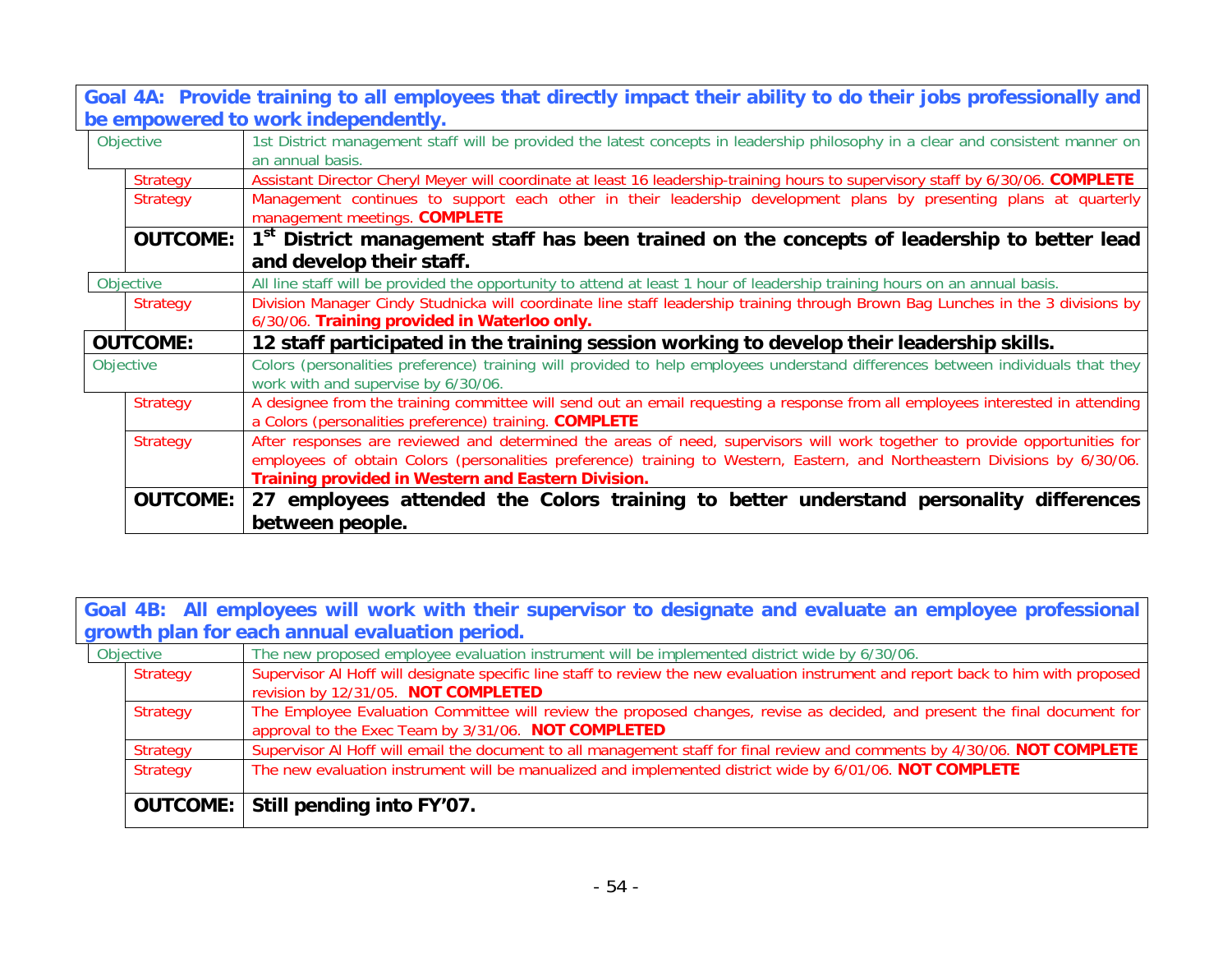| Goal 4C: Enhance the district's ability to report training received by specific data for performance measures. |          |                                                                                                        |
|----------------------------------------------------------------------------------------------------------------|----------|--------------------------------------------------------------------------------------------------------|
| Objective                                                                                                      |          | The training database will be redesigned to answer performance measure type questions by 6/30/06.      |
|                                                                                                                | Strategy | The training committee will determine what data should be tracked in the database by 3/31/06. COMPLETE |
|                                                                                                                | Strategy | The Information Technology Specialist will design the database by 6/30/06. COMPLETE                    |
|                                                                                                                |          | OUTCOME:   A new training database has been designed to better track training received.                |

|           | Goal 4D: The District supports and encourages employees to grow mentally, physically, and spiritually. |                                                                                                                                     |  |
|-----------|--------------------------------------------------------------------------------------------------------|-------------------------------------------------------------------------------------------------------------------------------------|--|
| Objective |                                                                                                        | Employees will participate in life enriching programs or activities to help them feel better about themselves.                      |  |
|           | Strategy                                                                                               | In Dubuque employees join together for a weight loss program. COMPLETE                                                              |  |
|           | Strategy                                                                                               | Ron Willis training will be provided to all staff by April 30, 2006. COMPLETE                                                       |  |
|           | Strategy                                                                                               | The Wellness Committee in Waterloo will continue to provide various opportunities for employees to grow in FY'06. COMPLETE          |  |
|           |                                                                                                        | <code> OUTCOME:</code> $\mid$ Sixty-eight (68) 1 $^{\rm st}$ District employees experienced an opportunity to grow mentally, $\mid$ |  |
|           |                                                                                                        | physically, and spiritually by attending the Ron Willis training.                                                                   |  |

# **5. 1st District programs will reflect positive outcomes and prove to be cost effective.**

|           | Goal 5A: Incorporate offender input into programming and services. |                                                                                                 |  |
|-----------|--------------------------------------------------------------------|-------------------------------------------------------------------------------------------------|--|
| Objective |                                                                    | Solicit input from a random sample of approximately 300 offenders by October 31, 2005.          |  |
|           | Strategy                                                           | The Management Team will review results by 4/30/06. COMPLETE                                    |  |
|           | <b>Strategy</b>                                                    | The District Director will report results to staff and stakeholders by 5/31/06. COMPLETE        |  |
|           | <b>Strategy</b>                                                    | Suggested changes will be manualized and built into programming by 6/30/06. COMPLETE            |  |
|           | <b>OUTCOME</b>                                                     | Goals have been set for FY'07 in improving offender satisfaction while under supervision.       |  |
| Objective |                                                                    | Solicit input from offenders participating in groups/classes through pre, mid, and post surveys |  |
|           | Strategy                                                           | The Management Team will review results by 4/30/06. COMPLETE                                    |  |
|           | <b>Strategy</b>                                                    | The District Director will report results to staff and stakeholders by 5/31/06. COMPLETE        |  |
|           | Strategy                                                           | Suggested changes will be manualized and built into programming by 6/30/06. COMPLTE             |  |
|           | <b>OUTCOME</b>                                                     | Goals have been set for FY'07 in improving offender satisfaction while participating in groups  |  |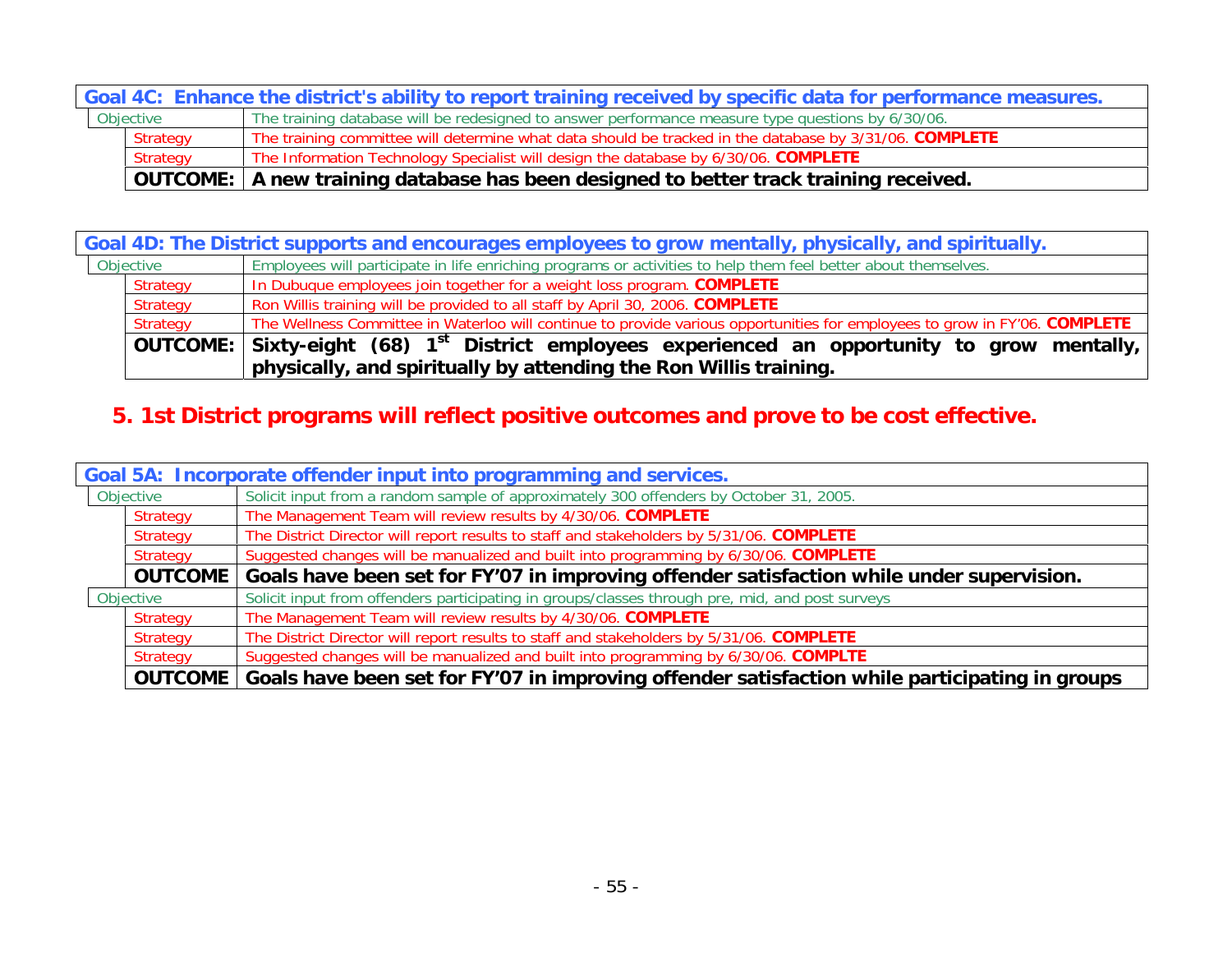## **6. 1st District will be known as a cohesive team dedicated, quality service, exemplary programs and a fully accredited organization.**

| <b>Goal 6A: 1st District will achieve American Correctional Association Accreditation.</b> |                                                                                                                                                          |  |
|--------------------------------------------------------------------------------------------|----------------------------------------------------------------------------------------------------------------------------------------------------------|--|
| Objective                                                                                  | All department policies and procedures will adhere to ACA guidelines by 6/30/08.                                                                         |  |
| Strategy                                                                                   | Eric Johnson will continue to review existing policies and procedures and recommend revisions to adhere to ACA quidelines by<br>6/30/06. <b>Complete</b> |  |
| Strategy                                                                                   | Eric Johnson will compose and recommend new policies and procedures according to ACA guidelines by 6/30/08. In progress.                                 |  |
|                                                                                            | OUTCOME: We are moving forward aligning policies and procedures to ACA guidelines.                                                                       |  |

|                 | Goal 6B: Provide a safe workplace environment that fosters mutual respect and acceptance of individual                                                                                                                   |  |  |
|-----------------|--------------------------------------------------------------------------------------------------------------------------------------------------------------------------------------------------------------------------|--|--|
| differences.    |                                                                                                                                                                                                                          |  |  |
| Objective       | Ensure that all department employees are provided with a safe working environment and are fully trained in self-defense<br>methods to protect against physical and mental harm.                                          |  |  |
| <b>Strategy</b> | Install the three donated cages from the Waterloo Police Dept. in a vehicle assigned to Waterloo Prob/Parole, Waterloo<br>Residential Correctional Facility, and Dubuque Probation/Parole by 12/31/05. ONLY IN WATERLOO. |  |  |
| <b>Strategy</b> | Contract with a building contractor in Dubuque to install a sprinkler system in the basement of the field services' office by<br>9/30/05. COMPLETE                                                                       |  |  |
| <b>Strategy</b> | Contract with a building contractor in Dubuque to tuck point the aging chimney at the Dubuque field services' office by<br>12/31/05. COMPLETE                                                                            |  |  |
| Strategy        | Develop and schedule annual safety training for staff by 2/1/06. COMPLETE                                                                                                                                                |  |  |
| <b>Strategy</b> | Purchase 6 radios and contract with counties' communications boards for dispatch services throughout the district by 6/30/06.<br><b>COMPLETE</b>                                                                         |  |  |
| <b>OUTCOME:</b> | Our offices are a safer environment and employees better trained in safety to protect                                                                                                                                    |  |  |
|                 | themselves and offenders from physical and mental harm.                                                                                                                                                                  |  |  |
| Objective       | Increase the employment of minorities at every level in the department to equal the available workforce during the next 3                                                                                                |  |  |
|                 | vears.                                                                                                                                                                                                                   |  |  |
| <b>Strategy</b> | Supervisory staff will solicit recruits from the Minority Job Fair in Ames, Iowa in February 2006. COMPLETE                                                                                                              |  |  |
| Strategy        | The administrative officer will track minority interns/volunteers and notify them of position openings. CONTINUING                                                                                                       |  |  |
| Strategy        | All managers and supervisors will recruit minority applicants through personal contacts. CONTINUING                                                                                                                      |  |  |
| <b>OUTCOME:</b> | FY'06 is a baseline for this objective. Final data will be analyzed at the end of FY'09.                                                                                                                                 |  |  |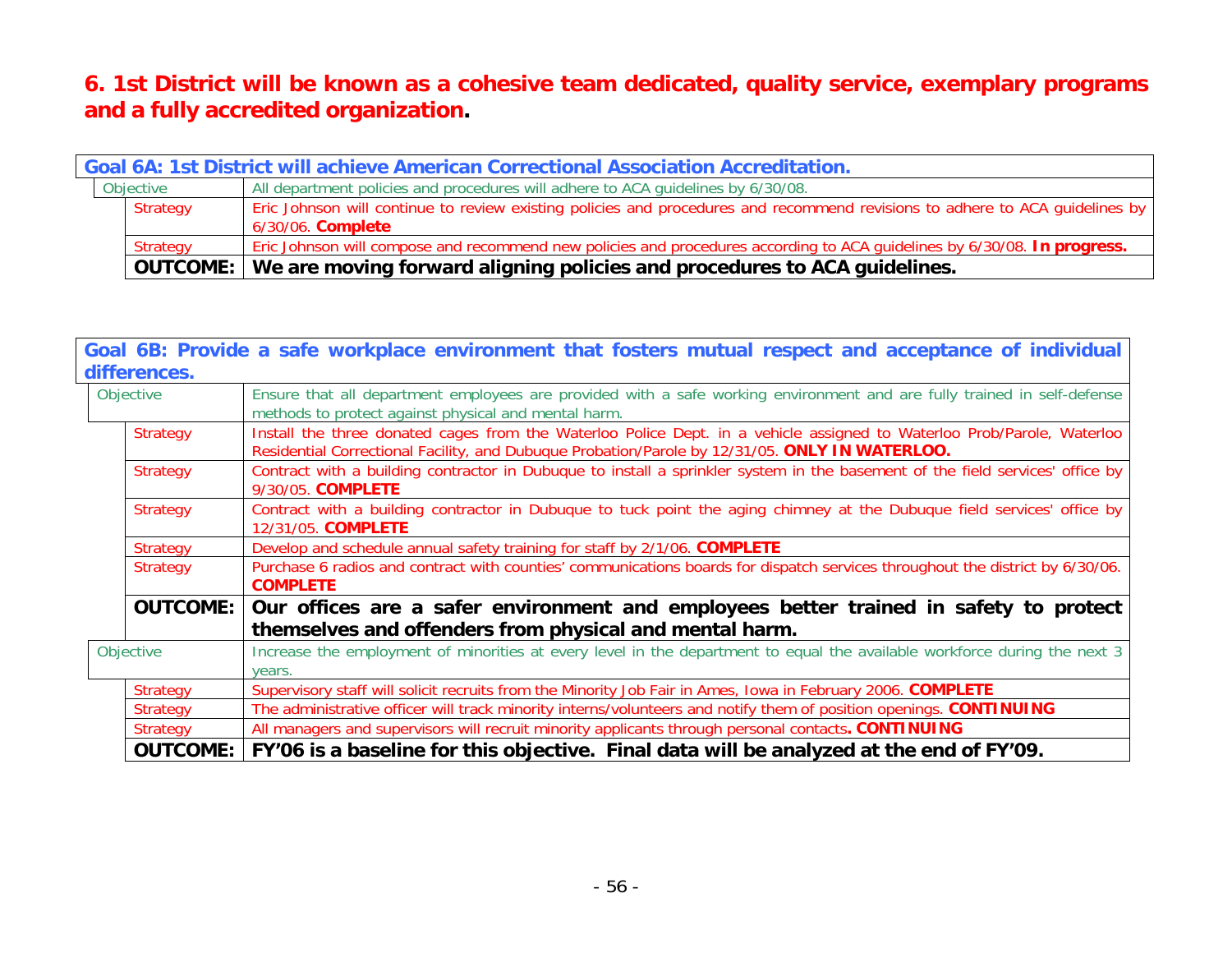**Goal 6C: Provide assistance and intervention to employees and their families during and after times of personal and professional crisis.**

| Objective |          | Develop a plan to provide immediate, accessible, and planned response to employees involved in a trauma-related incident.                                                      |
|-----------|----------|--------------------------------------------------------------------------------------------------------------------------------------------------------------------------------|
|           | Strategy | The Community Program Monitor will provide training on Staff Victimization and Support Services (SVSS) to all offices<br><b>COMPLETE</b>                                       |
|           | Strategy | The Community Program Monitor will form a SVSS Team from the three areas of the District and provide training by 9/30/05<br><b>COMPLETE</b>                                    |
|           | Strategy | The Community Program Monitor will compose a brochure detailing the SVSS program policies and team member names, office<br>locations and contact numbers by 12/31/05. COMPLETE |
|           |          | OUTCOME: The 1 <sup>st</sup> District has a Staff Victimization and Support Services (SVSS) program in place to                                                                |
|           |          | address the needs of employees and their families during crisis.                                                                                                               |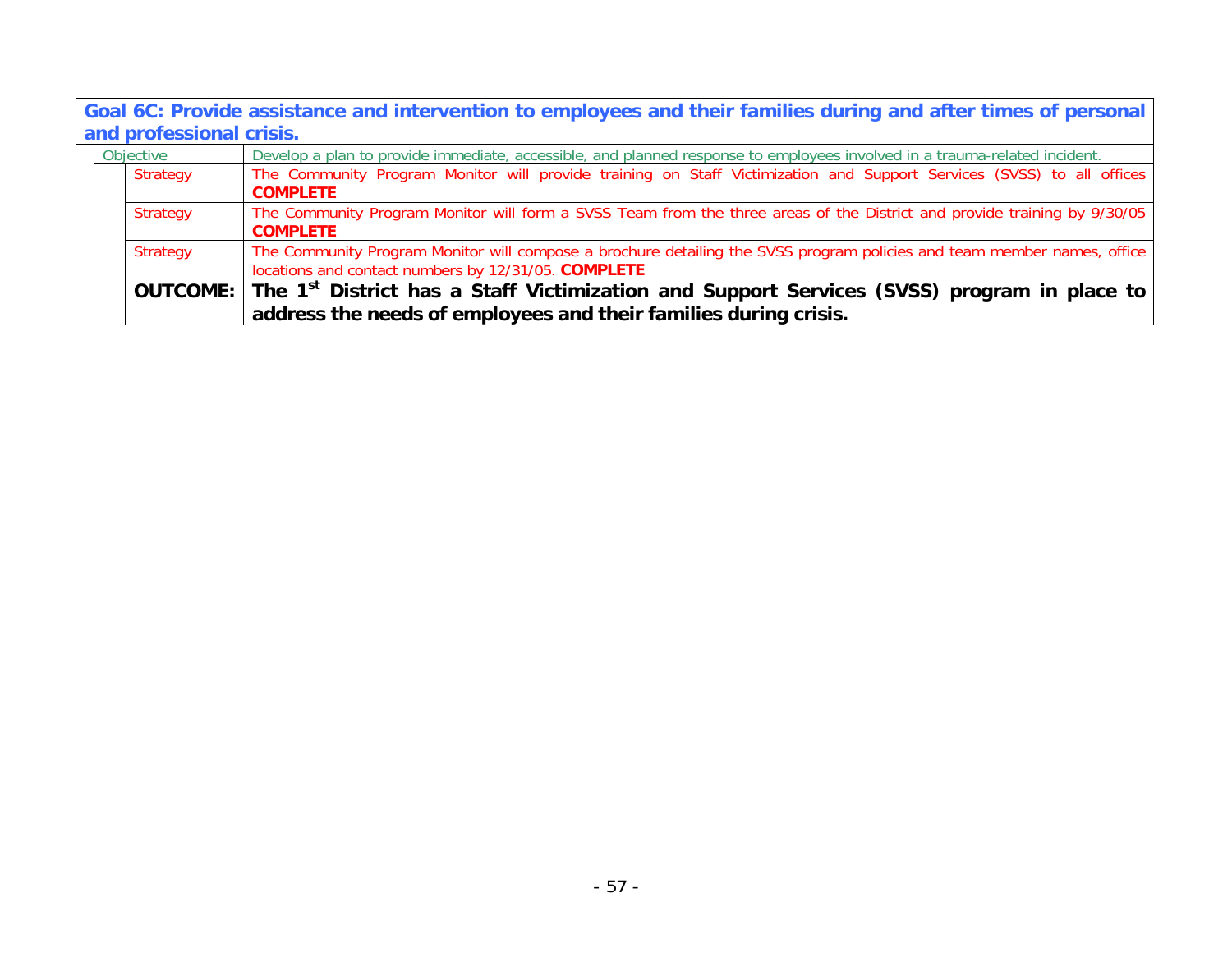# **Strategic Plan FY '07**

## **1. 1st District programs will be used as model programs and replicated throughout other correctional jurisdictions.**

| Goal 1A: Share our successes for others to use. |                                                                                                                                                                   |  |
|-------------------------------------------------|-------------------------------------------------------------------------------------------------------------------------------------------------------------------|--|
| Objective                                       | Expand the 1st District Mental Health Program to the Eastern Area of the District by 7/01/08.                                                                     |  |
| <b>Strategy</b>                                 | The Dubuque Residential Manager will continue to serve on the Dubuque Jail Diversion Committee                                                                    |  |
| Strategy                                        | The District Director will contact a Dubuque County Supervisor by 11/30/06 to discuss the proposal submitted by the<br>department for the Jail Assessment Program |  |

| Objective |                 | Provide quidance to other correctional agencies on implementation of Evidence Based Practices throughout FY 07. |
|-----------|-----------------|-----------------------------------------------------------------------------------------------------------------|
|           | Strategy        | Form a sub-committee from the EBP Core Group put together a training to present at National Conferences         |
|           | <b>Strategy</b> | Solicit invitations from APPA, ACA, or the National EBP Conference to present materials                         |
|           | <b>Strategy</b> | Provide peer-to-peer training on EBP to Iowa Correctional Institutions                                          |

## **2. 1st District staff will be proficient and employ "what works" practices throughout their work.**

| Goal 2A: Evidence Based Practices will be a part of the way we do business within the 1st District |                                                                                                                                |
|----------------------------------------------------------------------------------------------------|--------------------------------------------------------------------------------------------------------------------------------|
| Objective                                                                                          | All employees and stakeholders of the 1st District will become familiar with what Evidence Based Practices means and how to be |
|                                                                                                    | implement EBP concepts in the district by 6/30/07.                                                                             |
| <b>Strategy</b>                                                                                    | One member from the EBP Core Team will be trained on ASSISST and will provide training to all supervisors and the Core         |
|                                                                                                    | Team by 3/31/07.                                                                                                               |
| <b>Strategy</b>                                                                                    | The EBP Core Committee will detail a specific EBP Implementation Plan by 12/31/06.                                             |
| <b>Strategy</b>                                                                                    | The EBP Implementation Plan will be explained and discussed at each staff meeting throughout the district by 6/30/07.          |
| <b>Strategy</b>                                                                                    | An orientation training for Board and Advisory members will be provided, including EBP practices by 3/31/07.                   |
| <b>Strategy</b>                                                                                    | Various members from the EBP Core Group will offer EBP training to groups throughout the district, including: representatives  |
|                                                                                                    | from contracted agencies, volunteers, judges, public defenders and county attorneys by 6/30/07.                                |
| <b>Strategy</b>                                                                                    | Members from the EBP Core Group will attend the National EBP Convention annually.                                              |
| <b>Strategy</b>                                                                                    | Request funding in FY'08 for a Clinical Services Manager to oversee EBP programming for quality assurance                      |
| <b>Strategy</b>                                                                                    | Request funding in FY'08 for a Training Officer to provide targeted and consistent training to all employee on EBP.            |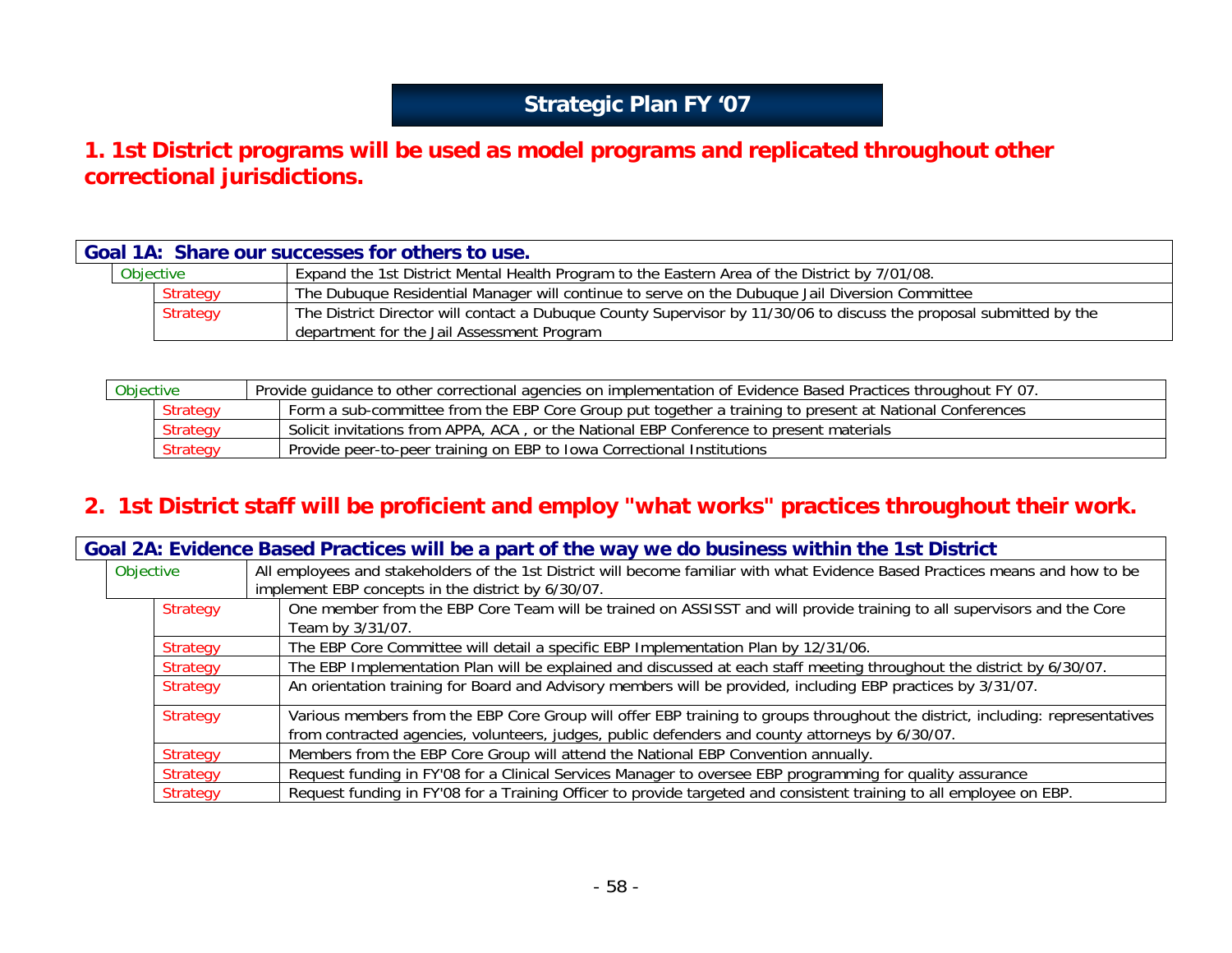|                                                                                                           | Goal 2B: Provide services/programs that increase chances for offenders to succeed in the community |          |                                                                                                                               |
|-----------------------------------------------------------------------------------------------------------|----------------------------------------------------------------------------------------------------|----------|-------------------------------------------------------------------------------------------------------------------------------|
| Reduce the number of absconders from field services' supervision by 10% from FY'06 to FY'08.<br>Objective |                                                                                                    |          |                                                                                                                               |
|                                                                                                           |                                                                                                    | Strategy | Field services' supervisors will determine what kind of data to collect on absconders in order to analyze potential trends by |
|                                                                                                           |                                                                                                    |          | 12/31/06                                                                                                                      |
|                                                                                                           |                                                                                                    | Strategy | The Information Technology Specialist will create a database with the necessary fields by 2/28/07.                            |

| Obiective |          | Reduce the number of escapes from residential by 10% from FY'06 to FY'08.                                                          |
|-----------|----------|------------------------------------------------------------------------------------------------------------------------------------|
|           | Strategy | Residential supervisors will determine what kind of data to collect on absconders in order to analyze potential trends by 12/31/06 |
|           | Strategy | Technology Specialist will create a database with the necessary fields by 2/28/07.<br>Information<br>l he                          |

| Objective | 100% of all parolees being released from the institution will have an appropriate release plan in place upon discharge by 12/31/06. |
|-----------|-------------------------------------------------------------------------------------------------------------------------------------|
|           | A CTC will be hired to manage difficult re-entry parole cases by 9/15/06.                                                           |

Objective 100% of all high risk offenders need to be supervised according to established criteria as noted in Department policies.<br>Strategy Request funding for four (4) intensive officers through the FY'08 budget process. Request funding for four (4) intensive officers through the FY'08 budget process.

| Objective |          | The Waterloo Drug Court Program will be funded through the state appropriations.                                     |
|-----------|----------|----------------------------------------------------------------------------------------------------------------------|
|           | Strategy | Request funding to continue the Drug Court Program in Waterloo through the FY'08 budget process.                     |
|           | Strategy | The importance of Drug Court will be part of the Legislative presentations throughout the district in November 2006. |

**Goal 2C: Establish a women's facility in Waterloo in conjunction with additional meeting room and office space by 6/30/10.**

| <b>Objective</b> |  | Secure funding for the new facility in the 2007 Legislative Session.                                                           |
|------------------|--|--------------------------------------------------------------------------------------------------------------------------------|
|                  |  | Strategy   Members from the EBP Core Group will attend the National EBP Convention annually.                                   |
|                  |  | Strategy   Request funding in FY'08 for a Clinical Services Manager to oversee EBP programming for quality assurance           |
|                  |  | Strategy   Request funding in FY'08 for a Training Officer to provide targeted and consistent training to all employee on EBP. |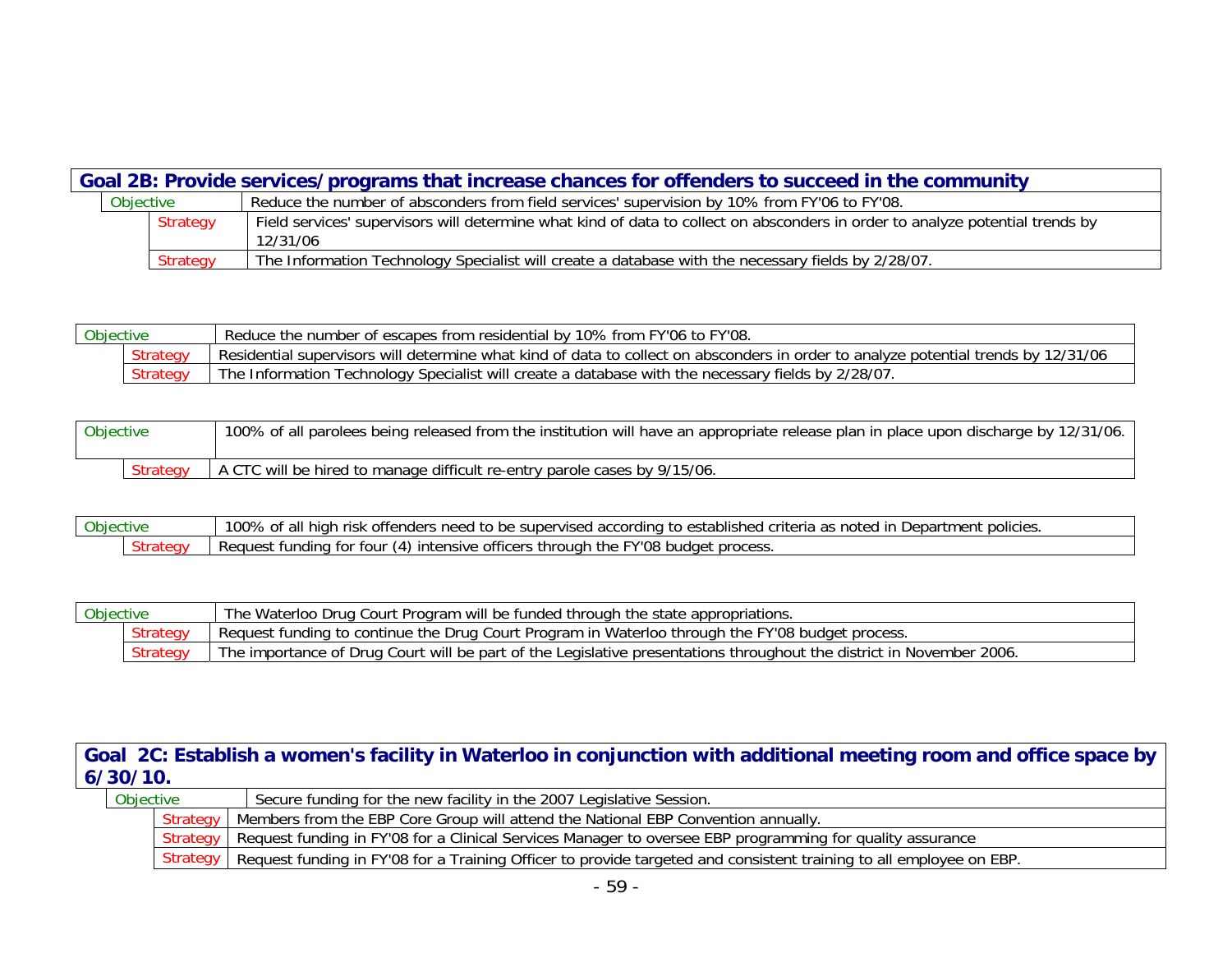### **Goal 2D: District employees will have the most up-to-date software and technology equipment to most efficiently perform their work.**

| Objective |                 | Install flat screen monitors with speakers for all employees district-wide and update 100 computers with the latest technology      |
|-----------|-----------------|-------------------------------------------------------------------------------------------------------------------------------------|
|           | <b>Strategy</b> | The Systems Administrators will recommend the type and model of equipment to be purchased.                                          |
|           | Strategy        | The lease agreement for all the monitors and 50 computers will be presented and approved at the District Board of Directors Meeting |
|           |                 | on 9/15/06.                                                                                                                         |
|           |                 | Strategy   Equipment will be ordered by 10/15/06                                                                                    |
|           | Strategy        | All the new equipment will be installed by 12/31/06                                                                                 |
|           | <b>Strategy</b> | Another 50 computers will be approved at the Board of Directors Meeting in April 2007.                                              |
|           | Strategy        | Equipment will be ordered by 4/30/07.                                                                                               |
|           |                 | Strategy   All the new equipment will be installed by 6/30/07.                                                                      |

| <b>Objective</b> |  | A new in-house payroll system will be implemented by 1/01/08.                                                             |
|------------------|--|---------------------------------------------------------------------------------------------------------------------------|
|                  |  | The Administrative Officer and Information Technology Specialist will review various payroll software programs and make a |
|                  |  | recommendation to the Division Manager by 6/30/07.                                                                        |

### **Goal 2E: Supervisors and employees will work together to evaluate past performance and chart a professional growth plan for the next year**

| <b>Objective</b> |                 | A new performance evaluation instrument will be developed by 3/31/07.                                                       |
|------------------|-----------------|-----------------------------------------------------------------------------------------------------------------------------|
|                  | <b>Strategy</b> | The WRCF supervisor will reconvene the Performance Evaluation Committee and they will have their first meeting by 10/31/06. |
|                  |                 | The committee will include representatives from line staff.                                                                 |

### **Goal 2F: Offenders in residential facilities shall be appropriately supervised, directed, and held accountable at all times during their placement.**

| Objective | The staffing levels in all four (4) control centers in the district will be reviewed to determine if staff can appropriately supervising |
|-----------|------------------------------------------------------------------------------------------------------------------------------------------|
|           | offenders.                                                                                                                               |
| Strategy  | The Assistant Director will analyze the control center staffing levels based on the 4th Judicial District staffing instrument by         |
|           | $3/31/07$ .                                                                                                                              |
| Strategy  | If additional staffing needs are identified, the District Director will submit a staffing request to DOC in the next budgeting cycle.    |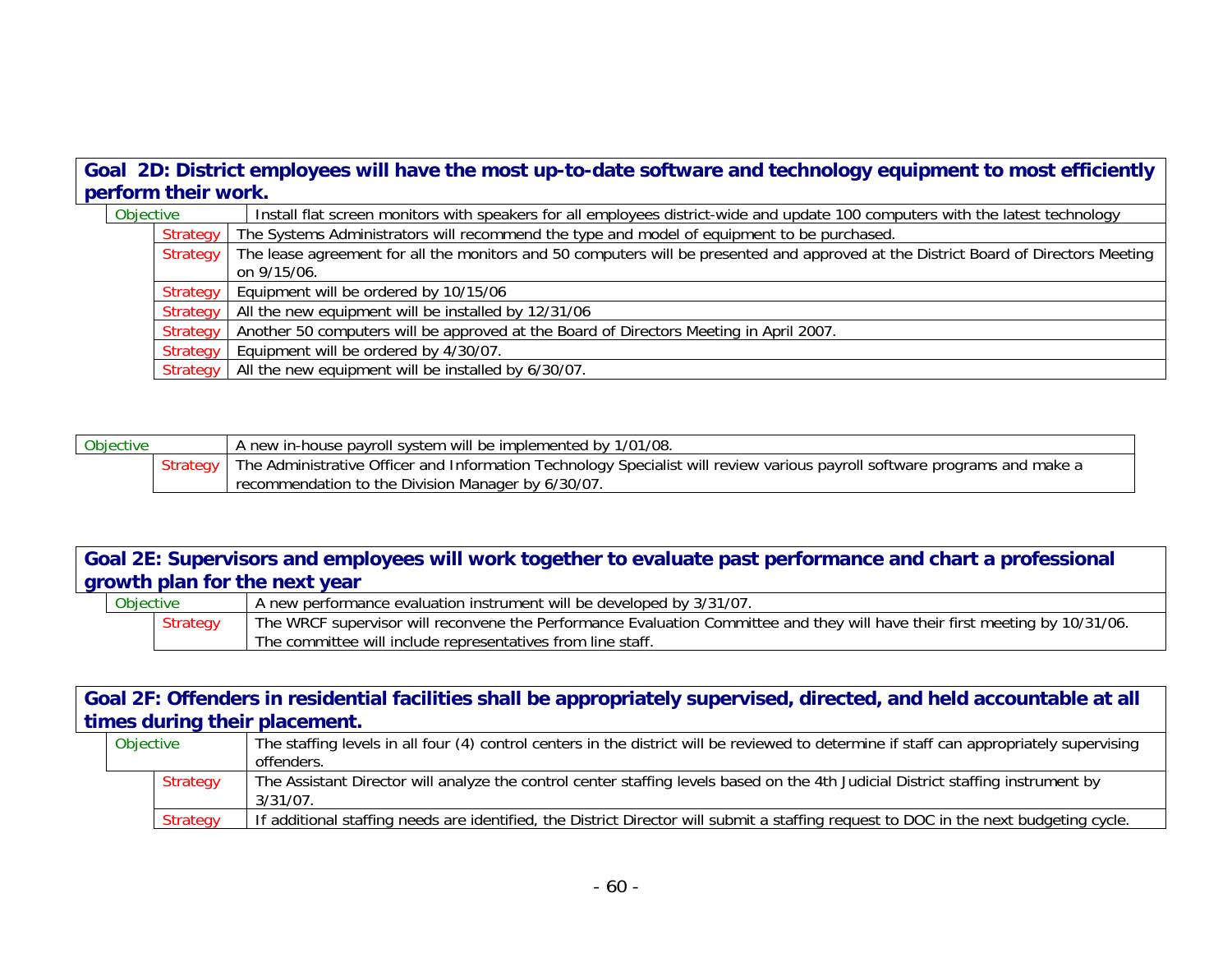|           | Goal 2G: Reduce recidism of offenders under supervision. |          |                                                                                                                                           |  |
|-----------|----------------------------------------------------------|----------|-------------------------------------------------------------------------------------------------------------------------------------------|--|
| Objective |                                                          |          | Offenders who feel they have an active role in determining direction and goals in their supervision are more likely to make positive,     |  |
|           |                                                          |          | long-lasting behavior changes.                                                                                                            |  |
|           |                                                          | Strategy | All of 1st District staff will continue to be trained in motivational interviewing techniques to more actively involve offenders in their |  |
|           |                                                          |          | supervision decisions.                                                                                                                    |  |
|           |                                                          | Strategy | Dubuque Residential Supervisor will be trained and train targeted staff on ASSISST.                                                       |  |

## **3. Restorative Justice practices/philosophies will be integrated into 1st District policies and programs.**

|                                                                                                | Goal 3A: Provide meaningful ways to involve the community in increasing the chances of offenders succeeding |                 |                                                                                                                    |  |
|------------------------------------------------------------------------------------------------|-------------------------------------------------------------------------------------------------------------|-----------------|--------------------------------------------------------------------------------------------------------------------|--|
| Increase by 5% the number of offenders participating in Circles of Support groups<br>Objective |                                                                                                             |                 |                                                                                                                    |  |
|                                                                                                |                                                                                                             | Strategy        | The CPM will work with local resources to expand the Circles of Support groups from 7 to 9 groups in the District. |  |
|                                                                                                |                                                                                                             | <b>Strategy</b> | The CPM will identify 2 offenders to participate in these additional groups                                        |  |
|                                                                                                |                                                                                                             | Strategy        | The new offenders will begin meeting with their group by March 31, 2007.                                           |  |

| Objective          |  | $\sim$ /20/0-<br>$\sim$<br>100/<br>hv.<br>offenders<br>∵xpano<br>$\sim$<br>1st<br>, participating.<br>. umber<br>h.<br>with<br>District<br>າentors<br>n/<br>ົ⊔⊻<br>v a<br>. J. N<br>, , , , , , , , ,<br>பய |
|--------------------|--|-------------------------------------------------------------------------------------------------------------------------------------------------------------------------------------------------------------|
| $\sim$<br>Strategy |  | mentors<br>who are<br>DOO<br>tor<br>-offenders<br>doing well<br>$\Delta V - I$<br>the<br>. to<br>Look<br>Οİ<br>◡◠                                                                                           |

| Goal 3B: Provide opportunities for 1st District employees to learn what Restorative Justice is all about |          |                                                                                                                          |  |
|----------------------------------------------------------------------------------------------------------|----------|--------------------------------------------------------------------------------------------------------------------------|--|
| Objective                                                                                                |          | All 1st District employees have knowledge of what Restorative Justice practices are.                                     |  |
|                                                                                                          | Strategy | Community Program Monitor will provide Restorative Justice training to all staff by 6/30/07.                             |  |
|                                                                                                          | Strategy | Create a folder in the Shared Drive as a recourse of information about various Restorative Justice Practices by 10/31/06 |  |
|                                                                                                          | Strategy | Update 1st District's website on Restorative Justice practices by 10/31/06.                                              |  |

| Goal 3C: Work toward the restoration of victims, empowering them and responding to their needs |                                                                                                                                                                   |  |  |
|------------------------------------------------------------------------------------------------|-------------------------------------------------------------------------------------------------------------------------------------------------------------------|--|--|
| Objective                                                                                      | Key information shall be gathered and efficiently documented by all victims contacting the 1st District                                                           |  |  |
| <b>Strategy</b>                                                                                | The 1st District CPM shall utilize the database software being developed outside of the district and have all current victim<br>I information entered by 6/30/07. |  |  |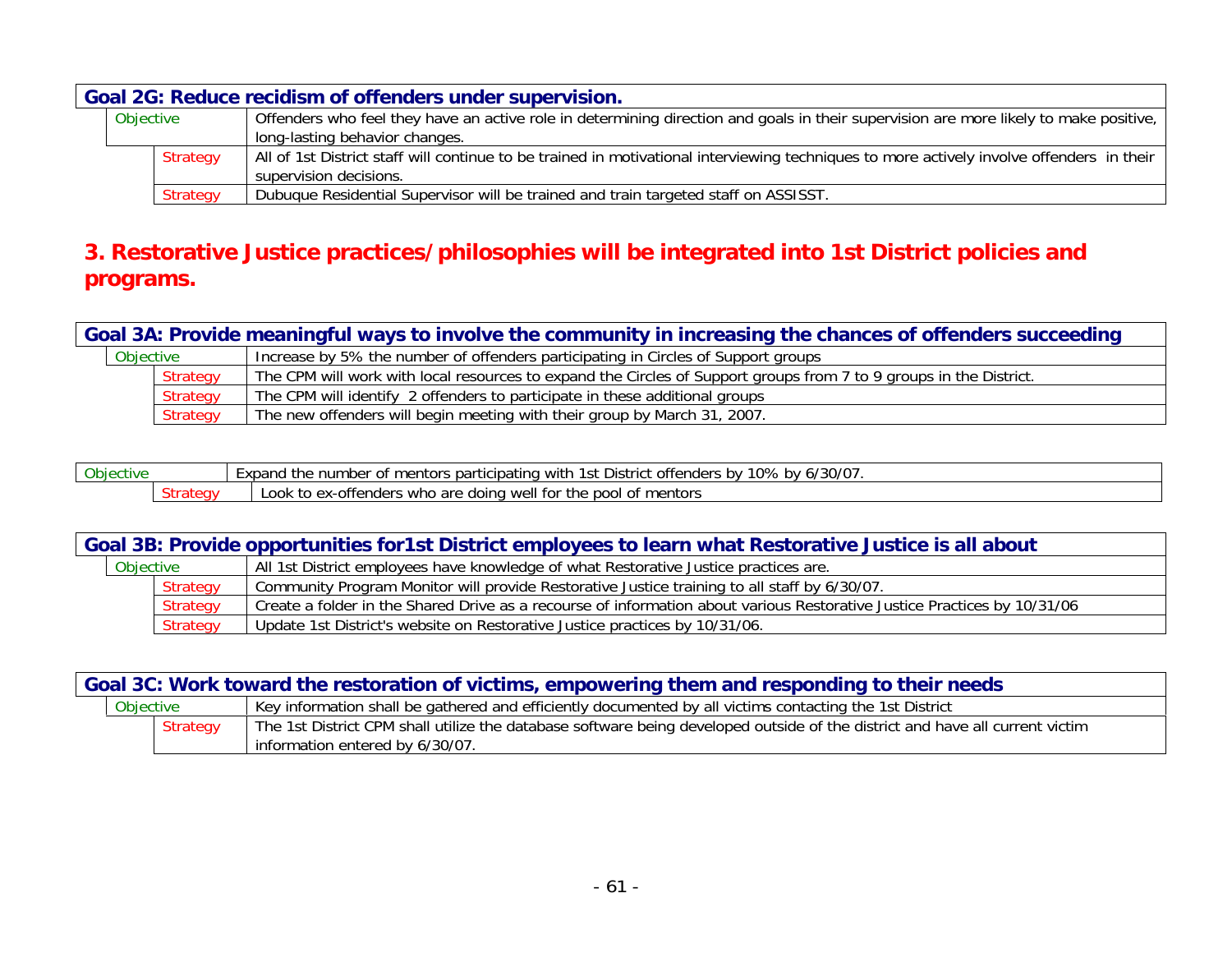| <b>Goal 3D: Educate the public on Victims</b> |                 |                                                                                                                                                                  |
|-----------------------------------------------|-----------------|------------------------------------------------------------------------------------------------------------------------------------------------------------------|
| Objective                                     |                 | Utilize local media to educate 1st District communities on victims                                                                                               |
|                                               | Strategy        | The CPM will contact 3 victims in Western Area, Northeastern Area, and Western Area who are willing to tell their stories for<br>newspaper articles.             |
|                                               | <b>Strategy</b> | The CPM will gather pertinent information on victims including local and national statistics to be included in the articles.                                     |
|                                               | Strategy        | The CPM will contact the Waterloo Courier, a newspaper in Northeast Iowa, and the Dubuque Telegraph Herald for reporters<br>willing to do an article on victims. |

**Goal 3E: Develop local resources in educating the community on Community Based Corrections**

| <b>Objective</b> |                 | Utilize local media to educate 1st District communities on victims                                                            |
|------------------|-----------------|-------------------------------------------------------------------------------------------------------------------------------|
|                  | <b>Strategy</b> | The Division Manager will meet with all the advisory committee members throughout the district to establish opportunities for |
|                  |                 | community education by 3/31/07.                                                                                               |

### **4. 1st District leadership and staff development programs will be seen as finest and all staff will grow professionally and be empowered to work independently.**

**Goal 4A: Provide training to all employees that directly impact their ability to do their jobs professionally and be empowered to work independently**

| Objective | 1st District management staff will be provided the latest concepts in leadership philosophy in a clear and consistent manner on an |
|-----------|------------------------------------------------------------------------------------------------------------------------------------|
|           | annual basis.                                                                                                                      |
|           | Strategy   The Assistant Director will coordinate at least 12 leadership training hours to supervisory staff by 6/30/07.           |

| Objective | 1st District employees will be trained in personal and professional safety to protect themselves and offenders in the office and in<br>the community setting |
|-----------|--------------------------------------------------------------------------------------------------------------------------------------------------------------|
|           | Strategy   A Waterloo Residential Supervisor will coordinate 3 week long safety trainings in different parts of the district throughout FY'07.               |

|           | Goal 4B: To effectively prepare our current workforce to step into leadership roles in the future as leaders retire |          |                                                                                                                               |  |  |
|-----------|---------------------------------------------------------------------------------------------------------------------|----------|-------------------------------------------------------------------------------------------------------------------------------|--|--|
| Objective |                                                                                                                     |          | Provide optional training to district staff with a visionary focus on leadership                                              |  |  |
|           |                                                                                                                     | Strategy | The Division Manager will provide leadership training in the Eastern Division by 12/31/06 and in the Northeastern Division by |  |  |
|           |                                                                                                                     |          | $3/31/07$ .                                                                                                                   |  |  |
|           |                                                                                                                     | Strategy | Provide multi-generational training to the Management Team by 10/31/06                                                        |  |  |
|           |                                                                                                                     | Strategy | Provide multi-generational training to line staff by 6/30/07.                                                                 |  |  |